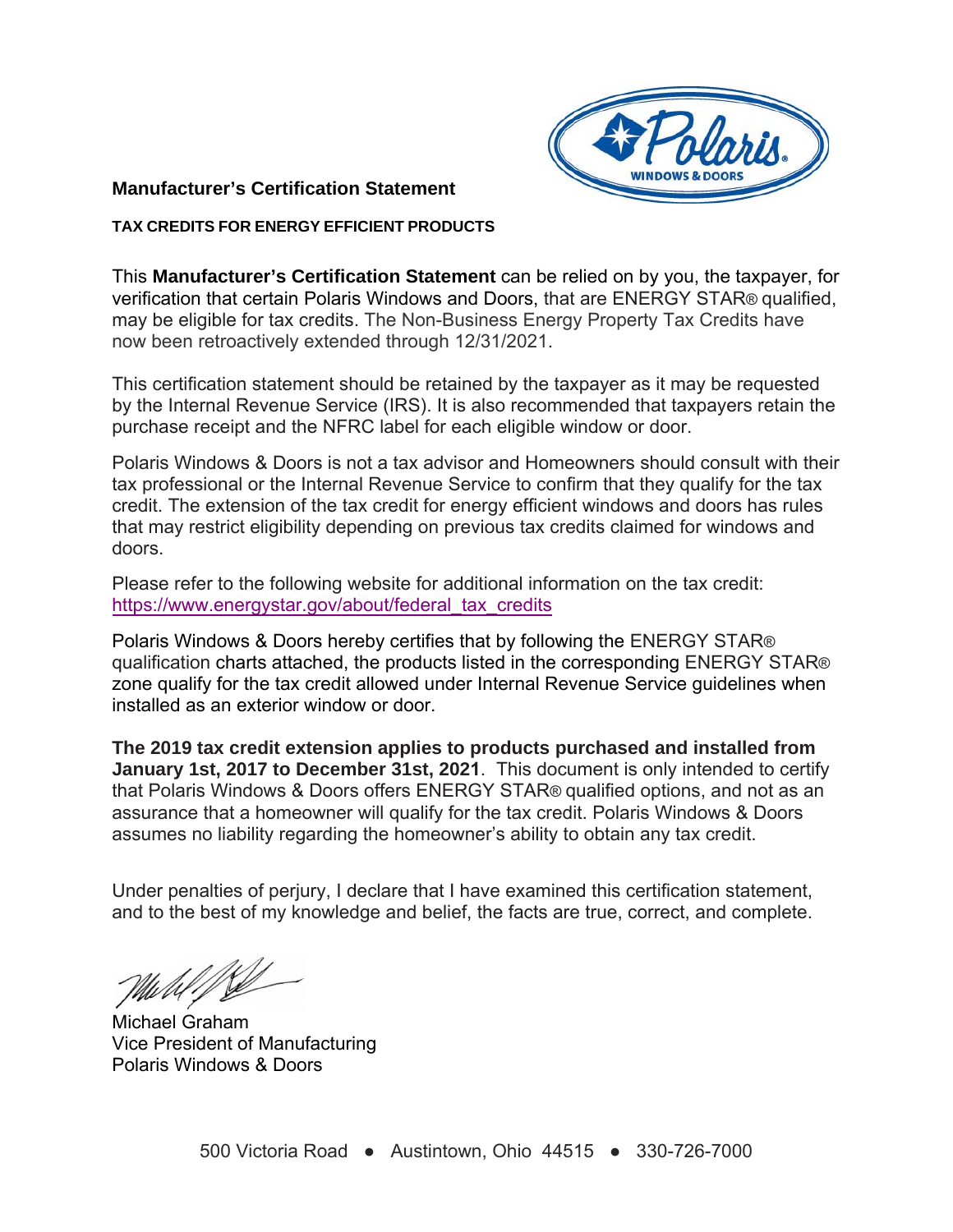

#### **Thermal Performance/Energy Star Qualification Chart ‐ 2016 criteria** Windows are tested and certified to the NFRC Specification for the thermal performance of the entire window unit.

| <b>Intercept Spacer</b> |                 |                 |              |              |              | <b>Double Pane</b><br>Supreme <sup>3</sup> |             |                            |                                                    |                                               | Supreme <sup>3</sup> Triple           |             |              |    |    |              |              |              | <b>Triple Pane</b><br>Ultimate <sup>3</sup> |              |                 |                            |                | Ultimate <sup>3</sup> Plus |                |              |         |  |
|-------------------------|-----------------|-----------------|--------------|--------------|--------------|--------------------------------------------|-------------|----------------------------|----------------------------------------------------|-----------------------------------------------|---------------------------------------|-------------|--------------|----|----|--------------|--------------|--------------|---------------------------------------------|--------------|-----------------|----------------------------|----------------|----------------------------|----------------|--------------|---------|--|
|                         |                 |                 |              |              |              | C/7036-AR                                  |             |                            |                                                    |                                               |                                       | C/C/7036-AR |              |    |    |              |              |              | C/7036/7036-AR                              |              |                 |                            |                |                            | C/7036/7036-KR |              |         |  |
|                         |                 |                 | U.<br>Value  | SHGC         | $V$ T        | CR                                         | $\mathbf N$ | <b>NC</b><br><sub>sc</sub> | U.<br>Value                                        | SHGC                                          | VT                                    | CR          | $\mathbf{N}$ | NC | sc | U-<br>Value  | SHGC         | VT           | CR                                          | $\mathbf{N}$ | <b>NC</b><br>sc | $\mathsf{U}\cdot$<br>Value | SHGC           | $V$ T                      | ${\sf CR}$     | $\mathbf{N}$ | NC SC S |  |
|                         | 2.5             | No Grid         | 0.30         | 0.37         | 0.52         | 56                                         |             |                            | 0.26                                               | <b>Double Hung Window Performance</b><br>0.35 | 0.48                                  | 62          |              |    |    | 0.21         | 0.30         | 0.41         | 65                                          |              |                 | 0.19                       | 0.30           | 0.41                       | 67             |              |         |  |
| UltraWeld               | mm              | Grid            | 0.30         | 0.33         | 0.47         | 56                                         |             |                            | 0.26                                               | 0.31                                          | 0.43                                  | 62          |              |    |    | 0.22         | 0.27         | 0.36         | 65                                          |              |                 | 0.19                       | 0.27           | 0.36                       | 67             |              |         |  |
|                         | $3 \text{ mm}$  | No Grid         | 0.29         | 0.36         | 0.52         | 55                                         |             |                            | 0.26                                               | 0.34                                          | 0.48                                  | 60          |              |    |    | 0.22         | 0.29         | 0.41         | 64                                          |              |                 | 0.19                       | 0.30           | 0.41                       | 65             |              |         |  |
|                         | 2.5             | Grid<br>No Grid | 0.29<br>0.28 | 0.33<br>0.38 | 0.46<br>0.54 | 55<br>57                                   |             |                            | 0.27<br>0.24                                       | 0.31<br>0.36                                  | 0.42<br>0.50                          | 60<br>63    |              |    |    | 0.22<br>0.19 | 0.26<br>0.31 | 0.36<br>0.42 | 63<br>67                                    |              |                 | 0.19<br>0.17               | 0.27<br>0.31   | 0.36<br>0.42               | 65<br>68       |              |         |  |
| ThermalWeld             | mm              | Grid            | 0.28         | 0.34         | 0.48         | 57                                         |             |                            | 0.24                                               | 0.32                                          | 0.44                                  | 63          |              |    |    | 0.20         | 0.28         | 0.38         | 67                                          |              |                 | 0.17                       | 0.28           | 0.38                       | 68             |              |         |  |
| Plus                    | 3 mr            | No Grid<br>Grid | 0.28<br>0.28 | 0.38<br>0.34 | 0.54<br>0.48 | 56<br>56                                   |             |                            | 0.24<br>0.25                                       | 0.35<br>0.32                                  | 0.49<br>0.44                          | 62<br>62    |              |    |    | 0.20<br>0.21 | 0.30<br>0.27 | 0.42<br>0.38 | 65<br>65                                    |              |                 | 0.17<br>0.17               | 0.31<br>0.28   | 0.42<br>0.38               | 67<br>67       |              |         |  |
|                         | 2.5             | No Grid         | 0.30         | 0.38         | 0.55         | 56                                         |             |                            |                                                    |                                               |                                       |             |              |    |    |              |              |              |                                             |              |                 |                            |                |                            |                |              |         |  |
| DynaWeld                | mm              | Grid            | 0.30         | 0.34         | 0.49         | 56                                         |             |                            |                                                    |                                               |                                       |             |              |    |    |              |              |              |                                             |              |                 |                            |                |                            |                |              |         |  |
|                         | 3 mn            | No Grid<br>Grid | 0.30<br>0.30 | 0.38<br>0.34 | 0.54<br>0.48 | 54<br>54                                   |             |                            |                                                    |                                               |                                       |             |              |    |    |              |              |              |                                             |              |                 |                            |                |                            |                |              |         |  |
|                         |                 |                 |              |              |              |                                            |             |                            |                                                    | <b>Slider Window Performance</b>              |                                       |             |              |    |    |              |              |              |                                             |              |                 |                            |                |                            |                |              |         |  |
|                         | 2.5<br>mm       | No Grid         | 0.30         | 0.36         | 0.52         | 56                                         |             |                            | 0.25                                               | 0.34                                          | 0.47                                  | 61          |              |    |    | 0.21         | 0.29         | 0.41         | 65                                          |              |                 | 0.19                       | 0.29           | 0.41                       | 67             |              |         |  |
| UltraWeld               |                 | Grid<br>No Grid | 0.30<br>0.29 | 0.33<br>0.36 | 0.46<br>0.52 | 56<br>55                                   |             |                            | 0.26<br>0.26                                       | 0.31<br>0.34                                  | 0.42<br>0.47                          | 61<br>60    |              |    |    | 0.22<br>0.22 | 0.26<br>0.29 | 0.36<br>0.40 | 65<br>63                                    |              |                 | 0.19<br>0.19               | 0.26<br>0.29   | 0.36<br>0.40               | 67<br>66       |              |         |  |
|                         | 3 mn            | Grid            | 0.29         | 0.32         | 0.46         | 55                                         |             |                            | 0.27                                               | 0.30                                          | 0.42                                  | 60          |              |    |    | 0.22         | 0.26         | 0.36         | 63                                          |              |                 | 0.19                       | 0.26           | 0.36                       | 66             |              |         |  |
|                         | 2.5<br>mm       | No Grid<br>Grid | 0.28         | 0.37         | 0.52         | 57<br>57                                   |             |                            | 0.24                                               | 0.34                                          | 0.48                                  | 62          |              |    |    | 0.20         | 0.29         | 0.41         | 66                                          |              |                 | 0.18                       | 0.30           | 0.41                       | 68             |              |         |  |
| ThermalWeld<br>Plus     |                 | No Grid         | 0.28<br>0.28 | 0.33<br>0.36 | 0.46<br>0.52 | 56                                         |             |                            | 0.24<br>0.24                                       | 0.31<br>0.34                                  | 0.42<br>0.47                          | 62<br>61    |              |    |    | 0.20<br>0.20 | 0.26<br>0.29 | 0.36<br>0.40 | 66<br>65                                    |              |                 | 0.18<br>0.18               | 0.27<br>0.29   | 0.36<br>0.40               | 68<br>67       |              |         |  |
|                         | 3 <sub>mn</sub> | Grid            | 0.28         | 0.32         | 0.46         | 56                                         |             |                            | 0.25                                               | 0.31                                          | 0.42                                  | 61          |              |    |    | 0.21         | 0.26         | 0.36         | 65                                          |              |                 | 0.18                       | 0.26           | 0.36                       | 67             |              |         |  |
|                         | 2.5<br>mm       | No Grid         | 0.30         | 0.38         | 0.54         | 56                                         |             |                            |                                                    |                                               |                                       |             |              |    |    |              |              |              |                                             |              |                 |                            |                |                            |                |              |         |  |
| DynaWeld                |                 | Grid<br>No Grid | 0.30<br>0.29 | 0.34<br>0.38 | 0.48<br>0.54 | 56<br>55                                   |             |                            |                                                    |                                               |                                       |             |              |    |    |              |              |              |                                             |              |                 |                            |                |                            |                |              |         |  |
|                         | 3 mn            | Grid            | 0.29         | 0.34         | 0.48         | 55                                         |             |                            |                                                    |                                               |                                       |             |              |    |    |              |              |              |                                             |              |                 |                            |                |                            |                |              |         |  |
|                         |                 | No Grid         | 0.28         | 0.42         | 0.60         | 59                                         |             |                            | 0.22                                               | <b>Picture Window Performance</b><br>0.39     | 0.55                                  | 66          |              |    |    | 0.17         | 0.34         | 0.47         | 71                                          |              |                 | 0.15                       | 0.34           | 0.47                       | 73             |              |         |  |
|                         | 2.5<br>mm       | Grid            | 0.28         | 0.38         | 0.54         | 59                                         |             |                            | 0.22                                               | 0.36                                          | 0.49                                  | 66          |              |    |    | 0.17         | 0.31         | 0.42         | 71                                          |              |                 | 0.15                       | 0.31           | 0.42                       | 73             |              |         |  |
| UltraWeld               | 3 mr            | No Grid         | 0.27         | 0.42         | 0.60         | 59                                         |             |                            | 0.23                                               | 0.39                                          | 0.55                                  | 65          |              |    |    | 0.18         | 0.34         | 0.47         | 70                                          |              |                 | 0.15                       | 0.34           | 0.47                       | 72             |              |         |  |
|                         |                 | Grid<br>No Grid | 0.27<br>0.27 | 0.38<br>0.41 | 0.54<br>0.59 | 59<br>58                                   |             |                            | 0.23<br>0.24                                       | 0.35<br>0.39                                  | 0.49<br>0.54                          | 65<br>63    |              |    |    | 0.18<br>0.20 | 0.30<br>0.33 | 0.42<br>0.46 | 70<br>67                                    |              |                 | 0.15<br>0.15               | 0.31<br>0.33   | 0.42<br>0.46               | 72<br>71       |              |         |  |
|                         | 4 <sub>mn</sub> | Grid            | 0.27         | 0.37         | 0.53         | 58                                         |             |                            | 0.25                                               | 0.35                                          | 0.48                                  | 63          |              |    |    | 0.20         | 0.30         | 0.41         | 67                                          |              |                 | 0.16                       | 0.30           | 0.41                       | 71             |              |         |  |
|                         | 2.5<br>mm       | No Grid         | 0.28         | 0.40         | 0.57         | 58                                         |             |                            | 0.22                                               | 0.38                                          | 0.53                                  | 65          |              |    |    | 0.18         | 0.32         | 0.45         | 70                                          |              |                 | 0.16                       | 0.33           | 0.45                       | 72             |              |         |  |
| ThermalWeld             |                 | Grid<br>No Grid | 0.28<br>0.27 | 0.36<br>0.40 | 0.51<br>0.57 | 58<br>57                                   |             |                            | 0.23<br>0.23                                       | 0.34<br>0.37                                  | 0.47<br>0.52                          | 65<br>63    |              |    |    | 0.18<br>0.19 | 0.29<br>0.32 | 0.40<br>0.44 | 70<br>68                                    |              |                 | 0.16<br>0.15               | 0.29<br>0.32   | 0.40<br>0.44               | 72<br>70       |              |         |  |
| Plus                    | 3 mn            | Grid            | 0.27         | 0.36         | 0.51         | 57                                         |             |                            | 0.24                                               | 0.34                                          | 0.47                                  | 63          |              |    |    | 0.19         | 0.29         | 0.40         | 68                                          |              |                 | 0.16                       | 0.29           | 0.40                       | 70             |              |         |  |
|                         | $4 \text{mn}$   | No Grid         | 0.27         | 0.40         | 0.57         | 56                                         |             |                            | 0.24                                               | 0.37                                          | 0.52                                  | 62          |              |    |    | 0.20         | 0.32         | 0.44         | 66                                          |              |                 | 0.16                       | 0.32           | 0.44                       | 69             |              |         |  |
|                         | 2.5             | Grid<br>No Grid | 0.27<br>0.29 | 0.36<br>0.41 | 0.51<br>0.59 | 56<br>59                                   |             |                            | 0.25                                               | 0.34                                          | 0.46                                  | 62          |              |    |    | 0.20         | 0.29         | 0.39         | 66                                          |              |                 | 0.16                       | 0.29           | 0.39                       | 69             |              |         |  |
|                         | mm              | Grid            | 0.29         | 0.37         | 0.53         | 59                                         |             |                            |                                                    |                                               |                                       |             |              |    |    |              |              |              |                                             |              |                 |                            |                |                            |                |              |         |  |
| DynaWeld                | 3 mn            | No Grid<br>Grid | 0.28<br>0.28 | 0.41<br>0.37 | 0.59<br>0.52 | 59<br>59                                   |             |                            |                                                    |                                               |                                       |             |              |    |    |              |              |              |                                             |              |                 |                            |                |                            |                |              |         |  |
|                         |                 | No Grid         | 0.28         | 0.41         | 0.58         | 58                                         |             |                            |                                                    |                                               |                                       |             |              |    |    |              |              |              |                                             |              |                 |                            |                |                            |                |              |         |  |
|                         | $4 \text{mn}$   | Grid            | 0.28         | 0.37         | 0.52         | 58                                         |             |                            |                                                    |                                               |                                       |             |              |    |    |              |              |              |                                             |              |                 |                            |                |                            |                |              |         |  |
|                         | 2.5             | No Grid         | 0.28         | 0.39         | 0.55         | 60                                         |             |                            | <b>Casement Picture Window Performance</b><br>0.22 | 0.36                                          | 0.50                                  | 67          |              |    |    | 0.18         | 0.31         | 0.43         | 72                                          |              |                 | 0.16                       | 0.31           | 0.43                       | 72             |              |         |  |
|                         | mm              | Grid            | 0.28         | 0.35         | 0.49         | 60                                         |             |                            | 0.23                                               | 0.33                                          | 0.45                                  | 67          |              |    |    | 0.18         | 0.28         | 0.38         | 72                                          |              |                 | 0.16                       | 0.28           | 0.38                       | 72             |              |         |  |
| UltraWeld               | 3 <sub>mn</sub> | No Grid         | 0.27         | 0.38         | 0.55         | 59                                         |             |                            | 0.23                                               | 0.36                                          | 0.50                                  | 66          |              |    |    | 0.19         | 0.31         | 0.43         | 70                                          |              |                 | 0.16                       | 0.31           | 0.43                       | 72             |              |         |  |
|                         |                 | Grid<br>No Grid | 0.27<br>0.27 | 0.35<br>0.38 | 0.49<br>0.54 | 59<br>58                                   |             |                            | 0.24<br>0.24                                       | 0.32<br>0.36                                  | 0.45<br>0.49                          | 66<br>64    |              |    |    | 0.19<br>0.20 | 0.28<br>0.30 | 0.38<br>0.42 | 70<br>68                                    |              |                 | 0.16<br>0.16               | 0.28<br>0.31   | 0.38<br>0.42               | 72<br>72       |              |         |  |
|                         | 4 mn            | Grid            | 0.27         | Ō<br>34      | 48           | 58                                         |             |                            | 0.25                                               | 0.32                                          | Ō<br>44                               | 64          |              |    |    | 0.21         |              | 0.<br>38     | 68                                          |              |                 | $_{0.1}$                   | $\overline{0}$ | 0.<br>38                   | 72             |              |         |  |
|                         | 2.5<br>mm       | No Grid<br>Grid | 0.27<br>0.27 | 0.41<br>0.37 | 0.58<br>0.52 | 59<br>59                                   |             |                            | 0.22<br>0.22                                       | 0.38<br>0.35                                  | 0.53<br>0.48                          | 65<br>65    |              |    |    | 0.17<br>0.17 | 0.33<br>0.30 | 0.46<br>0.41 | 70<br>70                                    |              |                 | 0.15<br>0.15               | 0.33<br>0.30   | 0.46<br>0.41               | 72<br>72       |              |         |  |
| ThermalWeld             |                 | No Grid         | 0.27         | 0.41         | 0.58         | 58                                         |             |                            | 0.23                                               | 0.38                                          | 0.53                                  | 64          |              |    |    | 0.18         | 0.33         | 0.45         | 68                                          |              |                 | 0.15                       | 0.33           | 0.45                       | 71             |              |         |  |
| Plus                    | 3 mr            | Grid            | 0.27         | 0.37         | 0.52         | 58                                         |             |                            | 0.23                                               | 0.34                                          | 0.47                                  | 64          |              |    |    | 0.18         | 0.29         | 0.40         | 68                                          |              |                 | 0.15                       | 0.30           | 0.40                       | 71             |              |         |  |
|                         | 1 <sub>mn</sub> | No Grid<br>Grid | 0.27<br>0.27 | 0.40<br>0.36 | 0.58<br>0.52 | 57<br>57                                   |             |                            | 0.24<br>0.25                                       | 0.38<br>0.34                                  | 0.52<br>0.47                          | 63<br>63    |              |    |    | 0.19<br>0.20 | 0.32<br>0.29 | 0.45<br>0.40 | 66<br>66                                    |              |                 | 0.15<br>0.16               | 0.32<br>0.29   | 0.45<br>0.40               | 70<br>70       |              |         |  |
|                         |                 |                 |              |              |              |                                            |             |                            |                                                    | <b>Casement Window Performance</b>            |                                       |             |              |    |    |              |              |              |                                             |              |                 |                            |                |                            |                |              |         |  |
|                         | 2.5<br>mm       | No Grid         | 0.27         | 0.33         | 0.47         | 59                                         |             |                            | 0.23                                               | 0.31                                          | 0.43                                  | 64          |              |    |    | 0.19         | 0.27         | 0.36         | 69                                          |              |                 | 0.17                       | 0.27           | 0.36                       | 71             |              |         |  |
| UltraWeld               |                 | Grid<br>No Grid | 0.27<br>0.27 | 0.30<br>0.33 | 0.42<br>0.46 | 59<br>58                                   |             |                            | 0.23<br>0.23                                       | 0.28<br>0.31                                  | 0.39<br>0.42                          | 64<br>62    |              |    |    | 0.19<br>0.20 | 0.24<br>0.26 | 0.33<br>0.36 | 69<br>67                                    |              |                 | 0.17<br>0.17               | 0.24<br>0.27   | 0.33<br>0.36               | 71<br>70       |              |         |  |
|                         | 3 mn            | Grid            | 0.27         | 0.30         | 0.42         | 58                                         |             |                            | 0.24                                               | 0.28                                          | 0.38                                  | 62          |              |    |    | 0.20         | 0.24         | 0.33         | 67                                          |              |                 | 0.17                       | 0.24           | 0.33                       | 70             |              |         |  |
|                         | 2.5<br>mm       | No Grid<br>Grid | 0.27<br>0.27 | 0.37<br>0.33 | 0.52<br>0.47 | 58                                         |             |                            | 0.22                                               | 0.34                                          | 0.47<br>0.43                          | 62          |              |    |    | 0.18         | 0.29         | 0.40         | 67                                          |              |                 | 0.16                       | 0.30           | 0.40<br>0.37               | 69             |              |         |  |
| ThermalWeld<br>Plus     |                 | No Grid         | 0.27         | 0.36         | 0.52         | 58<br>57                                   |             |                            | 0.23<br>0.23                                       | 0.31<br>0.34                                  | 0.47                                  | 62<br>61    |              |    |    | 0.18<br>0.19 | 0.27<br>0.29 | 0.37<br>0.40 | 67<br>66                                    |              |                 | 0.16<br>0.16               | 0.27<br>0.29   | 0.40                       | 69<br>69       |              |         |  |
|                         | mn              | Grid            | 0.27         | 0.33         | 0.47         | 57                                         |             |                            | 0.24                                               | 0.31                                          | 0.43                                  | 61          |              |    |    | 0.19         | 0.27         | 0.36         | 66                                          |              |                 | 0.17                       | 0.27           | 0.36                       | 69             |              |         |  |
|                         |                 | No Grid         | 0.27         | 0.33         | 0.47         | 56                                         |             |                            | 0.23                                               | <b>Awning Window Performance</b><br>0.31      | 0.43                                  | 65          |              |    |    | 0.19         | 0.27         | 0.36         | 69                                          |              |                 | 0.17                       | 0.27           | 0.36                       | 71             |              |         |  |
| UltraWeld               | 2.5<br>mm       | Grid            | 0.27         | 0.30         | 0.42         | 56                                         |             |                            | 0.23                                               | 0.28                                          | 0.39                                  | 65          |              |    |    | 0.19         | 0.24         | 0.33         | 69                                          |              |                 | 0.17                       | 0.24           | 0.33                       | 71             |              |         |  |
|                         | $3 \text{ mm}$  | No Grid         | 0.27         | 0.33         | 0.46         | 55                                         |             |                            | 0.23                                               | 0.31                                          | 0.42                                  | 64          |              |    |    | 0.20         | 0.26         | 0.36         | 67                                          |              |                 | 0.17                       | 0.27           | 0.36                       | 70             |              |         |  |
|                         | 2.5             | Grid<br>No Grid | 0.27<br>0.27 | 0.30<br>0.37 | 0.42<br>0.52 | 55<br>55                                   |             |                            | 0.24<br>0.22                                       | 0.28<br>0.34                                  | 0.38<br>0.47                          | 64<br>64    |              |    |    | 0.20<br>0.18 | 0.24<br>0.29 | 0.33<br>0.40 | 67<br>68                                    |              |                 | 0.17<br>0.16               | 0.24<br>0.30   | 0.33<br>0.40               | 70<br>70       |              |         |  |
| ThermalWeld             | mm              | Grid            | 0.27         | 0.33         | 0.47         | 55                                         |             |                            | 0.23                                               | 0.31                                          | 0.43                                  | 64          |              |    |    | 0.18         | 0.27         | 0.37         | 68                                          |              |                 | 0.16                       | 0.27           | 0.37                       | 70             |              |         |  |
| Plus                    | 3 mn            | No Grid         | 0.27         | 0.36         | 0.52         | 54                                         |             |                            | 0.23                                               | 0.34                                          | 0.47                                  | 63          |              |    |    | 0.19         | 0.29         | 0.40         | 66                                          |              |                 | 0.16                       | 0.29           | 0.40                       | 69             |              |         |  |
|                         |                 | Grid            | 0.27         | 0.33         | 0.47         | 54                                         |             |                            | 0.24                                               | 0.31                                          | 0.43<br><b>Patio Door Performance</b> | 63          |              |    |    | 0.19         | 0.27         | 0.36         | 66                                          |              |                 | 0.16                       | 0.27           | 0.36                       | 69             |              |         |  |
| UltraWeld               | 3 <sub>mn</sub> | No Grid         | 0.31         | 0.39         | 0.56         | 55                                         |             |                            | 0.27                                               | 0.37                                          | 0.51                                  | 58          |              |    |    | 0.23         | 0.31         | 0.43         | 58                                          |              |                 | 0.19                       | 0.32           | 0.43                       | 59             |              |         |  |
| ThermalWeld             |                 | Grid<br>No Grid | 0.31<br>0.31 | 0.35<br>0.39 | 0.49<br>0.56 | 55<br>55                                   |             |                            | 0.29<br>0.27                                       | 0.33<br>0.37                                  | 0.45<br>0.51                          | 58<br>58    |              |    |    | 0.24<br>0.23 | 0.28<br>0.31 | 0.38<br>0.43 | 58<br>59                                    |              |                 | 0.19<br>0.19               | 0.28<br>0.32   | 0.38<br>0.43               | 59<br>59       |              |         |  |
| Plus                    | mr.             | Grid            | 0.31         | 0.35         | 0.49         | 55                                         |             |                            | 0.29                                               | 0.33                                          | 0.45                                  | 58          |              |    |    | 0.24         | 0.28         | 0.38         | 59                                          |              |                 | 0.19                       | 0.28           | 0.38                       | 59             |              |         |  |
| DynaWeld                | 3 <sub>mn</sub> | No Grid         | 0.31         | 0.39         | 0.56         | 55                                         |             |                            |                                                    |                                               |                                       |             |              |    |    |              |              |              |                                             |              |                 |                            |                |                            |                |              |         |  |
|                         |                 | Grid            | 0.31         | 0.35         | 0.49         | 55                                         |             |                            |                                                    |                                               |                                       |             |              |    |    |              |              |              |                                             |              |                 |                            |                |                            | Rev 10/2019    |              |         |  |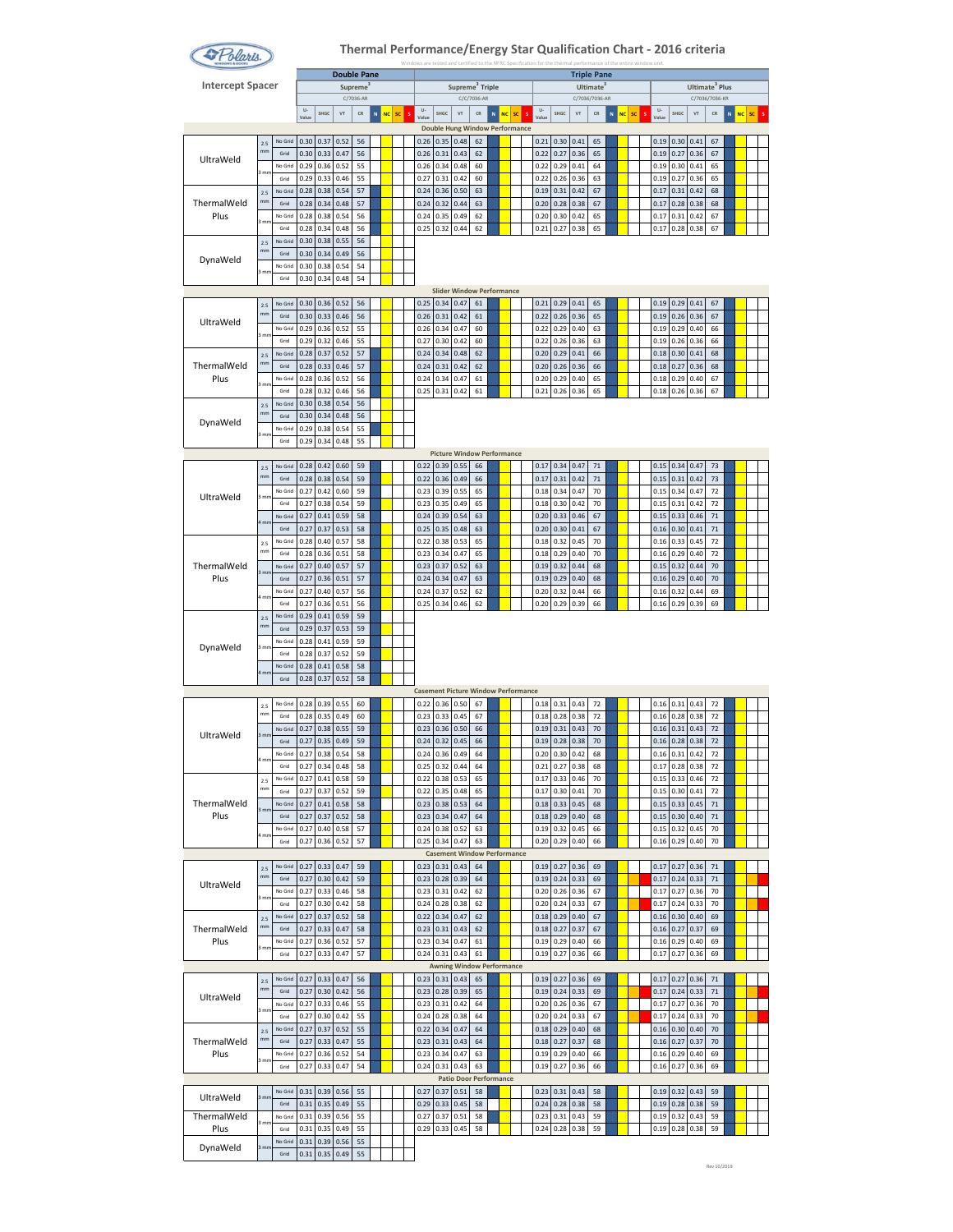

|                            |                  |                 |                       |              |              | <b>Double Pane</b>   |   |                 |              |              |                                               |             |             |    |    |              |              |              |              | <b>Triple Pane</b>                      |         |    |                       |              |                            |                |                     |    |  |
|----------------------------|------------------|-----------------|-----------------------|--------------|--------------|----------------------|---|-----------------|--------------|--------------|-----------------------------------------------|-------------|-------------|----|----|--------------|--------------|--------------|--------------|-----------------------------------------|---------|----|-----------------------|--------------|----------------------------|----------------|---------------------|----|--|
| <b>Stainless Intercept</b> |                  |                 |                       |              |              | Supreme<br>C/7036-AR |   |                 |              |              | Supreme <sup>3</sup> Triple                   | C/C/7036-AR |             |    |    |              |              |              |              | Ultimate <sup>3</sup><br>C/7036/7036-AR |         |    |                       |              | Ultimate <sup>3</sup> Plus | C/7036/7036-KR |                     |    |  |
|                            |                  |                 | $\mathbf{U}$<br>Value | <b>SHGC</b>  | <b>VT</b>    | CR                   | N | <b>NC</b><br>sc | $\mathbf{U}$ | <b>SHGC</b>  | <b>VT</b>                                     | <b>CR</b>   | $\,$ $\,$   | NC | SC | $\mathbf{U}$ |              | SHGC         | <b>VT</b>    | CR                                      | NC<br>N | SC | $\mathbf{U}$<br>Value | <b>SHGC</b>  | VT                         | <b>CR</b>      | <b>NC</b><br>$\,$ N | sc |  |
|                            |                  | No Grid         | 0.29                  | 0.37         | 0.52         | 58                   |   |                 | 0.25         | 0.35         | <b>Double Hung Window Performance</b><br>0.48 | 65          |             |    |    |              | 0.20         | 0.30         | 0.41         | 69                                      |         |    | 0.18                  | 0.30         | 0.41                       | 70             |                     |    |  |
| UltraWeld                  | 2.5<br>mm        | Grid            | 0.29                  | 0.33         | 0.47         | 58                   |   |                 | 0.25         | 0.31         | 0.43                                          | 65          |             |    |    |              | 0.20         | 0.27         | 0.36         | 69                                      |         |    | 0.18                  | 0.27         | 0.36                       | 70             |                     |    |  |
|                            | mr               | No Grid<br>Grid | 0.29<br>0.29          | 0.36<br>0.33 | 0.52<br>0.46 | 57<br>57             |   |                 | 0.25<br>0.26 | 0.34<br>0.31 | 0.48<br>0.42                                  | 63<br>63    |             |    |    |              | 0.21<br>0.21 | 0.29<br>0.26 | 0.41<br>0.36 | 67<br>67                                |         |    | 0.18<br>0.18          | 0.30<br>0.27 | 0.41<br>0.36               | 70<br>69       |                     |    |  |
|                            | 25               | No Grid         | 0.28                  | 0.38         | 0.54         | 59                   |   |                 | 0.23         | 0.36         | 0.50                                          | 66          |             |    |    |              | 0.18         | 0.31         | 0.42         | $71\,$                                  |         |    | 0.16                  | 0.31         | 0.42                       | 72             |                     |    |  |
| ThermalWeld                | mm               | Grid            | 0.28                  | 0.34         | 0.48         | 59                   |   |                 | 0.23         | 0.32         | 0.44                                          | 66          |             |    |    |              | 0.19         | 0.28         | 0.38         | 70                                      |         |    | 0.16                  | 0.28         | 0.38                       | $72\,$         |                     |    |  |
| Plus                       |                  | No Grid<br>Grid | 0.27<br>0.27          | 0.38<br>0.34 | 0.54<br>0.48 | 58<br>58             |   |                 | 0.24<br>0.24 | 0.35<br>0.32 | 0.49<br>0.44                                  | 65<br>65    |             |    |    |              | 0.19<br>0.20 | 0.30<br>0.27 | 0.42<br>0.38 | 69<br>69                                |         |    | 0.16<br>0.16          | 0.31<br>0.28 | 0.42<br>0.38               | 71<br>$71\,$   |                     |    |  |
|                            | 2.5<br>mm        | No Grid         | 0.29                  | 0.38         | 0.55         | 58                   |   |                 |              |              |                                               |             |             |    |    |              |              |              |              |                                         |         |    |                       |              |                            |                |                     |    |  |
| DynaWeld                   |                  | Grid<br>No Grid | 0.29<br>0.29          | 0.34<br>0.38 | 0.49<br>0.54 | 58<br>57             |   |                 |              |              |                                               |             |             |    |    |              |              |              |              |                                         |         |    |                       |              |                            |                |                     |    |  |
|                            | mn               | Grid            | 0.29                  | 0.34         | 0.48         | 57                   |   |                 |              |              |                                               |             |             |    |    |              |              |              |              |                                         |         |    |                       |              |                            |                |                     |    |  |
|                            | 2.5              | No Grid         | 0.29                  | 0.36         | 0.52         | 59                   |   |                 | 0.25         | 0.34         | <b>Slider Window Performance</b><br>0.47      | 65          |             |    |    |              | 0.20         | 0.29         | 0.41         | 69                                      |         |    | 0.18                  | 0.29         | 0.41                       | 69             |                     |    |  |
| UltraWeld                  | mm               | Grid            | 0.29                  | 0.33         | 0.46         | 59                   |   |                 | 0.25         | 0.31         | 0.42                                          | 65          |             |    |    |              | 0.21         | 0.26         | 0.36         | 69                                      |         |    | 0.18                  | 0.26         | 0.36                       | 69             |                     |    |  |
|                            | s mn             | No Grid<br>Grid | 0.29<br>0.29          | 0.36<br>0.32 | 0.52<br>0.46 | 58<br>58             |   |                 | 0.25<br>0.26 | 0.34<br>0.30 | 0.47<br>0.42                                  | 63<br>63    |             |    |    |              | 0.21<br>0.21 | 0.29<br>0.26 | 0.40<br>0.36 | 68<br>68                                |         |    | 0.18<br>0.18          | 0.29<br>0.26 | 0.40<br>0.36               | 69<br>69       |                     |    |  |
|                            | 2.5              | No Grid         | 0.27                  | 0.37         | 0.52         | 60                   |   |                 | 0.23         | 0.34         | 0.48                                          | 66          |             |    |    |              | 0.19         | 0.29         | 0.41         | 70                                      |         |    | 0.17                  | 0.30         | 0.41                       | 72             |                     |    |  |
| ThermalWeld<br>Plus        | mm               | Grid<br>No Grid | 0.27<br>0.27          | 0.33<br>0.36 | 0.46<br>0.52 | 60<br>59             |   |                 | 0.23<br>0.24 | 0.31<br>0.34 | 0.42<br>0.47                                  | 66<br>64    |             |    |    |              | 0.19<br>0.19 | 0.26<br>0.29 | 0.36<br>0.40 | 70<br>69                                |         |    | 0.17<br>0.17          | 0.27<br>0.29 | 0.36<br>0.40               | 72<br>$71\,$   |                     |    |  |
|                            | mn               | Grid            | 0.27                  | 0.32         | 0.46         | 59                   |   |                 | 0.24         | 0.31         | 0.42                                          | 64          |             |    |    |              | 0.20         | 0.26         | 0.36         | 69                                      |         |    | 0.17                  | 0.26         | 0.36                       | $71\,$         |                     |    |  |
|                            | 2.5<br>mm        | No Grid         | 0.29                  | 0.38         | 0.54         | 59                   |   |                 |              |              |                                               |             |             |    |    |              |              |              |              |                                         |         |    |                       |              |                            |                |                     |    |  |
| DynaWeld                   |                  | Grid<br>No Gric | 0.29<br>0.29          | 0.34<br>0.38 | 0.48<br>0.54 | 59<br>58             |   |                 |              |              |                                               |             |             |    |    |              |              |              |              |                                         |         |    |                       |              |                            |                |                     |    |  |
|                            | imn              | Grid            | 0.29                  | 0.34         | 0.48         | 58                   |   |                 |              |              |                                               |             |             |    |    |              |              |              |              |                                         |         |    |                       |              |                            |                |                     |    |  |
|                            | 25               | No Grid         | 0.27                  | 0.42         | 0.60         | 62                   |   |                 | 0.21         | 0.39         | <b>Picture Window Performance</b><br>0.55     | 69          |             |    |    |              | 0.16         | 0.34         | 0.47         | 75                                      |         |    | 0.14                  | 0.34         | 0.47                       | 77             |                     |    |  |
|                            | mm               | Grid            | 0.27                  | 0.38         | 0.54         | 62                   |   |                 | 0.22         | 0.36         | 0.49                                          | 69          |             |    |    |              | 0.17         | 0.31         | 0.42         | 75                                      |         |    | 0.14                  | 0.31         | 0.42                       | $77 \,$        |                     |    |  |
| UltraWeld                  | mn               | No Grid<br>Grid | 0.27<br>0.27          | 0.42<br>0.38 | 0.60<br>0.54 | 61<br>61             |   |                 | 0.22<br>0.22 | 0.39<br>0.35 | 0.55<br>0.49                                  | 68<br>68    |             |    |    |              | 0.17<br>0.18 | 0.34<br>0.30 | 0.47<br>0.42 | 73<br>73                                |         |    | 0.14<br>0.14          | 0.34<br>0.31 | 0.47<br>0.42               | 77<br>77       |                     |    |  |
|                            | kmr              | No Grid         | 0.27                  | 0.41         | 0.59         | 60                   |   |                 | 0.23         | 0.39         | 0.54                                          | 66          |             |    |    |              | 0.19         | 0.33         | 0.46         | $71\,$                                  |         |    | 0.15                  | 0.33         | 0.46                       | 75             |                     |    |  |
|                            |                  | Grid            | 0.27                  | 0.37         | 0.53         | 60                   |   |                 | 0.24         | 0.35         | 0.48                                          | 66          |             |    |    |              | 0.19         | 0.30         | 0.41         | 71                                      |         |    | 0.15                  | 0.30         | 0.41                       | 75             |                     |    |  |
|                            | 25<br>mm         | No Grid<br>Grid | 0.27<br>0.27          | 0.40<br>0.36 | 0.57<br>0.51 | 61<br>61             |   |                 | 0.22<br>0.22 | 0.38<br>0.34 | 0.53<br>0.47                                  | 67<br>67    |             |    |    |              | 0.17<br>0.17 | 0.32<br>0.29 | 0.45<br>0.40 | 73<br>73                                |         |    | 0.15<br>0.15          | 0.33<br>0.29 | 0.45<br>0.40               | 75<br>75       |                     |    |  |
| ThermalWeld                | imn              | No Grid         | 0.27                  | 0.40         | 0.57         | 60                   |   |                 | 0.22         | 0.37         | 0.52                                          | 66          |             |    |    |              | 0.18         | 0.32         | 0.44         | 71                                      |         |    | 0.15                  | 0.32         | 0.44                       | 75             |                     |    |  |
| Plus                       |                  | Grid<br>No Grid | 0.27<br>0.27          | 0.36<br>0.40 | 0.51<br>0.57 | 60<br>59             |   |                 | 0.23<br>0.24 | 0.34<br>0.37 | 0.47<br>0.52                                  | 66<br>64    |             |    |    |              | 0.18<br>0.19 | 0.29<br>0.32 | 0.40<br>0.44 | $71\,$<br>69                            |         |    | 0.15<br>0.15          | 0.29<br>0.32 | 0.40<br>0.44               | 75<br>73       |                     |    |  |
|                            |                  | Grid            | 0.27                  | 0.36         | 0.51         | 59                   |   |                 | 0.25         | 0.34         | 0.46                                          | 64          |             |    |    |              | 0.20         | 0.29         | 0.39         | 69                                      |         |    | 0.15                  | 0.29         | 0.39                       | 73             |                     |    |  |
|                            | 2.5<br>mm        | No Grid<br>Grid | 0.28<br>0.28          | 0.41<br>0.37 | 0.59<br>0.53 | 62<br>62             |   |                 |              |              |                                               |             |             |    |    |              |              |              |              |                                         |         |    |                       |              |                            |                |                     |    |  |
| DynaWeld                   | s mn             | No Grid         | 0.28                  | 0.41         | 0.59         | 61                   |   |                 |              |              |                                               |             |             |    |    |              |              |              |              |                                         |         |    |                       |              |                            |                |                     |    |  |
|                            |                  | Grid<br>No Grid | 0.28<br>0.28          | 0.37         | 0.52         | 61<br>60             |   |                 |              |              |                                               |             |             |    |    |              |              |              |              |                                         |         |    |                       |              |                            |                |                     |    |  |
|                            |                  | Grid            | 0.28                  | 0.41<br>0.37 | 0.58<br>0.52 | 60                   |   |                 |              |              |                                               |             |             |    |    |              |              |              |              |                                         |         |    |                       |              |                            |                |                     |    |  |
|                            |                  |                 |                       |              |              |                      |   |                 |              |              | <b>Casement Picture Window Performance</b>    |             |             |    |    |              |              |              |              |                                         |         |    |                       |              |                            |                |                     |    |  |
|                            | 2.5<br>mm        | No Grid<br>Grid | 0.27<br>0.27          | 0.39<br>0.35 | 0.55<br>0.49 | 62<br>62             |   |                 | 0.22<br>0.22 | 0.36<br>0.33 | 0.50<br>0.45                                  | 70<br>70    |             |    |    |              | 0.17<br>0.18 | 0.31<br>0.28 | 0.43<br>0.38 | 74<br>74                                |         |    | 0.15<br>0.15          | 0.31<br>0.28 | 0.43<br>0.38               | 74<br>74       |                     |    |  |
| UltraWeld                  | mn               | No Grid         | 0.27                  | 0.38         | 0.55         | 62                   |   |                 | 0.22         | 0.36         | 0.50                                          | 68          |             |    |    |              | 0.18         | 0.31         | 0.43         | 74                                      |         |    | 0.15                  | 0.31         | 0.43                       | 74             |                     |    |  |
|                            |                  | Grid<br>No Grid | 0.27<br>0.26          | 0.35<br>0.38 | 0.49<br>0.54 | 62<br>61             |   |                 | 0.23<br>0.24 | 0.32<br>0.36 | 0.45<br>0.49                                  | 68<br>67    |             |    |    |              | 0.19<br>0.19 | 0.28<br>0.30 | 0.38<br>0.42 | 74<br>72                                |         |    | 0.15<br>0.16          | 0.28<br>0.31 | 0.38<br>0.42               | 74<br>74       |                     |    |  |
|                            |                  | Grid            | 0.26                  | 0.34         | 0.48         | 61                   |   |                 | 0.25         | 0.32         | 0.44                                          | 67          |             |    |    |              | 0.20         | 0.27         | 0.38         | 72                                      |         |    | 0.16                  | 0.28         | 0.38                       | 74             |                     |    |  |
|                            | 2.5<br>mm        | No Grid<br>Grid | 0.27<br>0.27          | 0.41<br>0.37 | 0.58<br>0.52 | 61<br>61             |   |                 | 0.21<br>0.22 | 0.38<br>0.35 | 0.53<br>0.48                                  | 68<br>68    |             |    |    |              | 0.16<br>0.17 | 0.33<br>0.30 | 0.46<br>0.41 | 74<br>74                                |         |    | 0.14<br>0.14          | 0.33<br>0.30 | 0.46<br>0.41               | 77<br>77       |                     |    |  |
| ThermalWeld                | imn              | No Grid         | 0.26                  | 0.41         | 0.58         | 60                   |   |                 | 0.22         | 0.38         | 0.53                                          | 67          |             |    |    |              | 0.17         | 0.33         | 0.45         | 72                                      |         |    | 0.14                  | 0.33         | 0.45                       | 76             |                     |    |  |
| Plus                       |                  | Grid<br>No Grid | 0.26<br>0.26          | 0.37<br>0.40 | 0.52<br>0.58 | 60<br>60             |   |                 | 0.23<br>0.23 | 0.34<br>0.38 | 0.47<br>0.52                                  | 67<br>65    |             |    |    |              | 0.18<br>0.19 | 0.29<br>0.32 | 0.40<br>0.45 | 72<br>70                                |         |    | 0.14<br>0.14          | 0.30<br>0.32 | 0.40<br>0.45               | 76<br>75       |                     |    |  |
|                            |                  | Grid            | 0.26                  | 0.36         | 0.52         | 60                   |   |                 | 0.24         | 0.34         | 0.47                                          | 65          |             |    |    |              | 0.19         | 0.29         | 0.40         | 70                                      |         |    | 0.15                  | 0.29         | 0.40                       | 75             |                     |    |  |
|                            |                  |                 |                       |              |              |                      |   |                 |              |              | <b>Casement Window Performance</b>            |             |             |    |    |              |              |              |              |                                         |         |    |                       |              |                            |                |                     |    |  |
|                            | 2.5<br>mm        | No Grid<br>Grid | 0.26<br>0.26          | 0.33<br>0.30 | 0.47<br>0.42 | 61<br>61             |   |                 | 0.22<br>0.22 | 0.31<br>0.28 | 0.43<br>0.39                                  | 67<br>67    |             |    |    |              | 0.18<br>0.18 | 0.27<br>0.24 | 0.36<br>0.33 | 73<br>73                                |         |    | 0.16<br>0.16          | 0.27<br>0.24 | 0.36<br>0.33               | 75<br>75       |                     |    |  |
| UltraWeld                  | mm               | No Grid         | 0.26                  | 0.33         | 0.46         | 61                   |   |                 | 0.22         | 0.31         | 0.42                                          | 65          |             |    |    |              | 0.19         | 0.26         | 0.36         | $71\,$                                  |         |    | 0.16                  | 0.27         | 0.36                       | 74             |                     |    |  |
|                            | 2.5              | Grid<br>No Grid | 0.26<br>0.26          | 0.30<br>0.37 | 0.42<br>0.52 | 61<br>60             |   |                 | 0.23<br>0.21 | 0.28<br>0.34 | 0.38<br>0.47                                  | 65<br>65    |             |    |    |              | 0.19<br>0.17 | 0.24<br>0.29 | 0.33<br>0.40 | 71<br>71                                |         |    | 0.16<br>0.15          | 0.24<br>0.30 | 0.33<br>0.40               | 74<br>74       |                     |    |  |
| ThermalWeld                | mm               | Grid            | 0.26                  | 0.33         | 0.47         | 60                   |   |                 | 0.22         | 0.31         | 0.43                                          | 65          |             |    |    |              | 0.18         | 0.27         | 0.37         | $71\,$                                  |         |    | 0.15                  | 0.27         | 0.37                       | $74\,$         |                     |    |  |
| Plus                       | mn               | No Grid<br>Grid | 0.26<br>0.26          | 0.36<br>0.33 | 0.52<br>0.47 | 60<br>60             |   |                 | 0.22<br>0.23 | 0.34<br>0.31 | 0.47<br>0.43                                  | 64<br>64    |             |    |    |              | 0.18<br>0.18 | 0.29<br>0.27 | 0.40<br>0.36 | 69<br>69                                |         |    | 0.15<br>0.16          | 0.29<br>0.27 | 0.40<br>0.36               | 73<br>73       |                     |    |  |
|                            |                  |                 |                       |              |              |                      |   |                 |              |              | <b>Awning Window Performance</b>              |             |             |    |    |              |              |              |              |                                         |         |    |                       |              |                            |                |                     |    |  |
|                            | 2.5<br>mm        | No Grid<br>Grid | 0.26<br>0.26          | 0.33<br>0.30 | 0.47<br>0.42 | 57<br>57             |   |                 | 0.22<br>0.22 | 0.31<br>0.28 | 0.43<br>0.39                                  | 67<br>68    |             |    |    |              | 0.18<br>0.18 | 0.27<br>0.24 | 0.36<br>0.33 | 72<br>72                                |         |    | 0.16<br>0.16          | 0.27<br>0.24 | 0.36<br>0.33               | 75<br>75       |                     |    |  |
| UltraWeld                  |                  | No Grid         | 0.26                  | 0.33         | 0.46         | 57                   |   |                 | 0.23         | 0.31         | 0.42                                          | 66          |             |    |    |              | 0.19         | 0.26         | 0.36         | 71                                      |         |    | 0.16                  | 0.27         | 0.36                       | 74             |                     |    |  |
|                            | s mn             | Grid            | 0.26                  | 0.30         | 0.42         | 57                   |   |                 | 0.23         | 0.28         | 0.38                                          | 66          |             |    |    |              | 0.19         | 0.24         | 0.33         | $71\,$                                  |         |    | 0.16                  | 0.24         | 0.33                       | 74             |                     |    |  |
| ThermalWeld                | 2.5<br>mm        | No Grid<br>Grid | 0.27<br>0.27          | 0.37<br>0.33 | 0.52<br>0.47 | 57<br>57             |   |                 | 0.22<br>0.22 | 0.34<br>0.31 | 0.47<br>0.43                                  | 66<br>67    |             |    |    |              | 0.17<br>0.17 | 0.29<br>0.27 | 0.40<br>0.37 | $71\,$<br>$71\,$                        |         |    | 0.15<br>0.15          | 0.30<br>0.27 | 0.40<br>0.37               | 74<br>74       |                     |    |  |
| Plus                       | s mn             | No Grid         | 0.26                  | 0.36         | 0.52         | 56                   |   |                 | 0.22         | 0.34         | 0.47                                          | 65          |             |    |    |              | 0.18         | 0.29         | 0.40         | 70                                      |         |    | 0.15                  | 0.29         | 0.40                       | 73             |                     |    |  |
|                            |                  | Grid            | 0.26                  | 0.33         | 0.47         | 56                   |   |                 | 0.23         | 0.31         | 0.43                                          | 65          |             |    |    |              | 0.18         | 0.27         | 0.36         | 70                                      |         |    | 0.15                  | 0.27         | 0.36                       | 73             |                     |    |  |
|                            |                  | No Grid         | 0.30                  | 0.39         | 0.56         | 58                   |   |                 | 0.27         | 0.37         | <b>Patio Door</b><br>0.51                     | 59          | Performance |    |    |              | 0.23         | 0.31         | 0.43         | 59                                      |         |    | 0.18                  | 0.32         | 0.43                       | 60             |                     |    |  |
| UltraWeld                  | , m <sub>n</sub> | Grid            | 0.30                  | 0.35         | 0.49         | 58                   |   |                 | 0.28         | 0.30         | 0.45                                          | 59          |             |    |    |              | 0.23         | 0.28         | 0.38         | 59                                      |         |    | 0.19                  | 0.28         | 0.38                       | 60             |                     |    |  |
| ThermalWeld<br>Plus        | mn               | No Grid<br>Grid | 0.30<br>0.30          | 0.39<br>0.35 | 0.56<br>0.49 | 58<br>58             |   |                 | 0.27<br>0.28 | 0.37<br>0.33 | 0.51<br>0.45                                  | 60<br>60    |             |    |    |              | 0.23<br>0.23 | 0.31<br>0.28 | 0.43<br>0.38 | 60<br>60                                |         |    | 0.18<br>0.19          | 0.32<br>0.28 | 0.43<br>0.38               | 60<br>60       |                     |    |  |
|                            | imn              | No Grid         | 0.30                  | 0.39         | 0.56         | 58                   |   |                 |              |              |                                               |             |             |    |    |              |              |              |              |                                         |         |    |                       |              |                            |                |                     |    |  |
| DynaWeld                   |                  | Grid            | 0.30                  | 0.35         | 0.49         | 58                   |   |                 |              |              |                                               |             |             |    |    |              |              |              |              |                                         |         |    |                       |              |                            |                |                     |    |  |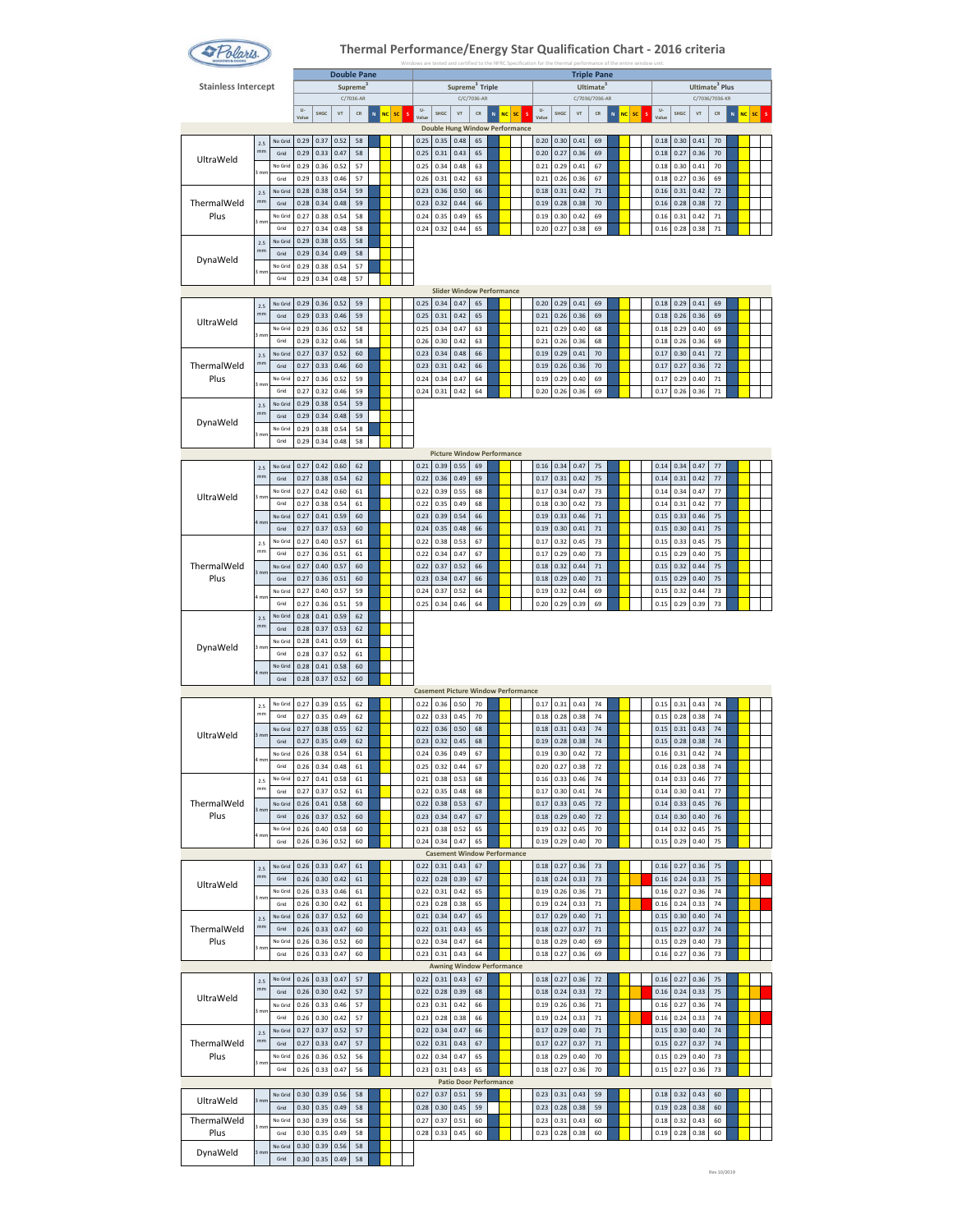

|                         |                  |                 |              |              | <b>Double Pane</b> |                      |   |                 |              |              |                                                    |             |        |    |    |              |              |              | <b>Triple Pane</b>    |         |    |              |              |                            |                |                          |    |  |
|-------------------------|------------------|-----------------|--------------|--------------|--------------------|----------------------|---|-----------------|--------------|--------------|----------------------------------------------------|-------------|--------|----|----|--------------|--------------|--------------|-----------------------|---------|----|--------------|--------------|----------------------------|----------------|--------------------------|----|--|
| <b>Intercept Spacer</b> |                  |                 |              |              |                    | Supreme <sup>3</sup> |   |                 |              |              | Supreme <sup>3</sup> Triple                        |             |        |    |    |              |              |              | Ultimate <sup>3</sup> |         |    |              |              | Ultimate <sup>3</sup> Plus |                |                          |    |  |
| <b>Foam Filled</b>      |                  |                 | $\mathbf{U}$ |              |                    | C/7036-AR            |   |                 | $\mathbf{U}$ |              |                                                    | C/C/7036-AR |        |    |    | $\mathbf{U}$ |              |              | C/7036/7036-AR        |         |    | $\mathbf{U}$ |              |                            | C/7036/7036-KR |                          |    |  |
|                         |                  |                 | Value        | <b>SHGC</b>  | <b>VT</b>          | CR                   | N | sc<br><b>NC</b> |              | <b>SHGC</b>  | <b>VT</b><br><b>Double Hung Window Performance</b> | <b>CR</b>   | $\,$ N | NC | SC |              | SHGC         | <b>VT</b>    | CR                    | NC<br>ø | SC | Valu         | <b>SHGC</b>  | VT                         | <b>CR</b>      | $\mathbf N$<br><b>NC</b> | sc |  |
|                         | 2.5              | No Grid         | 0.27         | 0.37         | 0.52               | 56                   |   |                 | 0.23         | 0.35         | 0.48                                               | 62          |        |    |    | 0.19         | 0.30         | 0.41         | 65                    |         |    | 0.17         | 0.30         | 0.41                       | 67             |                          |    |  |
| UltraWeld               | mm               | Grid            | 0.27         | 0.33         | 0.47               | 56                   |   |                 | 0.24         | 0.31         | 0.43                                               | 62          |        |    |    | 0.19         | 0.27         | 0.36         | 65                    |         |    | 0.17         | 0.27         | 0.36                       | 67             |                          |    |  |
|                         | mr.              | No Grid         | 0.27         | 0.36         | 0.52               | 55                   |   |                 | 0.24         | 0.34         | 0.48                                               | 60          |        |    |    | 0.20         | 0.29         | 0.41         | 64                    |         |    | 0.17         | 0.30         | 0.41                       | 66             |                          |    |  |
|                         | 25               | Grid<br>No Grid | 0.27<br>0.28 | 0.33<br>0.38 | 0.46<br>0.54       | 55<br>57             |   |                 | 0.25<br>0.23 | 0.31<br>0.36 | 0.42<br>0.50                                       | 60<br>63    |        |    |    | 0.20<br>0.19 | 0.26<br>0.31 | 0.36<br>0.42 | 64<br>67              |         |    | 0.17<br>0.17 | 0.27<br>0.31 | 0.36<br>0.42               | 66<br>68       |                          |    |  |
| ThermalWeld             | mm               | Grid            | 0.28         | 0.34         | 0.48               | 57                   |   |                 | 0.24         | 0.32         | 0.44                                               | 63          |        |    |    | 0.19         | 0.28         | 0.38         | 67                    |         |    | 0.17         | 0.28         | 0.38                       | 68             |                          |    |  |
| Plus                    |                  | No Grid         | 0.28         | 0.38         | 0.54               | 56                   |   |                 | 0.24         | 0.35         | 0.49                                               | 62          |        |    |    | 0.20         | 0.30         | 0.42         | 65                    |         |    | 0.17         | 0.31         | 0.42                       | 67             |                          |    |  |
|                         |                  | Grid            | 0.28         | 0.34         | 0.48               | 56                   |   |                 | 0.24         | 0.32         | 0.44                                               | 62          |        |    |    | 0.20         | 0.27         | 0.38         | 65                    |         |    | 0.17         | 0.28         | 0.38                       | 67             |                          |    |  |
|                         | 2.5<br>mm        | No Grid<br>Grid | 0.28<br>0.28 | 0.38<br>0.34 | 0.55<br>0.49       | 56<br>56             |   |                 |              |              |                                                    |             |        |    |    |              |              |              |                       |         |    |              |              |                            |                |                          |    |  |
| DynaWeld                |                  | No Grid         | 0.28         | 0.38         | 0.54               | 55                   |   |                 |              |              |                                                    |             |        |    |    |              |              |              |                       |         |    |              |              |                            |                |                          |    |  |
|                         | mn               | Grid            | 0.28         | 0.34         | 0.48               | 55                   |   |                 |              |              |                                                    |             |        |    |    |              |              |              |                       |         |    |              |              |                            |                |                          |    |  |
|                         |                  |                 |              |              |                    |                      |   |                 |              |              | Slider Window Performance                          |             |        |    |    |              |              |              |                       |         |    |              |              |                            |                |                          |    |  |
|                         | 2.5<br>mm        | No Grid<br>Grid | 0.28<br>0.28 | 0.36<br>0.33 | 0.52<br>0.46       | 56<br>56             |   |                 | 0.24<br>0.24 | 0.34<br>0.31 | 0.47<br>0.42                                       | 61<br>61    |        |    |    | 0.20<br>0.20 | 0.29<br>0.26 | 0.41<br>0.36 | 65<br>65              |         |    | 0.18<br>0.18 | 0.29<br>0.26 | 0.41<br>0.36               | 67<br>67       |                          |    |  |
| UltraWeld               | s mn             | No Grid         | 0.28         | 0.36         | 0.52               | 55                   |   |                 | 0.24         | 0.34         | 0.47                                               | 60          |        |    |    | 0.20         | 0.29         | 0.40         | 64                    |         |    | 0.18         | 0.29         | 0.40                       | 66             |                          |    |  |
|                         |                  | Grid            | 0.28         | 0.32         | 0.46               | 55                   |   |                 | 0.25         | 0.30         | 0.42                                               | 60          |        |    |    | 0.21         | 0.26         | 0.36         | 64                    |         |    | 0.18         | 0.26         | 0.36                       | 66             |                          |    |  |
| ThermalWeld             | 2.5<br>mm        | No Grid<br>Grid | 0.28<br>0.28 | 0.37<br>0.33 | 0.52<br>0.46       | 57<br>57             |   |                 | 0.23<br>0.24 | 0.34<br>0.31 | 0.48<br>0.42                                       | 62<br>62    |        |    |    | 0.19<br>0.19 | 0.29<br>0.26 | 0.41<br>0.36 | 66<br>66              |         |    | 0.17<br>0.17 | 0.30<br>0.27 | 0.41<br>0.36               | 68<br>68       |                          |    |  |
| Plus                    |                  | No Grid         | 0.28         | 0.36         | 0.52               | 56                   |   |                 | 0.24         | 0.34         | 0.47                                               | 61          |        |    |    | 0.20         | 0.29         | 0.40         | 65                    |         |    | 0.17         | 0.29         | 0.40                       | 67             |                          |    |  |
|                         | mn               | Grid            | 0.28         | 0.32         | 0.46               | 56                   |   |                 | 0.25         | 0.31         | 0.42                                               | 61          |        |    |    | 0.20         | 0.26         | 0.36         | 65                    |         |    | 0.17         | 0.26         | 0.36                       | 67             |                          |    |  |
|                         | 2.5<br>mm        | No Gric         | 0.28         | 0.38         | 0.54               | 56                   |   |                 |              |              |                                                    |             |        |    |    |              |              |              |                       |         |    |              |              |                            |                |                          |    |  |
| DynaWeld                |                  | Grid<br>No Grid | 0.28<br>0.28 | 0.34<br>0.38 | 0.48<br>0.54       | 56<br>55             |   |                 |              |              |                                                    |             |        |    |    |              |              |              |                       |         |    |              |              |                            |                |                          |    |  |
|                         | mm               | Grid            | 0.28         | 0.34         | 0.48               | 55                   |   |                 |              |              |                                                    |             |        |    |    |              |              |              |                       |         |    |              |              |                            |                |                          |    |  |
|                         |                  |                 |              |              |                    |                      |   |                 |              |              | <b>Picture Window Performance</b>                  |             |        |    |    |              |              |              |                       |         |    |              |              |                            |                |                          |    |  |
|                         | 25<br>mm         | No Grid         | 0.27         | 0.42         | 0.60               | 59                   |   |                 | 0.21         | 0.39         | 0.55                                               | 66          |        |    |    | 0.16         | 0.34         | 0.47         | $71\,$                |         |    | 0.14         | 0.34         | 0.47                       | 73             |                          |    |  |
|                         |                  | Grid<br>No Grid | 0.27<br>0.27 | 0.38<br>0.42 | 0.54<br>0.60       | 59<br>58             |   |                 | 0.21<br>0.22 | 0.36<br>0.39 | 0.49<br>0.55                                       | 66<br>65    |        |    |    | 0.17<br>0.17 | 0.31<br>0.34 | 0.42<br>0.47 | $71\,$<br>69          |         |    | 0.14<br>0.14 | 0.31<br>0.34 | 0.42<br>0.47               | 73<br>72       |                          |    |  |
| UltraWeld               | mn               | Grid            | 0.27         | 0.38         | 0.54               | 58                   |   |                 | 0.22         | 0.35         | 0.49                                               | 65          |        |    |    | 0.18         | 0.30         | 0.42         | 69                    |         |    | 0.14         | 0.31         | 0.42                       | 72             |                          |    |  |
|                         | kmn              | No Grid         | 0.26         | 0.41         | 0.59               | 57                   |   |                 | 0.23         | 0.39         | 0.54                                               | 63          |        |    |    | 0.19         | 0.33         | 0.46         | 67                    |         |    | 0.15         | 0.33         | 0.46                       | $71\,$         |                          |    |  |
|                         |                  | Grid            | 0.26         | 0.37         | 0.53               | 57                   |   |                 | 0.24         | 0.35         | 0.48                                               | 63          |        |    |    | 0.19         | 0.30         | 0.41         | 67                    |         |    | 0.15         | 0.30         | 0.41                       | 71             |                          |    |  |
|                         | 25<br>mm         | No Grid<br>Grid | 0.27<br>0.27 | 0.40<br>0.36 | 0.57<br>0.51       | 58<br>58             |   |                 | 0.22<br>0.22 | 0.38<br>0.34 | 0.53<br>0.47                                       | 64<br>64    |        |    |    | 0.17<br>0.17 | 0.32<br>0.29 | 0.45<br>0.40 | 69<br>69              |         |    | 0.15<br>0.15 | 0.33<br>0.29 | 0.45<br>0.40               | 71<br>71       |                          |    |  |
| ThermalWeld             |                  | No Grid         | 0.27         | 0.40         | 0.57               | 57                   |   |                 | 0.22         | 0.37         | 0.52                                               | 63          |        |    |    | 0.18         | 0.32         | 0.44         | 67                    |         |    | 0.15         | 0.33         | 0.44                       | 70             |                          |    |  |
| Plus                    | s mn             | Grid            | 0.27         | 0.36         | 0.51               | 57                   |   |                 | 0.23         | 0.34         | 0.47                                               | 63          |        |    |    | 0.18         | 0.29         | 0.40         | 67                    |         |    | 0.15         | 0.29         | 0.40                       | 70             |                          |    |  |
|                         | mr               | No Grid<br>Grid | 0.27<br>0.27 | 0.40<br>0.36 | 0.57<br>0.51       | 56<br>56             |   |                 | 0.24<br>0.25 | 0.37<br>0.34 | 0.52<br>0.46                                       | 62<br>62    |        |    |    | 0.19<br>0.20 | 0.32<br>0.29 | 0.44<br>0.39 | 65<br>65              |         |    | 0.15<br>0.16 | 0.32<br>0.29 | 0.44<br>0.39               | 69<br>69       |                          |    |  |
|                         | 2.5              | No Grid         | 0.27         | 0.41         | 0.59               | 59                   |   |                 |              |              |                                                    |             |        |    |    |              |              |              |                       |         |    |              |              |                            |                |                          |    |  |
|                         | mm               | Grid            | 0.27         | 0.37         | 0.53               | 59                   |   |                 |              |              |                                                    |             |        |    |    |              |              |              |                       |         |    |              |              |                            |                |                          |    |  |
| DynaWeld                | 3 mm             | No Grid         | 0.27         | 0.41         | 0.59               | 59                   |   |                 |              |              |                                                    |             |        |    |    |              |              |              |                       |         |    |              |              |                            |                |                          |    |  |
|                         |                  | Grid<br>No Grid | 0.27<br>0.27 | 0.37         | 0.52<br>0.58       | 59<br>57             |   |                 |              |              |                                                    |             |        |    |    |              |              |              |                       |         |    |              |              |                            |                |                          |    |  |
|                         |                  | Grid            | 0.27         | 0.41<br>0.37 | 0.52               | 57                   |   |                 |              |              |                                                    |             |        |    |    |              |              |              |                       |         |    |              |              |                            |                |                          |    |  |
|                         |                  |                 |              |              |                    |                      |   |                 |              |              | <b>Casement Picture Window Performance</b>         |             |        |    |    |              |              |              |                       |         |    |              |              |                            |                |                          |    |  |
|                         | 2.5<br>mm        | No Grid         | 0.27<br>0.27 | 0.39<br>0.35 | 0.55               | 60                   |   |                 | 0.22         | 0.36<br>0.33 | 0.50                                               | 67          |        |    |    | 0.17         | 0.31<br>0.28 | 0.43         | 73<br>73              |         |    | 0.15         | 0.31<br>0.28 | 0.43                       | 74<br>74       |                          |    |  |
|                         |                  | Grid<br>No Grid | 0.27         | 0.38         | 0.49<br>0.55       | 60<br>59             |   |                 | 0.22<br>0.22 | 0.36         | 0.45<br>0.50                                       | 67<br>66    |        |    |    | 0.18<br>0.18 | 0.31         | 0.38<br>0.43 | 70                    |         |    | 0.15<br>0.15 | 0.31         | 0.38<br>0.43               | 73             |                          |    |  |
| UltraWeld               | , m <sub>n</sub> | Grid            | 0.27         | 0.35         | 0.49               | 59                   |   |                 | 0.23         | 0.32         | 0.45                                               | 66          |        |    |    | 0.18         | 0.28         | 0.38         | 70                    |         |    | 0.15         | 0.28         | 0.38                       | 73             |                          |    |  |
|                         |                  | No Grid         | 0.26         | 0.38         | 0.54               | 58                   |   |                 | 0.24         | 0.36         | 0.49                                               | 64          |        |    |    | 0.19         | 0.30         | 0.42         | 68                    |         |    | 0.15         | 0.31         | 0.42                       | 72             |                          |    |  |
|                         |                  | Grid            | 0.26         | 0.34         | 0.48               | 58                   |   |                 | 0.24         | 0.32         | 0.44                                               | 64          |        |    |    | 0.20         | 0.27         | 0.38         | 68                    |         |    | 0.16         | 0.28         | 0.38                       | 72             |                          |    |  |
|                         | 2.5<br>mm        | No Grid<br>Grid | 0.27<br>0.27 | 0.41<br>0.37 | 0.58<br>0.52       | 59<br>59             |   |                 | 0.21<br>0.22 | 0.38<br>0.35 | 0.53<br>0.48                                       | 65<br>65    |        |    |    | 0.17<br>0.17 | 0.33<br>0.30 | 0.46<br>0.41 | 70<br>70              |         |    | 0.14<br>0.14 | 0.33<br>0.30 | 0.46<br>0.41               | 73<br>73       |                          |    |  |
| ThermalWeld             | imn              | No Grid         | 0.26         | 0.41         | 0.58               | 58                   |   |                 | 0.22         | 0.38         | 0.53                                               | 64          |        |    |    | 0.17         | 0.33         | 0.45         | 69                    |         |    | 0.14         | 0.33         | 0.45                       | 71             |                          |    |  |
| Plus                    |                  | Grid            | 0.26         | 0.37         | 0.52               | 58                   |   |                 | 0.23         | 0.34         | 0.47                                               | 64          |        |    |    | 0.18         | 0.29         | 0.40         | 69                    |         |    | 0.14         | 0.30         | 0.40                       | $71\,$         |                          |    |  |
|                         |                  | No Grid<br>Grid | 0.26<br>0.26 | 0.40<br>0.36 | 0.58<br>0.52       | 57<br>57             |   |                 | 0.23<br>0.24 | 0.38<br>0.34 | 0.52<br>0.47                                       | 63<br>63    |        |    |    | 0.19<br>0.19 | 0.32<br>0.29 | 0.45<br>0.40 | 67<br>67              |         |    | 0.15<br>0.15 | 0.32<br>0.29 | 0.45<br>0.40               | 70<br>70       |                          |    |  |
|                         |                  |                 |              |              |                    |                      |   |                 |              |              | <b>Casement Window Performance</b>                 |             |        |    |    |              |              |              |                       |         |    |              |              |                            |                |                          |    |  |
|                         | 2.5              | No Grid         | 0.25         | 0.33         | 0.47               | 59                   |   |                 | 0.21         | 0.31         | 0.43                                               | 64          |        |    |    | 0.17         | 0.27         | 0.36         | 69                    |         |    | 0.16         | 0.27         | 0.36                       | $71\,$         |                          |    |  |
| UltraWeld               | mm               | Grid            | 0.25         | 0.30         | 0.42               | 59                   |   |                 | 0.21         | 0.28         | 0.39                                               | 64          |        |    |    | 0.17         | 0.24         | 0.33         | 69                    |         |    | 0.16         | 0.24         | 0.33                       | $71\,$         |                          |    |  |
|                         | mn               | No Grid<br>Grid | 0.25<br>0.25 | 0.33<br>0.30 | 0.46<br>0.42       | 58<br>58             |   |                 | 0.22<br>0.22 | 0.31<br>0.28 | 0.42<br>0.38                                       | 62<br>62    |        |    |    | 0.18<br>0.18 | 0.26<br>0.24 | 0.36<br>0.33 | 67<br>67              |         |    | 0.16<br>0.16 | 0.27<br>0.24 | 0.36<br>0.33               | 70<br>70       |                          |    |  |
|                         | 2.5              | No Grid         | 0.27         | 0.37         | 0.52               | 58                   |   |                 | 0.22         | 0.34         | 0.47                                               | 62          |        |    |    | 0.18         | 0.29         | 0.40         | 67                    |         |    | 0.16         | 0.30         | 0.40                       | 69             |                          |    |  |
| ThermalWeld             | mm               | Grid            | 0.27         | 0.33         | 0.47               | 58                   |   |                 | 0.22         | 0.31         | 0.43                                               | 62          |        |    |    | 0.18         | 0.27         | 0.37         | 67                    |         |    | 0.16         | 0.27         | 0.37                       | 69             |                          |    |  |
| Plus                    | mn               | No Grid         | 0.26         | 0.36         | 0.52               | 57                   |   |                 | 0.23         | 0.34         | 0.47                                               | 61          |        |    |    | 0.19         | 0.29         | 0.40         | 65                    |         |    | 0.16         | 0.29         | 0.40                       | 68             |                          |    |  |
|                         |                  | Grid            | 0.26         | 0.33         | 0.47               | 57                   |   |                 | 0.23         | 0.31         | 0.43<br><b>Awning Window Performance</b>           | 61          |        |    |    | 0.19         | 0.27         | 0.36         | 65                    |         |    | 0.16         | 0.27         | 0.36                       | 68             |                          |    |  |
|                         | 2.5              | No Grid         | 0.26         | 0.33         | 0.47               | 55                   |   |                 | 0.21         | 0.31         | 0.43                                               | 65          |        |    |    | 0.17         | 0.27         | 0.36         | 69                    |         |    | 0.16         | 0.27         | 0.36                       | $71\,$         |                          |    |  |
| UltraWeld               | mm               | Grid            | 0.26         | 0.30         | 0.42               | 55                   |   |                 | 0.21         | 0.28         | 0.39                                               | 65          |        |    |    | 0.17         | 0.24         | 0.33         | 69                    |         |    | 0.15         | 0.24         | 0.33                       | $71\,$         |                          |    |  |
|                         | mn               | No Grid<br>Grid | 0.25<br>0.25 | 0.33<br>0.30 | 0.46<br>0.42       | 55<br>55             |   |                 | 0.22<br>0.22 | 0.31<br>0.28 | 0.42<br>0.38                                       | 64<br>64    |        |    |    | 0.18<br>0.18 | 0.26<br>0.24 | 0.36<br>0.33 | 68<br>68              |         |    | 0.16<br>0.16 | 0.27<br>0.24 | 0.36<br>0.33               | 70<br>70       |                          |    |  |
|                         |                  | No Grid         | 0.27         | 0.37         | 0.52               | 55                   |   |                 | 0.22         | 0.34         | 0.47                                               | 64          |        |    |    | 0.18         | 0.29         | 0.40         | 67                    |         |    | 0.16         | 0.30         | 0.40                       | 70             |                          |    |  |
| ThermalWeld             | 2.5<br>mm        | Grid            | 0.27         | 0.33         | 0.47               | 55                   |   |                 | 0.22         | 0.31         | 0.43                                               | 64          |        |    |    | 0.18         | 0.27         | 0.37         | 67                    |         |    | 0.16         | 0.27         | 0.37                       | $70\,$         |                          |    |  |
| Plus                    | mn               | No Grid         | 0.27         | 0.36         | 0.52               | 54                   |   |                 | 0.23         | 0.34         | 0.47                                               | 62          |        |    |    | 0.19         | 0.29         | 0.40         | 66                    |         |    | 0.16         | 0.29         | 0.40                       | 69             |                          |    |  |
|                         |                  | Grid            | 0.27         | 0.33         | 0.47               | 54                   |   |                 | 0.23         | 0.31         | 0.43<br><b>Patio Door Performance</b>              | 63          |        |    |    | 0.19         | 0.27         | 0.36         | 66                    |         |    | 0.16         | 0.27         | 0.36                       | 69             |                          |    |  |
|                         |                  | No Grid         | 0.29         | 0.39         | 0.56               | 55                   |   |                 | 0.26         | 0.37         | 0.51                                               | 59          |        |    |    | 0.22         | 0.31         | 0.43         | 62                    |         |    | 0.18         | 0.32         | 0.43                       | 62             |                          |    |  |
| UltraWeld               | mn               | Grid            | 0.29         | 0.35         | 0.49               | 55                   |   |                 | 0.27         | 0.33         | 0.45                                               | 59          |        |    |    | 0.23         | 0.28         | 0.38         | 62                    |         |    | 0.18         | 0.28         | 0.38                       | 62             |                          |    |  |
| ThermalWeld             | mm               | No Grid         | 0.30         | 0.39         | 0.56               | 55                   |   |                 | 0.27         | 0.37         | 0.51                                               | 58          |        |    |    | 0.23         | 0.31         | 0.43         | 59                    |         |    | 0.19         | 0.32         | 0.43                       | 59             |                          |    |  |
|                         |                  | Grid<br>No Grid | 0.30<br>0.30 | 0.35<br>0.39 | 0.49<br>0.56       | 55<br>55             |   |                 | 0.28         | 0.33         | 0.45                                               | 58          |        |    |    | 0.24         | 0.28         | 0.38         | 59                    |         |    | 0.19         | 0.28         | 0.38                       | 59             |                          |    |  |
| DynaWeld                | , m <sub>n</sub> | Grid            | 0.30         | 0.35         | 0.49               | 55                   |   |                 |              |              |                                                    |             |        |    |    |              |              |              |                       |         |    |              |              |                            |                |                          |    |  |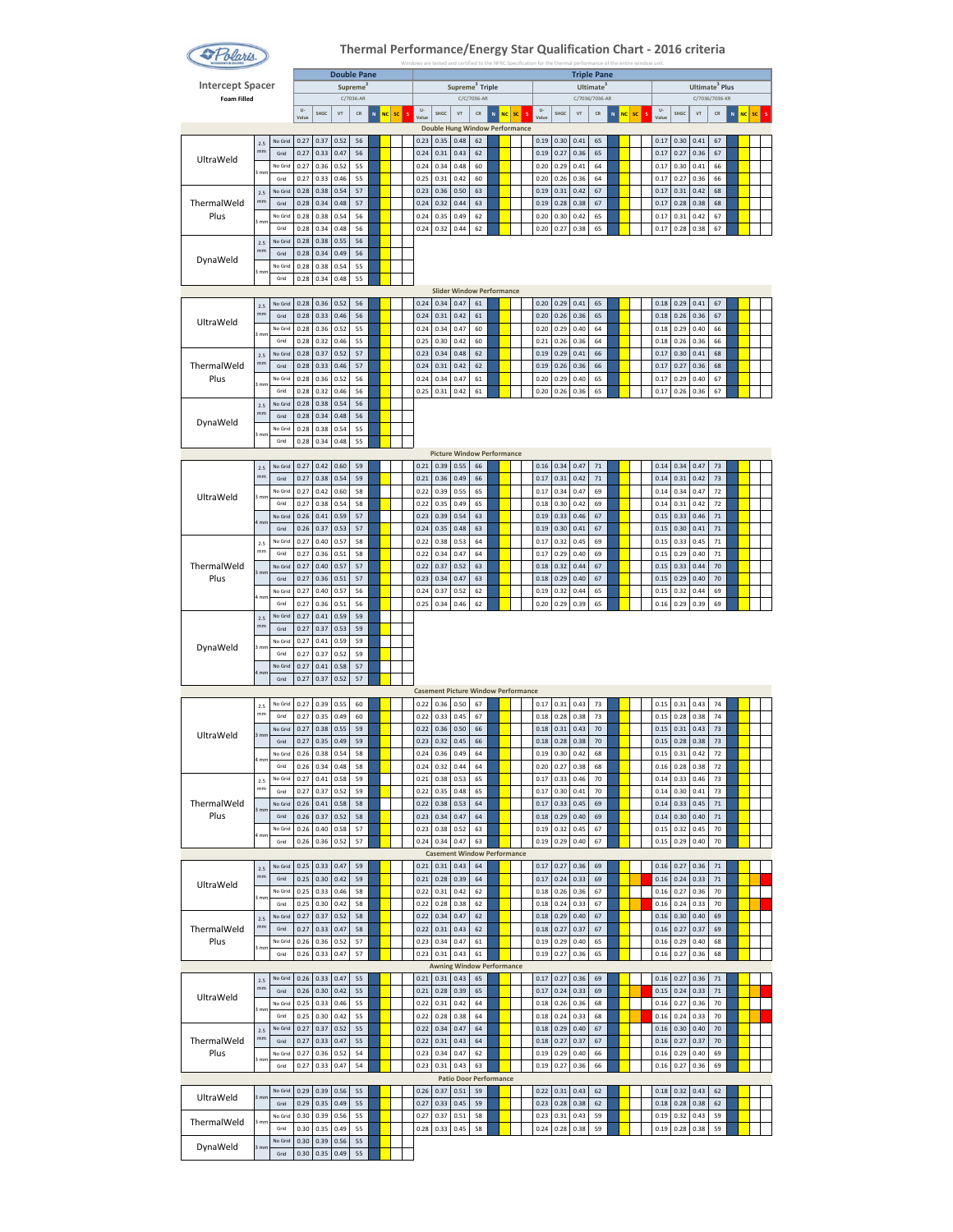

|                                                  |           |                 |              |              | <b>Double Pane</b> |                      |             |                 |              |                                            |                               |             |        |           |    |   |              |              |              | <b>Triple Pane</b>                      |                |    |                   |              |                            |                |                          |    |  |
|--------------------------------------------------|-----------|-----------------|--------------|--------------|--------------------|----------------------|-------------|-----------------|--------------|--------------------------------------------|-------------------------------|-------------|--------|-----------|----|---|--------------|--------------|--------------|-----------------------------------------|----------------|----|-------------------|--------------|----------------------------|----------------|--------------------------|----|--|
| <b>Stainless Intercept</b><br><b>Foam Filled</b> |           |                 |              |              |                    | Supreme<br>C/7036-AR |             |                 |              |                                            | Supreme <sup>3</sup> Triple   | C/C/7036-AR |        |           |    |   |              |              |              | Ultimate <sup>3</sup><br>C/7036/7036-AR |                |    |                   |              | Ultimate <sup>3</sup> Plus | C/7036/7036-KR |                          |    |  |
|                                                  |           |                 | $\mathbf{U}$ | <b>SHGC</b>  | <b>VT</b>          | <b>CR</b>            | $\mathbf N$ | sc<br><b>NC</b> | $U$ -        | <b>SHGC</b>                                | <b>VT</b>                     | <b>CR</b>   | $\,$ N | <b>NC</b> | SC | s | U-           | <b>SHGC</b>  | <b>VT</b>    | CR                                      | N<br><b>NC</b> | sc | $\mathbf{U}$<br>s | SHGC         | VT                         | CR             | $\mathbf N$<br><b>NC</b> | sc |  |
|                                                  |           |                 | Value        |              |                    |                      |             |                 |              | <b>Double Hung Window Performance</b>      |                               |             |        |           |    |   | Valu         |              |              |                                         |                |    | Value             |              |                            |                |                          |    |  |
|                                                  | 2.5<br>mm | No Grid         | 0.27         | 0.37         | 0.52               | 58                   |             |                 | 0.22         | 0.35                                       | 0.48                          | 65          |        |           |    |   | 0.18         | 0.30         | 0.41         | 69                                      |                |    | 0.16              | 0.30         | 0.41                       | 71             |                          |    |  |
| UltraWeld                                        |           | Grid<br>No Grid | 0.27<br>0.26 | 0.33<br>0.36 | 0.47<br>0.52       | 58<br>57             |             |                 | 0.23<br>0.23 | 0.31<br>0.34                               | 0.43<br>0.48                  | 65<br>64    |        |           |    |   | 0.18<br>0.19 | 0.27<br>0.29 | 0.36<br>0.41 | 69<br>68                                |                |    | 0.16<br>0.16      | 0.27<br>0.30 | 0.36<br>0.41               | $71\,$<br>70   |                          |    |  |
|                                                  |           | Grid            | 0.26         | 0.33         | 0.46               | 57                   |             |                 | 0.24         | 0.31                                       | 0.42                          | 64          |        |           |    |   | 0.19         | 0.26         | 0.36         | 68                                      |                |    | 0.16              | 0.27         | 0.36                       | 70             |                          |    |  |
|                                                  | 25        | No Grid         | 0.27         | 0.38         | 0.54               | 59                   |             |                 | 0.22         | 0.36                                       | 0.50                          | 67          |        |           |    |   | 0.18         | 0.31         | 0.42         | 71                                      |                |    | 0.16              | 0.31         | 0.42                       | 72             |                          |    |  |
| ThermalWeld                                      | mm        | Grid<br>No Grid | 0.27<br>0.27 | 0.34<br>0.38 | 0.48<br>0.54       | 59<br>58             |             |                 | 0.23<br>0.23 | 0.32                                       | 0.44<br>0.49                  | 67<br>65    |        |           |    |   | 0.18<br>0.19 | 0.28         | 0.38<br>0.42 | $71\,$<br>69                            |                |    | 0.16<br>0.16      | 0.28         | 0.38<br>0.42               | 72<br>72       |                          |    |  |
|                                                  | mr        | Grid            | 0.27         | 0.34         | 0.48               | 58                   |             |                 | 0.24         | 0.35<br>0.32                               | 0.44                          | 65          |        |           |    |   | 0.19         | 0.30<br>0.27 | 0.38         | 69                                      |                |    | 0.16              | 0.31<br>0.28 | 0.38                       | 71             |                          |    |  |
|                                                  | 2.5       | No Grid         | 0.27         | 0.38         | 0.55               | 58                   |             |                 |              |                                            |                               |             |        |           |    |   |              |              |              |                                         |                |    |                   |              |                            |                |                          |    |  |
| DynaWeld                                         | mm        | Grid            | 0.27         | 0.34         | 0.49               | 58                   |             |                 |              |                                            |                               |             |        |           |    |   |              |              |              |                                         |                |    |                   |              |                            |                |                          |    |  |
|                                                  | mm        | No Grid<br>Grid | 0.27<br>0.27 | 0.38<br>0.34 | 0.54<br>0.48       | 57<br>57             |             |                 |              |                                            |                               |             |        |           |    |   |              |              |              |                                         |                |    |                   |              |                            |                |                          |    |  |
|                                                  |           |                 |              |              |                    |                      |             |                 |              | <b>Slider Window Performance</b>           |                               |             |        |           |    |   |              |              |              |                                         |                |    |                   |              |                            |                |                          |    |  |
|                                                  | 2.5<br>mm | No Grid         | 0.27<br>0.27 | 0.36<br>0.33 | 0.52<br>0.46       | 59<br>59             |             |                 | 0.23<br>0.23 | 0.34<br>0.31                               | 0.47<br>0.42                  | 65<br>65    |        |           |    |   | 0.19<br>0.19 | 0.29<br>0.26 | 0.41<br>0.36 | 70<br>70                                |                |    | 0.16<br>0.17      | 0.29<br>0.26 | 0.41<br>0.36               | 72<br>72       |                          |    |  |
| UltraWeld                                        |           | Grid<br>No Grid | 0.27         | 0.36         | 0.52               | 58                   |             |                 | 0.23         | 0.34                                       | 0.47                          | 63          |        |           |    |   | 0.19         | 0.29         | 0.40         | 68                                      |                |    | 0.16              | 0.29         | 0.40                       | $71\,$         |                          |    |  |
|                                                  | i mn      | Grid            | 0.27         | 0.32         | 0.46               | 58                   |             |                 | 0.24         | 0.30                                       | 0.42                          | 63          |        |           |    |   | 0.20         | 0.26         | 0.36         | 68                                      |                |    | 0.17              | 0.26         | 0.36                       | 70             |                          |    |  |
|                                                  | 2.5<br>mm | No Grid         | 0.27         | 0.37         | 0.52               | 60                   |             |                 | 0.22         | 0.34                                       | 0.48                          | 66          |        |           |    |   | 0.18         | 0.29         | 0.41         | $71\,$                                  |                |    | 0.16              | 0.30         | 0.41                       | 72             |                          |    |  |
| ThermalWeld                                      |           | Grid<br>No Grid | 0.27<br>0.27 | 0.33<br>0.36 | 0.46<br>0.52       | 60<br>59             |             |                 | 0.23<br>0.23 | 0.31<br>0.34                               | 0.42<br>0.47                  | 66<br>64    |        |           |    |   | 0.18<br>0.19 | 0.26<br>0.29 | 0.36<br>0.40 | 70<br>69                                |                |    | 0.16<br>0.16      | 0.27<br>0.29 | 0.36<br>0.40               | 72<br>$71\,$   |                          |    |  |
|                                                  | mn        | Grid            | 0.27         | 0.32         | 0.46               | 59                   |             |                 | 0.24         | 0.31                                       | 0.42                          | 64          |        |           |    |   | 0.19         | 0.26         | 0.36         | 69                                      |                |    | 0.16              | 0.26         | 0.36                       | $71\,$         |                          |    |  |
|                                                  | 2.5<br>mm | No Grid         | 0.28         | 0.38         | 0.54               | 59                   |             |                 |              |                                            |                               |             |        |           |    |   |              |              |              |                                         |                |    |                   |              |                            |                |                          |    |  |
| DynaWeld                                         |           | Grid<br>No Grid | 0.28<br>0.27 | 0.34<br>0.38 | 0.48<br>0.54       | 59<br>58             |             |                 |              |                                            |                               |             |        |           |    |   |              |              |              |                                         |                |    |                   |              |                            |                |                          |    |  |
|                                                  | mm        | Grid            | 0.27         | 0.34         | 0.48               | 58                   |             |                 |              |                                            |                               |             |        |           |    |   |              |              |              |                                         |                |    |                   |              |                            |                |                          |    |  |
|                                                  |           |                 |              |              |                    |                      |             |                 |              | <b>Picture Window Performance</b>          |                               |             |        |           |    |   |              |              |              |                                         |                |    |                   |              |                            |                |                          |    |  |
|                                                  | 25<br>mm  | No Grid<br>Grid | 0.26<br>0.26 | 0.42<br>0.38 | 0.60<br>0.54       | 61<br>61             |             |                 | 0.20<br>0.21 | 0.39<br>0.36                               | 0.55<br>0.49                  | 69<br>69    |        |           |    |   | 0.16<br>0.16 | 0.34<br>0.31 | 0.47<br>0.42 | 75<br>75                                |                |    | 0.13<br>0.14      | 0.34<br>0.31 | 0.47<br>0.42               | 77<br>77       |                          |    |  |
|                                                  |           | No Grid         | 0.26         | 0.42         | 0.60               | 61                   |             |                 | 0.21         | 0.39                                       | 0.55                          | 68          |        |           |    |   | 0.17         | 0.34         | 0.47         | 73                                      |                |    | 0.13              | 0.34         | 0.47                       | 77             |                          |    |  |
| UltraWeld                                        | mn        | Grid            | 0.26         | 0.38         | 0.54               | 61                   |             |                 | 0.22         | 0.35                                       | 0.49                          | 68          |        |           |    |   | 0.17         | 0.30         | 0.42         | 73                                      |                |    | 0.14              | 0.31         | 0.42                       | 77             |                          |    |  |
|                                                  | mr        | No Grid<br>Grid | 0.26<br>0.26 | 0.41<br>0.37 | 0.59<br>0.53       | 60<br>60             |             |                 | 0.23<br>0.23 | 0.39<br>0.35                               | 0.54<br>0.48                  | 66<br>66    |        |           |    |   | 0.18<br>0.18 | 0.34<br>0.30 | 0.46<br>0.41 | $71\,$<br>71                            |                |    | 0.14<br>0.14      | 0.33<br>0.30 | 0.46<br>0.41               | 75<br>75       |                          |    |  |
|                                                  | 25        | No Grid         | 0.27         | 0.40         | 0.57               | 60                   |             |                 | 0.21         | 0.38                                       | 0.53                          | 67          |        |           |    |   | 0.16         | 0.32         | 0.45         | 73                                      |                |    | 0.14              | 0.33         | 0.45                       | 76             |                          |    |  |
|                                                  | mm        | Grid            | 0.27         | 0.36         | 0.51               | 60                   |             |                 | 0.22         | 0.34                                       | 0.47                          | 67          |        |           |    |   | 0.17         | 0.29         | 0.40         | 73                                      |                |    | 0.14              | 0.29         | 0.40                       | 76             |                          |    |  |
| ThermalWeld                                      | mm        | No Grid         | 0.26         | 0.40         | 0.57               | 60                   |             |                 | 0.22         | 0.37                                       | 0.52                          | 66          |        |           |    |   | 0.17         | 0.32         | 0.44         | 71                                      |                |    | 0.14              | 0.32         | 0.44                       | 74             |                          |    |  |
|                                                  |           | Grid<br>No Grid | 0.26<br>0.26 | 0.36<br>0.40 | 0.51<br>0.57       | 60<br>59             |             |                 | 0.23<br>0.23 | 0.34<br>0.37                               | 0.47<br>0.52                  | 66<br>64    |        |           |    |   | 0.18<br>0.19 | 0.29<br>0.32 | 0.40<br>0.44 | $71\,$<br>69                            |                |    | 0.14<br>0.15      | 0.29<br>0.32 | 0.40<br>0.44               | 74<br>73       |                          |    |  |
|                                                  |           | Grid            | 0.26         | 0.36         | 0.51               | 59                   |             |                 | 0.24         | 0.34                                       | 0.46                          | 64          |        |           |    |   | 0.19         | 0.29         | 0.39         | 69                                      |                |    | 0.15              | 0.29         | 0.39                       | 73             |                          |    |  |
|                                                  | 2.5<br>mm | No Grid         | 0.27         | 0.41         | 0.59               | 61                   |             |                 |              |                                            |                               |             |        |           |    |   |              |              |              |                                         |                |    |                   |              |                            |                |                          |    |  |
|                                                  |           | Grid<br>No Grid | 0.27<br>0.27 | 0.37<br>0.41 | 0.53<br>0.59       | 61<br>61             |             |                 |              |                                            |                               |             |        |           |    |   |              |              |              |                                         |                |    |                   |              |                            |                |                          |    |  |
| DynaWeld                                         | kmn       | Grid            | 0.27         | 0.37         | 0.52               | 61                   |             |                 |              |                                            |                               |             |        |           |    |   |              |              |              |                                         |                |    |                   |              |                            |                |                          |    |  |
|                                                  |           | No Grid         | 0.26         | 0.41         | 0.58               | 60                   |             |                 |              |                                            |                               |             |        |           |    |   |              |              |              |                                         |                |    |                   |              |                            |                |                          |    |  |
|                                                  |           | Grid            | 0.26         | 0.37         | 0.52               | 60                   |             |                 |              | <b>Casement Picture Window Performance</b> |                               |             |        |           |    |   |              |              |              |                                         |                |    |                   |              |                            |                |                          |    |  |
|                                                  | 2.5       | No Grid         | 0.26         | 0.39         | 0.55               | 62                   |             |                 | 0.21         | 0.36                                       | 0.50                          | 70          |        |           |    |   | 0.16         | 0.31         | 0.43         | 76                                      |                |    | 0.14              | 0.31         | 0.43                       | 77             |                          |    |  |
|                                                  | mm        | Grid            | 0.26         | 0.35         | 0.49               | 62                   |             |                 | 0.21         | 0.33                                       | 0.45                          | 70          |        |           |    |   | 0.17         | 0.28         | 0.38         | 76                                      |                |    | 0.14              | 0.28         | 0.38                       | 77             |                          |    |  |
| UltraWeld                                        | mm        | No Grid<br>Grid | 0.26<br>0.26 | 0.38<br>0.35 | 0.55<br>0.49       | 62<br>62             |             |                 | 0.22<br>0.22 | 0.36<br>0.32                               | 0.50<br>0.45                  | 68<br>68    |        |           |    |   | 0.17<br>0.18 | 0.31<br>0.28 | 0.43<br>0.38 | 74<br>74                                |                |    | 0.14<br>0.15      | 0.31<br>0.28 | 0.43<br>0.38               | 77<br>77       |                          |    |  |
|                                                  |           | No Grid         | 0.26         | 0.38         | 0.54               | 61                   |             |                 | 0.23         | 0.36                                       | 0.49                          | 67          |        |           |    |   | 0.19         | 0.30         | 0.42         | 72                                      |                |    | 0.15              | 0.31         | 0.42                       | 76             |                          |    |  |
|                                                  |           | Grid            | 0.26         | 0.34         | 0.48               | 61                   |             |                 | 0.24         | 0.32                                       | 0.44                          | 67          |        |           |    |   | 0.19         | 0.27         | 0.38         | 72                                      |                |    | 0.15              | 0.28         | 0.38                       | 76             |                          |    |  |
|                                                  | 2.5<br>mm | No Grid<br>Grid | 0.26<br>0.26 | 0.41<br>0.37 | 0.58<br>0.52       | 61<br>61             |             |                 | 0.20<br>0.21 | 0.38<br>0.35                               | 0.53<br>0.48                  | 69<br>69    |        |           |    |   | 0.16<br>0.16 | 0.33<br>0.30 | 0.46<br>0.41 | 75<br>75                                |                |    | 0.13<br>0.14      | 0.33<br>0.30 | 0.46<br>0.41               | 77<br>77       |                          |    |  |
| ThermalWeld                                      |           | No Grid         | 0.26         | 0.41         | 0.58               | 60                   |             |                 | 0.21         | 0.38                                       | 0.53                          | 67          |        |           |    |   | 0.17         | 0.33         | 0.45         | 73                                      |                |    | 0.13              | 0.33         | 0.45                       | 76             |                          |    |  |
| Plus                                             | mn        | Grid            | 0.26         | 0.37         | 0.52               | 60                   |             |                 | 0.22         | 0.34                                       | 0.47                          | 67          |        |           |    |   | 0.17         | 0.29         | 0.40         | 73                                      |                |    | 0.14              | 0.30         | 0.40                       | 76             |                          |    |  |
|                                                  |           | No Grid<br>Grid | 0.25<br>0.25 | 0.40<br>0.36 | 0.58<br>0.52       | 60<br>60             |             |                 | 0.22<br>0.23 | 0.38<br>0.34                               | 0.52<br>0.47                  | 65<br>65    |        |           |    |   | 0.18<br>0.18 | 0.32<br>0.29 | 0.45<br>0.40 | 70<br>70                                |                |    | 0.14<br>0.14      | 0.32<br>0.29 | 0.45<br>0.40               | 75<br>75       |                          |    |  |
|                                                  |           |                 |              |              |                    |                      |             |                 |              | <b>Casement Window Performance</b>         |                               |             |        |           |    |   |              |              |              |                                         |                |    |                   |              |                            |                |                          |    |  |
|                                                  | 2.5<br>mm | No Grid         | 0.24         | 0.33         | 0.47               | 61                   |             |                 | 0.20         | 0.31                                       | 0.43                          | 67          |        |           |    |   | 0.16         | 0.27         | 0.36         | 73                                      |                |    | 0.15              | 0.27         | 0.36                       | 75             |                          |    |  |
| UltraWeld                                        |           | Grid<br>No Grid | 0.24<br>0.24 | 0.30<br>0.33 | 0.42<br>0.46       | 61<br>61             |             |                 | 0.20<br>0.21 | 0.28<br>0.31                               | 0.39<br>0.42                  | 67<br>65    |        |           |    |   | 0.16<br>0.17 | 0.24<br>0.26 | 0.33<br>0.36 | 73<br>$71\,$                            |                |    | 0.15<br>0.15      | 0.24<br>0.27 | 0.33<br>0.36               | 75<br>74       |                          |    |  |
|                                                  | mm        | Grid            | 0.24         | 0.30         | 0.42               | 61                   |             |                 | 0.21         | 0.28                                       | 0.38                          | 65          |        |           |    |   | 0.17         | 0.24         | 0.33         | 71                                      |                |    | 0.15              | 0.24         | 0.33                       | 74             |                          |    |  |
|                                                  | 2.5       | No Grid         | 0.26         | 0.37         | 0.52               | 60                   |             |                 | 0.21         | 0.34                                       | 0.47                          | 65          |        |           |    |   | 0.17         | 0.29         | 0.40         | 71                                      |                |    | 0.15              | 0.30         | 0.40                       | 73             |                          |    |  |
| ThermalWeld<br>Plus                              | mm        | Grid<br>No Grid | 0.26<br>0.26 | 0.33<br>0.36 | 0.47<br>0.52       | 60<br>60             |             |                 | 0.22<br>0.22 | 0.31<br>0.34                               | 0.43<br>0.47                  | 65<br>64    |        |           |    |   | 0.17<br>0.18 | 0.27<br>0.29 | 0.37<br>0.40 | $71\,$<br>69                            |                |    | 0.15<br>0.15      | 0.27<br>0.29 | 0.37<br>0.40               | 73<br>72       |                          |    |  |
|                                                  |           | Grid            | 0.26         | 0.33         | 0.47               | 60                   |             |                 | 0.22         | 0.31                                       | 0.43                          | 64          |        |           |    |   | 0.18         | 0.27         | 0.36         | 69                                      |                |    | 0.15              | 0.27         | 0.36                       | 72             |                          |    |  |
|                                                  |           |                 |              |              |                    |                      |             |                 |              | <b>Awning Window Performance</b>           |                               |             |        |           |    |   |              |              |              |                                         |                |    |                   |              |                            |                |                          |    |  |
|                                                  | 2.5<br>mm | No Grid         | 0.25         | 0.33         | 0.47               | 57                   |             |                 | 0.20         | 0.31                                       | 0.43                          | 68          |        |           |    |   | 0.16         | 0.27         | 0.36         | 73                                      |                |    | 0.15              | 0.27         | 0.36                       | 75             |                          |    |  |
| UltraWeld                                        |           | Grid<br>No Grid | 0.25<br>0.25 | 0.30<br>0.33 | 0.42<br>0.46       | 57<br>57             |             |                 | 0.20<br>0.21 | 0.28<br>0.31                               | 0.39<br>0.42                  | 68<br>66    |        |           |    |   | 0.16<br>0.17 | 0.24<br>0.26 | 0.33<br>0.36 | 73<br>$71\,$                            |                |    | 0.15<br>0.15      | 0.24<br>0.27 | 0.33<br>0.36               | 75<br>74       |                          |    |  |
|                                                  | mn        | Grid            | 0.25         | 0.30         | 0.42               | 57                   |             |                 | 0.21         | 0.28                                       | 0.38                          | 66          |        |           |    |   | 0.17         | 0.24         | 0.33         | $71\,$                                  |                |    | 0.15              | 0.24         | 0.33                       | 74             |                          |    |  |
|                                                  | 2.5<br>mm | No Grid         | 0.26         | 0.37         | 0.52               | 57                   |             |                 | 0.21         | 0.34                                       | 0.47                          | 66          |        |           |    |   | 0.17         | 0.29         | 0.40         | $71\,$                                  |                |    | 0.15              | 0.30         | 0.40                       | 73             |                          |    |  |
| ThermalWeld<br>Plus                              |           | Grid<br>No Grid | 0.26<br>0.26 | 0.33<br>0.36 | 0.47<br>0.52       | 57<br>56             |             |                 | 0.21<br>0.22 | 0.31<br>0.34                               | 0.43<br>0.47                  | 66<br>65    |        |           |    |   | 0.17<br>0.18 | 0.27<br>0.29 | 0.37<br>0.40 | $71\,$<br>69                            |                |    | 0.15<br>0.15      | 0.27<br>0.29 | 0.37<br>0.40               | 73<br>72       |                          |    |  |
|                                                  | mm        | Grid            | 0.26         | 0.33         | 0.47               | 56                   |             |                 | 0.22         | 0.31                                       | 0.43                          | 65          |        |           |    |   | 0.18         | 0.27         | 0.36         | 69                                      |                |    | 0.15              | 0.27         | 0.36                       | 72             |                          |    |  |
|                                                  |           |                 |              |              |                    |                      |             |                 |              |                                            | <b>Patio Door Performance</b> |             |        |           |    |   |              |              |              |                                         |                |    |                   |              |                            |                |                          |    |  |
| UltraWeld                                        | mm        | No Grid<br>Grid | 0.29<br>0.29 | 0.39<br>0.35 | 0.56<br>0.49       | 58<br>58             |             |                 | 0.26<br>0.27 | 0.37<br>0.33                               | 0.51<br>0.45                  | 61<br>61    |        |           |    |   | 0.21<br>0.22 | 0.31<br>0.28 | 0.43<br>0.38 | 63<br>63                                |                |    | 0.17<br>0.18      | 0.32<br>0.28 | 0.43<br>0.38               | 64<br>64       |                          |    |  |
|                                                  |           | No Grid         | 0.30         | 0.39         | 0.56               | 58                   |             |                 | 0.27         | 0.37                                       | 0.51                          | 60          |        |           |    |   | 0.22         | 0.31         | 0.43         | 60                                      |                |    | 0.18              | 0.32         | 0.43                       | 61             |                          |    |  |
| ThermalWeld                                      | mm        | Grid            | 0.30         | 0.35         | 0.49               | 58                   |             |                 | 0.28         | 0.33                                       | 0.45                          | 60          |        |           |    |   | 0.23         | 0.28         | 0.38         | 60                                      |                |    | 0.19              | 0.28         | 0.38                       | 61             |                          |    |  |
| DynaWeld                                         |           | No Grid<br>Grid | 0.30<br>0.30 | 0.39<br>0.35 | 0.56<br>0.49       | 58<br>58             |             |                 |              |                                            |                               |             |        |           |    |   |              |              |              |                                         |                |    |                   |              |                            |                |                          |    |  |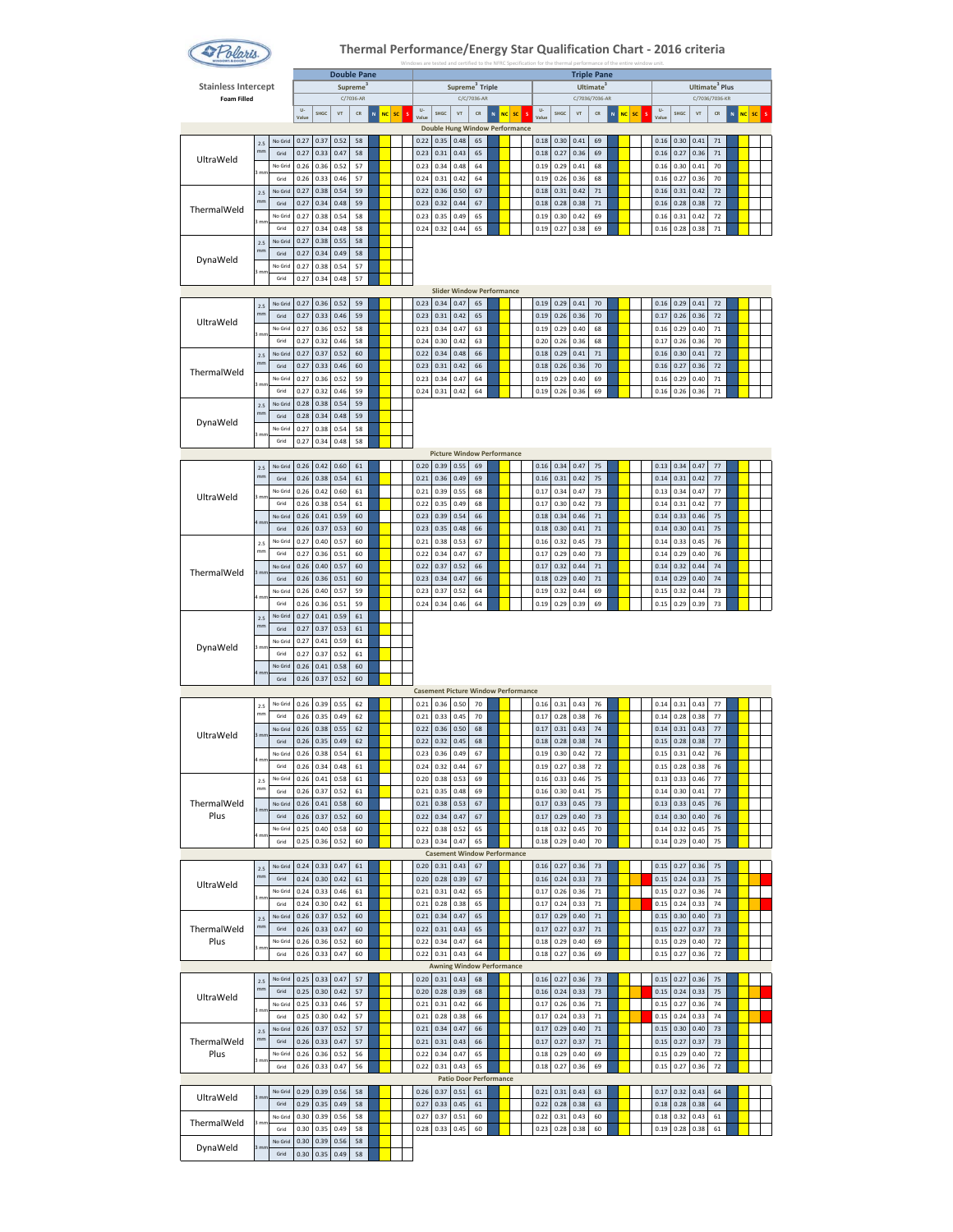

|                         |                               |                 |              |              |      |              |                                   |             |    | <b>Double Pane</b> |              |              |              |                     |   |       |              |                                            |                             |             |        |          |                              |               | <b>Triple Pane</b>                |   |           |    |              |              |              |                                              |   |       |  |
|-------------------------|-------------------------------|-----------------|--------------|--------------|------|--------------|-----------------------------------|-------------|----|--------------------|--------------|--------------|--------------|---------------------|---|-------|--------------|--------------------------------------------|-----------------------------|-------------|--------|----------|------------------------------|---------------|-----------------------------------|---|-----------|----|--------------|--------------|--------------|----------------------------------------------|---|-------|--|
| <b>Intercept Spacer</b> |                               |                 |              |              |      |              | Supreme <sup>2</sup><br>7036/C-AR |             |    |                    |              |              |              | $XL^2$<br>6227/C-AR |   |       |              |                                            | Supreme <sup>2</sup> Triple | 7036/C/C-AR |        |          |                              |               | <b>Ultimate</b><br>7036/7036/C-AR |   |           |    |              |              |              | Ultimate <sup>2</sup> Plus<br>7036/7036/C-KR |   |       |  |
|                         |                               |                 | $U-$         |              |      |              |                                   |             |    |                    | $\mathbf{U}$ |              |              |                     |   |       | U-           |                                            |                             |             |        |          | U-                           |               |                                   |   |           |    | $U-$         |              |              |                                              |   |       |  |
|                         |                               |                 | Value        | SHGC         |      | VT           | ${\sf CR}$                        | $\mathbf N$ | NC | <b>SC</b>          | Value        | SHGC         | VT           | ${\sf CR}$          | N | NC SC | Value        | SHGC                                       | VT                          | ${\sf CR}$  | $\,$ N | sc<br>NC | SHGC<br>Value                | VT            | ${\sf CR}$                        | N | <b>NC</b> | SC | Value        | SHGC         | VT           | ${\sf CR}$                                   | N | NC SC |  |
|                         |                               |                 |              |              |      |              |                                   |             |    |                    |              |              |              |                     |   |       |              | <b>Double Hung Window Performance</b>      |                             |             |        |          |                              |               |                                   |   |           |    |              |              |              |                                              |   |       |  |
|                         | 2.5<br>mm                     | No Grid         | 0.30         | 0.29         |      | 0.52         | 56                                |             |    |                    | 0.30         | 0.21         | 0.46         | 56                  |   |       | 0.26         | 0.27                                       | 0.48                        | 62          |        |          | 0.21<br>0.23                 | 0.41          | 65                                |   |           |    | 0.19         | 0.23         | 0.41         | 67                                           |   |       |  |
| UltraWeld               |                               | Grid            | 0.30         | 0.26         |      | 0.47         | 56                                |             |    |                    | 0.30         | 0.19         | 0.41         | 56                  |   |       | 0.26         | 0.24                                       | 0.43                        | 62          |        |          | 0.22<br>0.21                 | 0.36          | 65                                |   |           |    | 0.19         | 0.21         | 0.36         | 67                                           |   |       |  |
|                         | $\mathsf 3$<br>mm             | No Grio         | 0.29         | 0.29         |      | 0.52         | 55                                |             |    |                    | 0.29         | 0.21         | 0.46         | 55                  |   |       | 0.26         | 0.27                                       | 0.48                        | 60          |        |          | 0.22<br>0.23                 | 0.41          | 64                                |   |           |    | 0.19         | 0.23         | 0.41         | 65                                           |   |       |  |
|                         |                               | Grid            | 0.29         | 0.26         |      | 0.46         | 55                                |             |    |                    | 0.29         | 0.19         | 0.41         | 55                  |   |       | 0.27         | 0.24                                       | 0.42                        | 60          |        |          | 0.22<br>0.21                 | 0.36          | 63                                |   |           |    | 0.19         | 0.20         | 0.36         | 65                                           |   |       |  |
|                         | 2.5<br>mm                     | No Grid         | 0.28         | 0.30         |      | 0.54         | 57                                |             |    |                    | 0.28         | 0.22         | 0.48         | 57                  |   |       | 0.24         | 0.28                                       | 0.50                        | 63          |        |          | 0.19<br>0.24                 | 0.42          | 67                                |   |           |    | 0.17         | 0.24         | 0.42         | 68                                           |   |       |  |
| ThermalWeld             |                               | Grid            | 0.28         | 0.27         |      | 0.48         | 57                                |             |    |                    | 0.28         | 0.20         | 0.34         | 57                  |   |       | 0.24         | 0.25                                       | 0.44                        | 63          |        |          | 0.20<br>0.21                 | 0.38          | 67                                |   |           |    | 0.17         | 0.21         | 0.38         | 68                                           |   |       |  |
| Plus                    | $\overline{\mathbf{3}}$<br>mm | No Gric         | 0.28         | 0.30         |      | 0.54         | 56                                |             |    |                    | 0.28         | 0.22         | 0.48         | 56                  |   |       | 0.24         | 0.28                                       | 0.49                        | 62          |        |          | 0.20<br>0.24                 | 0.42          | 65                                |   |           |    | 0.17         | 0.23         | 0.42         | 67                                           |   |       |  |
|                         |                               | Grid<br>No Grid | 0.28         | 0.27         |      | 0.48         | 56                                |             |    |                    | 0.28<br>0.30 | 0.20         | 0.43<br>0.48 | 56<br>56            |   |       | 0.25         | 0.25                                       | 0.44                        | 62          |        |          | 0.21<br>0.21                 | 0.38          | 65                                |   |           |    | 0.17         | 0.21         | 0.38         | 67                                           |   |       |  |
|                         | 2.5<br>mm                     | Grid            | 0.30<br>0.30 | 0.30<br>0.27 |      | 0.55<br>0.49 | 56<br>56                          |             |    |                    | 0.30         | 0.22<br>0.20 | 0.43         | 56                  |   |       |              |                                            |                             |             |        |          |                              |               |                                   |   |           |    |              |              |              |                                              |   |       |  |
| DynaWeld                |                               | No Gric         | 0.30         | 0.30         |      | 0.54         | 54                                |             |    |                    | 0.29         | 0.22         | 0.48         | 55                  |   |       |              |                                            |                             |             |        |          |                              |               |                                   |   |           |    |              |              |              |                                              |   |       |  |
|                         | $\overline{\mathbf{3}}$<br>mm | Grid            | 0.30         | 0.27         |      | 0.48         | 54                                |             |    |                    | 0.29         | 0.20         | 0.43         | 55                  |   |       |              |                                            |                             |             |        |          |                              |               |                                   |   |           |    |              |              |              |                                              |   |       |  |
|                         |                               |                 |              |              |      |              |                                   |             |    |                    |              |              |              |                     |   |       |              | <b>Slider Window Performance</b>           |                             |             |        |          |                              |               |                                   |   |           |    |              |              |              |                                              |   |       |  |
|                         | 2.5                           | No Grid         | 0.30         |              | 0.29 | 0.52         | 56                                |             |    |                    | 0.30         | 0.21         | 0.46         | 57                  |   |       | 0.25         | 0.27                                       | 0.47                        | 61          |        |          | 0.23<br>0.21                 | 0.41          | 65                                |   |           |    | 0.19         | 0.23         | 0.41         | 67                                           |   |       |  |
|                         | mm                            | Grid            | 0.30         | 0.26         |      | 0.46         | 56                                |             |    |                    | 0.30         | 0.19         | 0.41         | 57                  |   |       | 0.26         | 0.24                                       | 0.42                        | 61          |        |          | 0.22<br>0.20                 | 0.36          | 65                                |   |           |    | 0.19         | 0.20         | 0.36         | 67                                           |   |       |  |
| UltraWeld               | $\mathsf 3$                   | No Gri          | 0.29         | 0.29         |      | 0.52         | 55                                |             |    |                    | 0.29         | 0.21         | 0.46         | 56                  |   |       | 0.26         | 0.26                                       | 0.47                        | 60          |        |          | 0.22<br>0.23                 | 0.40          | 63                                |   |           |    | 0.19         | 0.22         | 0.40         | 66                                           |   |       |  |
|                         | mm                            | Grid            | 0.29         | 0.26         |      | 0.46         | 55                                |             |    |                    | 0.29         | 0.19         | 0.40         | 56                  |   |       | 0.27         | 0.24                                       | 0.42                        | 60          |        |          | 0.22<br>0.20                 | 0.36          | 63                                |   |           |    | 0.19         | 0.20         | 0.36         | 66                                           |   |       |  |
|                         | $2.5\,$                       | No Gri          | 0.28         | 0.29         |      | 0.52         | 57                                |             |    |                    | 0.28         | 0.21         | 0.46         | 57                  |   |       | 0.24         | 0.27                                       | 0.48                        | 62          |        |          | 0.20<br>0.23                 | 0.41          | 66                                |   |           |    | 0.18         | 0.23         | 0.41         | 68                                           |   |       |  |
| ThermalWeld             | mm                            | Grid            | 0.28         | 0.26         |      | 0.46         | 57                                |             |    |                    | 0.28         | 0.19         | 0.41         | 57                  |   |       | 0.24         | 0.24                                       | 0.42                        | 62          |        |          | 0.20<br>0.20                 | 0.36          | 66                                |   |           |    | 0.18         | 0.21         | 0.36         | 68                                           |   |       |  |
| Plus                    | $\overline{\mathbf{3}}$       | No Gric         | 0.28         | 0.29         |      | 0.52         | 56                                |             |    |                    | 0.28         | 0.21         | 0.46         | 56                  |   |       | 0.24         | 0.27                                       | 0.47                        | 61          |        |          | 0.20<br>0.23                 | 0.40          | 65                                |   |           |    | 0.18         | 0.23         | 0.40         | 67                                           |   |       |  |
|                         | mm                            | Grid            | 0.28         | 0.26         |      | 0.46         | 56                                |             |    |                    | 0.28         | 0.19         | 0.41         | 56                  |   |       | 0.25         | 0.24                                       | 0.42                        | 61          |        |          | 0.21<br>0.20                 | 0.36          | 65                                |   |           |    | 0.18         | 0.20         | 0.36         | 67                                           |   |       |  |
|                         | 2.5                           | No Grio         | 0.30         | 0.30         |      | 0.54         | 56                                |             |    |                    | 0.30         | 0.22         | 0.48         | 56                  |   |       |              |                                            |                             |             |        |          |                              |               |                                   |   |           |    |              |              |              |                                              |   |       |  |
|                         | mm                            | Grid            | 0.30         | 0.27         |      | 0.48         | 56                                |             |    |                    | 0.30         | 0.20         | 0.43         | 56                  |   |       |              |                                            |                             |             |        |          |                              |               |                                   |   |           |    |              |              |              |                                              |   |       |  |
| DynaWeld                | $\overline{\mathbf{3}}$       | No Gri          | 0.29         | 0.30         |      | 0.54         | 55                                |             |    |                    | 0.29         | 0.22         | 0.47         | 55                  |   |       |              |                                            |                             |             |        |          |                              |               |                                   |   |           |    |              |              |              |                                              |   |       |  |
|                         | mm                            | Grid            | 0.29         | 0.27         |      | 0.48         | 55                                |             |    |                    | 0.29         | 0.20         | 0.42         | 55                  |   |       |              |                                            |                             |             |        |          |                              |               |                                   |   |           |    |              |              |              |                                              |   |       |  |
|                         |                               |                 |              |              |      |              |                                   |             |    |                    |              |              |              |                     |   |       |              | <b>Picture Window Performance</b>          |                             |             |        |          |                              |               |                                   |   |           |    |              |              |              |                                              |   |       |  |
|                         | $2.5\,$                       | No Grid         | 0.28         |              | 0.33 | 0.60         | 59                                |             |    |                    | 0.27         | 0.23         | 0.53         | 59                  |   |       | 0.22         | 0.31                                       | 0.55                        | 66          |        |          | 0.17<br>0.26                 | 0.47          | $71\,$                            |   |           |    | 0.15         | 0.26         | 0.47         | 73                                           |   |       |  |
|                         | mm                            | Gric            | 0.28         | 0.30         |      | 0.54         | 59                                |             |    |                    | 0.27         | 0.21         | 0.48         | 59                  |   |       | 0.22         | 0.28                                       | 0.49                        | 66          |        |          | 0.17<br>0.24                 | 0.42          | 71                                |   |           |    | 0.15         | 0.24         | 0.42         | 73                                           |   |       |  |
| UltraWeld               | $\overline{\mathbf{3}}$       | No Grid         | 0.27         |              | 0.33 | 0.60         | 59                                |             |    |                    | 0.27         | 0.23         | 0.53         | 59                  |   |       | 0.23         | 0.31                                       | 0.55                        | 65          |        |          | 0.18<br>0.26                 | 0.47          | 70                                |   |           |    | 0.15         | 0.26         | 0.47         | 72                                           |   |       |  |
|                         | mm                            | Grid            | 0.27         | 0.30         |      | 0.54         | 59                                |             |    |                    | 0.27         | 0.21         | 0.48         | 59                  |   |       | 0.23         | 0.28                                       | 0.49                        | 65          |        |          | 0.18<br>0.24                 | 0.42          | 70                                |   |           |    | 0.15         | 0.24         | 0.42         | 72                                           |   |       |  |
|                         | $\,4\,$                       | No Grid         | 0.27         | 0.33         |      | 0.59         | 58                                |             |    |                    | 0.27         | 0.23         | 0.53         | 58                  |   |       | 0.24         | 0.30                                       | 0.54                        | 63          |        |          | 0.20<br>0.26                 | 0.46          | 67                                |   |           |    | 0.15         | 0.26         | 0.46         | 71                                           |   |       |  |
|                         | mm                            | Grid            | 0.27         |              | 0.30 | 0.53         | 58                                |             |    |                    | 0.27         | 0.21         | 0.47         | 58                  |   |       | 0.25         | 0.28                                       | 0.48                        | 63          |        |          | 0.20<br>0.24                 | 0.41          | 67                                |   |           |    | 0.16         | 0.23         | 0.41         | 71                                           |   |       |  |
|                         | 2.5                           | No Gric         | 0.28         | 0.32         |      | 0.57         | 58                                |             |    |                    | 0.27         | 0.23         | 0.51         | 58                  |   |       | 0.22         | 0.29                                       | 0.53                        | 65          |        |          | 0.18<br>0.25                 | 0.45          | 70                                |   |           |    | 0.16         | 0.25         | 0.45         | 72                                           |   |       |  |
|                         | mm                            | Grid            | 0.28         | 0.29         |      | 0.51         | 58                                |             |    |                    | 0.27         | 0.21         | 0.45         | 58                  |   |       | 0.23         | 0.27                                       | 0.47                        | 65          |        |          | 0.18<br>0.23                 | 0.40          | 70                                |   |           |    | 0.16         | 0.23         | 0.40         | 72                                           |   |       |  |
| ThermalWeld             | $\overline{\mathbf{3}}$       | No Grid         | 0.27         | 0.31         |      | 0.57         | 57                                |             |    |                    | 0.27         | 0.23         | 0.50         | 57                  |   |       | 0.23         | 0.29                                       | 0.52                        | 63          |        |          | 0.19<br>0.25                 | 0.44          | 68                                |   |           |    | 0.15         | 0.25         | 0.44         | 70                                           |   |       |  |
| Plus                    | mm                            | Grid            | 0.27         | 0.28         |      | 0.51         | 57                                |             |    |                    | 0.27         | 0.21         | 0.45         | 57                  |   |       | 0.24         | 0.26                                       | 0.47                        | 63          |        |          | 0.19<br>0.23                 | 0.40          | 68                                |   |           |    | 0.16         | 0.22         | 0.40         | 70                                           |   |       |  |
|                         | $\ddot{a}$<br>mm              | No Gri          | 0.27         | 0.31         |      | 0.57         | 56                                |             |    |                    | 0.27         | 0.23         | 0.50         | 56                  |   |       | 0.24         | 0.29                                       | 0.52                        | 62          |        |          | 0.20<br>0.25                 | 0.44          | 66                                |   |           |    | 0.16         | 0.25         | 0.44         | 69                                           |   |       |  |
|                         |                               | Gric            | 0.27         | 0.28         |      | 0.51         | 56                                |             |    |                    | 0.27         | 0.21         | 0.45         | 56                  |   |       | 0.25         | 0.26                                       | 0.46                        | 62          |        |          | 0.20<br>0.22                 | 0.39          | 66                                |   |           |    | 0.16         | 0.22         | 0.39         | 69                                           |   |       |  |
|                         | 2.5<br>mm                     | No Grid         | 0.29         | 0.32         |      | 0.59         | 59                                |             |    |                    | 0.29         | 0.24         | 0.52         | 59                  |   |       |              |                                            |                             |             |        |          |                              |               |                                   |   |           |    |              |              |              |                                              |   |       |  |
|                         |                               | Grid            | 0.29         | 0.29         |      | 0.53         | 59                                |             |    |                    | 0.29         | 0.21         | 0.47         | 59                  |   |       |              |                                            |                             |             |        |          |                              |               |                                   |   |           |    |              |              |              |                                              |   |       |  |
| DynaWeld                | $\mathsf 3$<br>mm             | No Gri<br>Grid  | 0.28<br>0.28 | 0.32<br>0.29 |      | 0.59<br>0.52 | 59<br>59                          |             |    |                    | 0.28<br>0.28 | 0.24<br>0.21 | 0.52<br>0.46 | 59<br>59            |   |       |              |                                            |                             |             |        |          |                              |               |                                   |   |           |    |              |              |              |                                              |   |       |  |
|                         |                               | No Gri          |              |              |      |              |                                   |             |    |                    |              |              |              |                     |   |       |              |                                            |                             |             |        |          |                              |               |                                   |   |           |    |              |              |              |                                              |   |       |  |
|                         | $\overline{4}$<br>mm          | Grid            | 0.28<br>0.28 | 0.32         | 0.29 | 0.58<br>0.52 | 58<br>58                          |             |    |                    | 0.28<br>0.28 | 0.24<br>0.21 | 0.51<br>0.46 | 57<br>57            |   |       |              |                                            |                             |             |        |          |                              |               |                                   |   |           |    |              |              |              |                                              |   |       |  |
|                         |                               |                 |              |              |      |              |                                   |             |    |                    |              |              |              |                     |   |       |              | <b>Casement Picture Window Performance</b> |                             |             |        |          |                              |               |                                   |   |           |    |              |              |              |                                              |   |       |  |
|                         | 2.5                           | No Grid         | 0.28         | 0.30         |      | 0.55         | 60                                |             |    |                    | 0.27         | 0.22         | 0.49         | 60                  |   |       | 0.22         | 0.28                                       | 0.50                        | 67          |        |          | 0.18<br>0.24                 | 0.43          | 72                                |   |           |    | 0.16         | 0.24         | 0.43         | 72                                           |   |       |  |
|                         | mm                            | Grid            | 0.28         | 0.27         |      | 0.49         | 60                                |             |    |                    | 0.27         | 0.20         | 0.43         | 60                  |   |       | 0.23         | 0.26                                       | 0.45                        | 67          |        |          | 0.18<br>0.22                 | 0.38          | 72                                |   |           |    | 0.16         | 0.22         | 0.38         | 72                                           |   |       |  |
|                         | $\overline{\mathbf{3}}$       | No Grid         | 0.27         | 0.30         |      | 0.55         | 59                                |             |    |                    | 0.27         | 0.22         | 0.48         | 59                  |   |       | 0.23         | 0.28                                       | 0.50                        | 66          |        |          | 0.19<br>0.24                 | 0.43          | 70                                |   |           |    | 0.16         | 0.24         | 0.43         | 72                                           |   |       |  |
| UltraWeld               | mm                            | Grid            | 0.27         | 0.27         |      | 0.49         | 59                                |             |    |                    | 0.27         | 0.20         | 0.43         | 59                  |   |       | 0.24         | 0.25                                       | 0.45                        | 66          |        |          | 0.19<br>0.22                 | 0.38          | 70                                |   |           |    | 0.16         | 0.22         | 0.38         | 72                                           |   |       |  |
|                         | $\ddot{\bf 4}$                | No Grid         | 0.27         | 0.30         |      | 0.54         | 58                                |             |    |                    | 0.27         | 0.22         | 0.48         | 58                  |   |       | 0.24         | 0.28                                       | 0.49                        | 64          |        |          | 0.20<br>0.24                 | 0.42          | 68                                |   |           |    | 0.16         | 0.24         | 0.42         | 72                                           |   |       |  |
|                         | mm                            | Grid            | 0.27         |              | 0.27 | 0.48         | 58                                |             |    |                    | 0.27         | 0.20         | 0.43         | 58                  |   |       | 0.25         | 0.25                                       | 0.44                        | 64          |        |          | 0.21                         | $0.22 \ 0.38$ | 68                                |   |           |    | 0.17         | 0.21         | 0.38         | 72                                           |   |       |  |
|                         | 2.5                           | No Gric         | 0.27         | 0.32         |      | 0.58         | 59                                |             |    |                    | 0.27         | 0.23         | 0.52         | 59                  |   |       | 0.22         | 0.30                                       | 0.53                        | 65          |        |          | 0.17<br>0.25                 | 0.46          | 70                                |   |           |    | 0.15         | 0.25         | 0.46         | 72                                           |   |       |  |
|                         | mm                            | Grid            | 0.27         | 0.29         |      | 0.52         | 59                                |             |    |                    | 0.27         | 0.21         | 0.46         | 59                  |   |       | 0.22         | 0.27                                       | 0.48                        | 65          |        |          | 0.17<br>0.23                 | 0.41          | 70                                |   |           |    | 0.15         | 0.23         | 0.41         | 72                                           |   |       |  |
| ThermalWeld             | $\overline{\mathbf{3}}$       | No Grid         | 0.27         |              | 0.32 | 0.58         | 58                                |             |    |                    | 0.27         | 0.23         | 0.51         | 58                  |   |       | 0.23         | 0.30                                       | 0.53                        | 64          |        |          | 0.18<br>0.25                 | 0.45          | 68                                |   |           |    | 0.15         | 0.25         | 0.45         | $71\,$                                       |   |       |  |
| Plus                    | mm                            | Grid            | 0.27         | 0.29         |      | 0.52         | 58                                |             |    |                    | 0.27         | 0.21         | 0.46         | 58                  |   |       | 0.23         | 0.27                                       | 0.47                        | 64          |        |          | 0.18<br>0.23                 | 0.40          | 68                                |   |           |    | 0.15         | 0.23         | 0.40         | $71\,$                                       |   |       |  |
|                         | $\Delta$                      | No Grid         | 0.27         | 0.32         |      | 0.58         | 57                                |             |    |                    | 0.27         | 0.23         | 0.51         | 57                  |   |       | 0.24         | 0.29                                       | 0.52                        | 63          |        |          | 0.19<br>0.25                 | 0.45          | 66                                |   |           |    | 0.15         | 0.25         | 0.45         | 70                                           |   |       |  |
|                         | mm                            | Grid            | 0.27         | 0.29         |      | 0.52         | 57                                |             |    |                    | 0.27         | 0.21         | 0.46         | 57                  |   |       | 0.25         | 0.27                                       | 0.47                        | 63          |        |          | 0.20<br>0.23                 | 0.40          | 66                                |   |           |    | 0.16         | 0.23         | 0.40         | 70                                           |   |       |  |
|                         |                               |                 |              |              |      |              |                                   |             |    |                    |              |              |              |                     |   |       |              | <b>Casement Window Performance</b>         |                             |             |        |          |                              |               |                                   |   |           |    |              |              |              |                                              |   |       |  |
|                         | 2.5                           | No Grid         | 0.27         | 0.26         |      | 0.47         | 59                                |             |    |                    | 0.27         | 0.19         | 0.41         | 59                  |   |       | 0.23         | 0.24                                       | 0.43                        | 64          |        |          | 0.19                         | $0.21$ 0.36   | 69                                |   |           |    | 0.17         | 0.21         | 0.36         | $71\,$                                       |   |       |  |
| UltraWeld               | mm                            | Grid            | 0.27         |              | 0.24 | 0.42         | 59                                |             |    |                    | 0.27         | 0.17         | 0.37         | 59                  |   |       | 0.23         | 0.22                                       | 0.39                        | 64          |        |          | 0.19<br>0.19                 | 0.33          | 69                                |   |           |    | 0.17         | 0.19         | 0.33         | $71\,$                                       |   |       |  |
|                         | $\ensuremath{\mathsf{3}}$     | No Grid         | 0.27         | 0.26         |      | 0.46         | 58                                |             |    |                    | 0.27         | 0.19         | 0.41         | 57                  |   |       | 0.23         | 0.24                                       | 0.42                        | 62          |        |          | 0.20<br>0.21                 | 0.36          | 67                                |   |           |    | 0.17         | 0.20         | 0.36         | 70                                           |   |       |  |
|                         | mm                            | Grid            | 0.27         | 0.24         |      | 0.42         | 58                                |             |    |                    | 0.27         | 0.17         | 0.37         | 57                  |   |       | 0.24         | 0.22                                       | 0.38                        | 62          |        |          | 0.20<br>0.19                 | 0.33          | 67                                |   |           |    | 0.17         | 0.19         | 0.33         | 70                                           |   |       |  |
|                         | $2.5\,$                       | No Grid         | 0.27         |              | 0.29 | 0.52         | 58                                |             |    |                    | 0.27         | 0.21         | 0.46         | 58                  |   |       | 0.22         | 0.27                                       | 0.47                        | 62          |        |          | 0.18<br>0.23                 | 0.40          | 67                                |   |           |    | 0.16         | 0.23         | 0.40         | 69                                           |   |       |  |
| ThermalWeld             | mm                            | Grid            | 0.27         |              | 0.26 | 0.47         | 58                                |             |    |                    | 0.27         | 0.19         | 0.42         | 58                  |   |       | 0.23         | 0.24                                       | 0.43                        | 62          |        |          | 0.18<br>0.21                 | 0.37          | 67                                |   |           |    | 0.16         | 0.21         | 0.37         | 69                                           |   |       |  |
| Plus                    | $\overline{3}$<br>mm          | No Grid         | 0.27         | 0.28         |      | 0.52         | 57                                |             |    |                    | 0.27         | 0.21         | 0.46         | 57                  |   |       | 0.23         | 0.26                                       | 0.47                        | 61          |        |          | 0.19<br>0.23                 | 0.40          | 66                                |   |           |    | 0.16         | 0.23         | 0.40         | 69                                           |   |       |  |
|                         |                               | Grid            | 0.27         | 0.26         |      | 0.47         | 57                                |             |    |                    | 0.27         | 0.19         | 0.41         | 57                  |   |       | 0.24         | 0.24                                       | 0.43                        | 61          |        |          | 0.19<br>0.21                 | 0.36          | 66                                |   |           |    | 0.17         | 0.21         | 0.36         | 69                                           |   |       |  |
|                         |                               |                 |              |              |      |              |                                   |             |    |                    |              |              |              |                     |   |       |              | <b>Awning Window Performance</b>           |                             |             |        |          |                              |               |                                   |   |           |    |              |              |              |                                              |   |       |  |
|                         | $2.5\,$<br>mm                 | No Grid         | 0.27         | 0.26         |      | 0.47         | 56                                |             |    |                    | 0.27         | 0.19         | 0.41         | 56                  |   |       | 0.23         | 0.24                                       | 0.43                        | 65          |        |          | 0.19                         | $0.21$ 0.36   | 69                                |   |           |    | 0.17         | 0.21         | 0.36         | $71\,$                                       |   |       |  |
| UltraWeld               |                               | Grid            | 0.27         |              | 0.24 | 0.42         | 56                                |             |    |                    | 0.27         | 0.17         | 0.37         | 56                  |   |       | 0.23         | 0.22                                       | 0.39                        | 65          |        |          | 0.19<br>0.19                 | 0.33          | 69                                |   |           |    | 0.17         | 0.19         | 0.33         | $71\,$                                       |   |       |  |
|                         | $\overline{\mathbf{3}}$<br>mm | No Grid         | 0.27         |              | 0.26 | 0.46         | 55                                |             |    |                    | 0.27         | 0.19         | 0.41         | 55                  |   |       | 0.23         | 0.24                                       | 0.42                        | 64          |        |          | 0.20<br>0.21                 | 0.36          | 67                                |   |           |    | 0.17         | 0.20         | 0.36         | 70                                           |   |       |  |
|                         |                               | Grid<br>No Grid | 0.27<br>0.27 | 0.24<br>0.29 |      | 0.42<br>0.52 | 55<br>55                          |             |    |                    | 0.27<br>0.27 | 0.17<br>0.21 | 0.37<br>0.46 | 55<br>55            |   |       | 0.24<br>0.22 | 0.22<br>0.27                               | 0.38<br>0.47                | 64<br>64    |        |          | 0.20<br>0.19<br>0.18<br>0.23 | 0.33<br>0.40  | 67<br>68                          |   |           |    | 0.17<br>0.16 | 0.19<br>0.23 | 0.33<br>0.40 | 70<br>70                                     |   |       |  |
| ThermalWeld             | 2.5<br>mm                     | Grid            | 0.27         |              | 0.26 | 0.47         | 55                                |             |    |                    | 0.27         |              | 0.42         | 55                  |   |       | 0.23         | 0.24                                       | 0.43                        | 64          |        |          | 0.18                         | 0.37          | 68                                |   |           |    |              | 0.21         | 0.37         | 70                                           |   |       |  |
| Plus                    |                               | No Grid         | 0.27         | 0.28         |      | 0.52         | 54                                |             |    |                    | 0.27         | 0.19<br>0.21 | 0.46         | 54                  |   |       | 0.23         | 0.26                                       | 0.47                        | 63          |        |          | 0.21<br>0.19<br>0.23         | 0.40          | 66                                |   |           |    | 0.16<br>0.16 | 0.23         | 0.40         | 69                                           |   |       |  |
|                         | $\overline{\mathbf{3}}$<br>mm | Grid            | 0.27         | 0.26         |      | 0.47         | 54                                |             |    |                    | 0.27         | 0.19         | 0.41         | 54                  |   |       | 0.24         | 0.24                                       | 0.43                        | 63          |        |          | 0.19<br>0.21                 | 0.36          | 66                                |   |           |    | 0.16         | 0.21         | 0.36         | 69                                           |   |       |  |
|                         |                               |                 |              |              |      |              |                                   |             |    |                    |              |              |              |                     |   |       |              | <b>Patio Door Performance</b>              |                             |             |        |          |                              |               |                                   |   |           |    |              |              |              |                                              |   |       |  |
|                         | $\ensuremath{\mathsf{3}}$     | No Grid         | 0.31         |              | 0.31 | 0.56         | 55                                |             |    |                    | 0.31         | 0.22         | 0.49         | 55                  |   |       | 0.27         | 0.29                                       | 0.51                        | 58          |        |          | 0.23<br>0.24                 | 0.43          | 58                                |   |           |    | 0.19         | 0.24         | 0.43         | 59                                           |   |       |  |
| UltraWeld               | mm                            | Grid            | 0.31         | 0.27         |      | 0.49         | 55                                |             |    |                    | 0.31         | 0.20         | 0.43         | 55                  |   |       | 0.29         | 0.25                                       | 0.45                        | 58          |        |          | 0.24<br>0.22                 | 0.38          | 58                                |   |           |    | 0.19         | 0.22         | 0.38         | 59                                           |   |       |  |
| ThermalWeld             | $\overline{\mathbf{3}}$       | No Grid         | 0.31         |              | 0.31 | 0.56         | 55                                |             |    |                    | 0.30         | 0.22         | 0.49         | 55                  |   |       | 0.27         | 0.29                                       | 0.51                        | 58          |        |          | 0.23<br>0.24                 | 0.43          | 59                                |   |           |    | 0.19         | 0.24         | 0.43         | 59                                           |   |       |  |
| Plus                    | mm                            | Grid            | 0.31         | 0.27         |      | 0.49         | 55                                |             |    |                    | 0.30         | 0.20         | 0.43         | 55                  |   |       | 0.29         | 0.25                                       | 0.45                        | 58          |        |          | 0.24<br>0.22                 | 0.38          | 59                                |   |           |    | 0.19         | 0.22         | 0.38         | 59                                           |   |       |  |
|                         | $\ensuremath{\mathsf{3}}$     | No Grid         | 0.31         | 0.31         |      | 0.56         | 55                                |             |    |                    | 0.30         | 0.22         | 0.49         | 55                  |   |       |              |                                            |                             |             |        |          |                              |               |                                   |   |           |    |              |              |              |                                              |   |       |  |
| DynaWeld                | mm                            | Grid            | 0.31         |              | 0.27 | 0.49         | 55                                |             |    |                    | 0.30         | 0.20         | 0.43         | 55                  |   |       |              |                                            |                             |             |        |          |                              |               |                                   |   |           |    |              |              |              |                                              |   |       |  |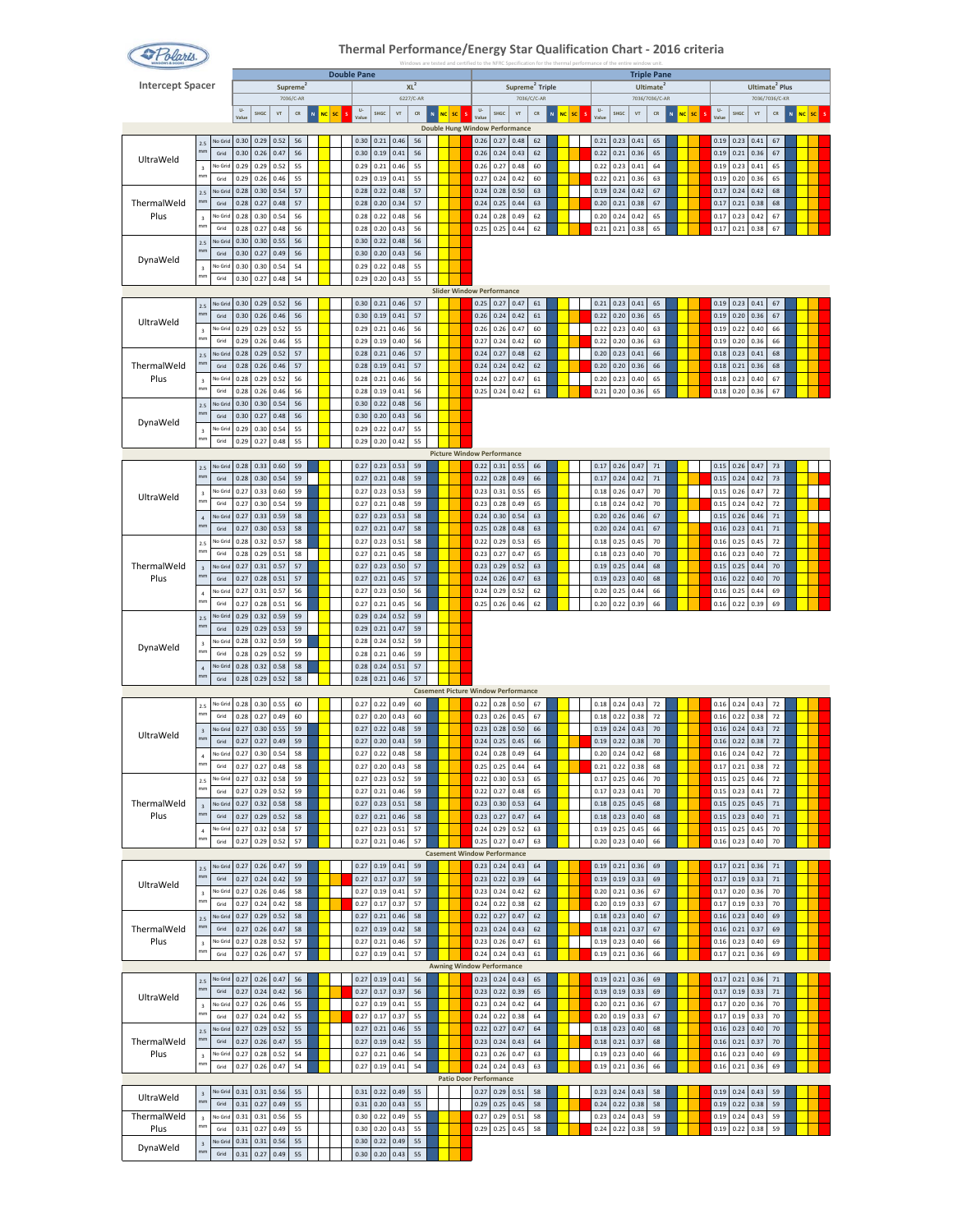

|                            |                 |         |              |                  |      |                      |             |             | <b>Double Pane</b> |              |                  |              |            |                        |                                            |              |                             |             |           |       |                  |      | <b>Triple Pane</b> |                        |       |      |                            |              |                        |  |
|----------------------------|-----------------|---------|--------------|------------------|------|----------------------|-------------|-------------|--------------------|--------------|------------------|--------------|------------|------------------------|--------------------------------------------|--------------|-----------------------------|-------------|-----------|-------|------------------|------|--------------------|------------------------|-------|------|----------------------------|--------------|------------------------|--|
| <b>Stainless Intercept</b> |                 |         |              |                  |      | Supreme <sup>2</sup> |             |             |                    |              |                  |              | $XL^2$     |                        |                                            |              | Supreme <sup>2</sup> Triple |             |           |       |                  |      | Ultimate           |                        |       |      | Ultimate <sup>2</sup> Plus |              |                        |  |
|                            |                 |         | U            |                  |      | 7036/C-AR            |             |             |                    | U-           |                  |              | 6227/C-AR  |                        | U                                          |              |                             | 7036/C/C-AR |           | $U -$ |                  |      | 7036/7036/C-AR     |                        | $U -$ |      | 7036/7036/C-KR             |              |                        |  |
|                            |                 |         | Value        | SHGC             |      | VT                   | $_{\rm CR}$ | $\mathbf N$ | NC SC S            | Value        | SHGC             | VT           | ${\sf CR}$ | N <mark>NC SC S</mark> | Value                                      | SHGC         | VT                          | ${\tt CR}$  | N NC SC S | Value | SHGC             | VT   | ${\sf CR}$         | N <mark>NC SC S</mark> | Value | SHGC | VT                         | ${\sf CR}$   | N <mark>NC SC S</mark> |  |
|                            |                 |         |              |                  |      |                      |             |             |                    |              |                  |              |            |                        | <b>Double Hung Window Performance</b>      |              |                             |             |           |       |                  |      |                    |                        |       |      |                            |              |                        |  |
|                            | 2.5             | No Grid | 0.29         | 0.29             |      | 0.52                 | 58          |             |                    | 0.29         | 0.21             | 0.46         | 58         |                        | 0.25                                       | 0.27         | 0.48                        | 65          |           | 0.20  | 0.23             | 0.41 | 69                 |                        | 0.18  | 0.23 | 0.41                       | 70           |                        |  |
| UltraWeld                  | mm              | Grid    | 0.29         | 0.26             | 0.47 |                      | 58          |             |                    | 0.29         | 0.19             | 0.41         | 58         |                        | 0.25                                       | 0.24         | 0.43                        | 65          |           | 0.20  | 0.21             | 0.36 | 69                 |                        | 0.18  | 0.21 | 0.36                       | 70           |                        |  |
|                            |                 | No Grid | 0.29         | 0.29             | 0.52 |                      | 57          |             |                    | 0.29         | 0.21             | 0.46         | 57         |                        | 0.25                                       | 0.27         | 0.48                        | 63          |           | 0.21  | 0.23             | 0.41 | 67                 |                        | 0.18  | 0.23 | 0.41                       | 70           |                        |  |
|                            | m               | Grid    | 0.29         | 0.26             | 0.46 |                      | 57          |             |                    | 0.29         | 0.19             | 0.41         | 57         |                        | 0.26                                       | 0.24         | 0.42                        | 63          |           | 0.21  | 0.21             | 0.36 | 67                 |                        | 0.18  | 0.20 | 0.36                       | 69           |                        |  |
|                            | $2.5\,$         | No Grid | 0.28         | 0.30             |      | 0.54                 | 59          |             |                    | 0.27         | 0.22             | 0.48         | 59         |                        | 0.23                                       | 0.28         | 0.50                        | 66          |           | 0.18  | 0.24             | 0.42 | $71\,$             |                        | 0.16  | 0.24 | 0.42                       | $72\,$       |                        |  |
| ThermalWeld                | mm              | Grid    | 0.28         | 0.27             | 0.48 |                      | 59          |             |                    | 0.27         | 0.20             | 0.43         | 59         |                        | 0.23                                       | 0.25         | 0.44                        | 66          |           | 0.19  | 0.21             | 0.38 | 70                 |                        | 0.16  | 0.21 | 0.38                       | 72           |                        |  |
| Plus                       |                 | No Grid | 0.27         | 0.30             | 0.54 |                      | 58          |             |                    | 0.27         | 0.22             | 0.48         | 58         |                        | 0.24                                       | 0.28         | 0.49                        | 65          |           | 0.19  | 0.24             | 0.42 | 69                 |                        | 0.16  | 0.23 | 0.42                       | 71           |                        |  |
|                            | m               | Grid    | 0.27         | 0.27             |      | 0.48                 | 58          |             |                    | 0.27         | 0.20             | 0.43         | 58         |                        | 0.24                                       | 0.25         | 0.44                        | 65          |           | 0.20  | 0.21             | 0.38 | 69                 |                        | 0.16  | 0.21 | 0.38                       | $71\,$       |                        |  |
|                            |                 |         | 0.29         |                  |      |                      | 58          |             |                    |              |                  |              |            |                        |                                            |              |                             |             |           |       |                  |      |                    |                        |       |      |                            |              |                        |  |
|                            | 2.5<br>mm       | No Grid |              | 0.30             | 0.55 |                      |             |             |                    | 0.29         | 0.22             | 0.48         | 58         |                        |                                            |              |                             |             |           |       |                  |      |                    |                        |       |      |                            |              |                        |  |
| DynaWeld                   |                 | Grid    | 0.29         | 0.27             |      | 0.49                 | 58          |             |                    | 0.29         | 0.20             | 0.43         | 58         |                        |                                            |              |                             |             |           |       |                  |      |                    |                        |       |      |                            |              |                        |  |
|                            | i mi            | No Grid | 0.29         | 0.30             | 0.54 |                      | 57          |             |                    | 0.29         | 0.22             | 0.48         | 57         |                        |                                            |              |                             |             |           |       |                  |      |                    |                        |       |      |                            |              |                        |  |
|                            |                 | Grid    | 0.29         | 0.27             | 0.48 |                      | 57          |             |                    | 0.29         | 0.20             | 0.43         | 57         |                        |                                            |              |                             |             |           |       |                  |      |                    |                        |       |      |                            |              |                        |  |
|                            |                 |         |              |                  |      |                      |             |             |                    |              |                  |              |            |                        | <b>Slider Window Performance</b>           |              |                             |             |           |       |                  |      |                    |                        |       |      |                            |              |                        |  |
|                            | 2.5             | No Grid | 0.29         | 0.29             | 0.52 |                      | 59          |             |                    | 0.29         | 0.21             | 0.46         | 59         |                        | 0.25                                       | 0.27         | 0.47                        | 65          |           | 0.20  | 0.23             | 0.41 | 69                 |                        | 0.18  | 0.23 | 0.41                       | 69           |                        |  |
| UltraWeld                  | mm              | Grid    | 0.29         | 0.26             |      | 0.46                 | 59          |             |                    | 0.29         | 0.19             | 0.41         | 59         |                        | 0.25                                       | 0.24         | 0.42                        | 65          |           | 0.21  | 0.20             | 0.36 | 69                 |                        | 0.18  | 0.20 | 0.36                       | 69           |                        |  |
|                            |                 | No Grid | 0.29         | 0.29             | 0.52 |                      | 58          |             |                    | 0.29         | 0.21             | 0.46         | 58         |                        | 0.25                                       | 0.26         | 0.47                        | 63          |           | 0.21  | 0.23             | 0.40 | 68                 |                        | 0.18  | 0.22 | 0.40                       | 69           |                        |  |
|                            |                 | Grid    | 0.29         | 0.26             |      | 0.46                 | 58          |             |                    | 0.29         | 0.19             | 0.40         | 58         |                        | 0.26                                       | 0.24         | 0.42                        | 63          |           | 0.21  | 0.20             | 0.36 | 68                 |                        | 0.18  | 0.20 | 0.36                       | 69           |                        |  |
|                            | 2.5             | No Grid | 0.27         | 0.29             |      | 0.52                 | 60          |             |                    | 0.27         | 0.21             | 0.46         | 60         |                        | 0.23                                       | 0.27         | 0.48                        | 66          |           | 0.19  | 0.23             | 0.41 | 70                 |                        | 0.17  | 0.23 | 0.41                       | 72           |                        |  |
| ThermalWeld                | mm              | Grid    | 0.27         | 0.26             |      | 0.46                 | 60          |             |                    | 0.27         | 0.19             | 0.41         | 60         |                        | 0.23                                       | 0.24         | 0.42                        | 66          |           | 0.19  | 0.20             | 0.36 | 70                 |                        | 0.17  | 0.21 | 0.36                       | 72           |                        |  |
| Plus                       |                 | No Grid | 0.27         | 0.29             |      | 0.52                 | 59          |             |                    | 0.27         | 0.21             | 0.46         | 59         |                        | 0.24                                       | 0.27         | 0.47                        | 64          |           | 0.19  | 0.23             | 0.40 | 69                 |                        | 0.17  | 0.23 | 0.40                       | 71           |                        |  |
|                            |                 | Grid    | 0.27         | 0.26             |      | 0.46                 | 59          |             |                    | 0.27         | 0.19             | 0.41         | 59         |                        | 0.24                                       | 0.24         | 0.42                        | 64          |           | 0.20  | 0.20             | 0.36 | 69                 |                        | 0.17  | 0.20 | 0.36                       | $71\,$       |                        |  |
|                            | 2.5             | No Grid | 0.29         | 0.30             | 0.54 |                      | 59          |             |                    | 0.29         | 0.22             | 0.48         | 59         |                        |                                            |              |                             |             |           |       |                  |      |                    |                        |       |      |                            |              |                        |  |
|                            | mm              | Grid    | 0.29         | 0.27             | 0.48 |                      | 59          |             |                    | 0.29         | 0.20             | 0.43         | 59         |                        |                                            |              |                             |             |           |       |                  |      |                    |                        |       |      |                            |              |                        |  |
| DynaWeld                   |                 | No Grid |              |                  |      |                      |             |             |                    |              |                  |              |            |                        |                                            |              |                             |             |           |       |                  |      |                    |                        |       |      |                            |              |                        |  |
|                            | 3 mn            |         | 0.29         | 0.30             | 0.54 |                      | 58          |             |                    | 0.28         | 0.22             | 0.47         | 58         |                        |                                            |              |                             |             |           |       |                  |      |                    |                        |       |      |                            |              |                        |  |
|                            |                 | Grid    | 0.29         | 0.27             | 0.48 |                      | 58          |             |                    | 0.28         | 0.20             | 0.42         | 58         |                        |                                            |              |                             |             |           |       |                  |      |                    |                        |       |      |                            |              |                        |  |
|                            |                 |         |              |                  |      |                      |             |             |                    |              |                  |              |            |                        | <b>Picture Window Performance</b>          |              |                             |             |           |       |                  |      |                    |                        |       |      |                            |              |                        |  |
|                            | $2.5$<br>mm     | No Grid | 0.27<br>0.27 | 0.33<br>0.30     | 0.54 | 0.60                 | 62<br>62    |             |                    | 0.27<br>0.27 | 0.23<br>0.21     | 0.53<br>0.48 | 62<br>62   |                        | 0.21<br>0.22                               | 0.31<br>0.28 | 0.55<br>0.49                | 69<br>69    |           | 0.16  | 0.26             | 0.47 | 75                 |                        | 0.14  | 0.26 | 0.47                       | $77\,$<br>77 |                        |  |
|                            |                 | Grid    |              |                  |      |                      |             |             |                    |              |                  |              |            |                        |                                            |              |                             |             |           | 0.17  | 0.24             | 0.42 | 75                 |                        | 0.14  | 0.24 | 0.42                       |              |                        |  |
| UltraWeld                  | 3 mi            | No Grid | 0.27         | 0.33             | 0.60 |                      | 61          |             |                    | 0.26         | 0.23             | 0.53         | 61         |                        | 0.22                                       | 0.31         | 0.55                        | 68          |           | 0.17  | 0.26             | 0.47 | 73                 |                        | 0.14  | 0.26 | 0.47                       | 77           |                        |  |
|                            |                 | Grid    | 0.27         | 0.30             | 0.54 |                      | 61          |             |                    | 0.26         | 0.21             | 0.48         | 61         |                        | 0.22                                       | 0.28         | 0.49                        | 68          |           | 0.18  | 0.24             | 0.42 | 73                 |                        | 0.14  | 0.24 | 0.42                       | 77           |                        |  |
|                            |                 | No Grid | 0.27         | 0.33             |      | 0.59                 | 60          |             |                    | 0.26         | 0.23             | 0.53         | 61         |                        | 0.23                                       | 0.30         | 0.54                        | 66          |           | 0.19  | 0.26             | 0.46 | $71\,$             |                        | 0.15  | 0.26 | 0.46                       | 75           |                        |  |
|                            |                 | Grid    | 0.27         | 0.30             |      | 0.53                 | 60          |             |                    | 0.26         | 0.21             | 0.47         | 61         |                        | 0.24                                       | 0.28         | 0.48                        | 66          |           | 0.19  | 0.24             | 0.41 | $71\,$             |                        | 0.15  | 0.23 | 0.41                       | 75           |                        |  |
|                            | 2.5             | No Grid | 0.27         | 0.32             | 0.57 |                      | 61          |             |                    | 0.27         | 0.23             | 0.51         | 60         |                        | 0.22                                       | 0.29         | 0.53                        | 67          |           | 0.17  | 0.25             | 0.45 | 73                 |                        | 0.15  | 0.25 | 0.45                       | 75           |                        |  |
|                            |                 | Grid    | 0.27         | 0.29             | 0.51 |                      | 61          |             |                    | 0.27         | 0.21             | 0.45         | 60         |                        | 0.22                                       | 0.27         | 0.47                        | 67          |           | 0.17  | 0.23             | 0.40 | 73                 |                        | 0.15  | 0.23 | 0.40                       | 75           |                        |  |
| ThermalWeld                |                 | No Grid | 0.27         | 0.31             |      | 0.57                 | 60          |             |                    | 0.27         | 0.23             | 0.50         | 60         |                        | 0.22                                       | 0.29         | 0.52                        | 66          |           | 0.18  | 0.25             | 0.44 | $71\,$             |                        | 0.15  | 0.25 | 0.44                       | 75           |                        |  |
| Plus                       |                 | Grid    | 0.27         | 0.28             | 0.51 |                      | 60          |             |                    | 0.27         | 0.21             | 0.45         | 60         |                        | 0.23                                       | 0.26         | 0.47                        | 66          |           | 0.18  | 0.23             | 0.40 | $71\,$             |                        | 0.15  | 0.22 | 0.40                       | 75           |                        |  |
|                            |                 | No Grid | 0.27         | 0.31             | 0.57 |                      | 59          |             |                    | 0.26         | 0.23             | 0.50         | 59         |                        | 0.24                                       | 0.29         | 0.52                        | 64          |           | 0.19  | 0.25             | 0.44 | 69                 |                        | 0.15  | 0.25 | 0.44                       | 73           |                        |  |
|                            |                 | Grid    | 0.27         | 0.28             | 0.51 |                      | 59          |             |                    | 0.26         | 0.21             | 0.45         | 59         |                        | 0.25                                       | 0.26         | 0.46                        | 64          |           | 0.20  | 0.22             | 0.39 | 69                 |                        | 0.15  | 0.22 | 0.39                       | 73           |                        |  |
|                            | 2.5             | No Grid | 0.28         | 0.32             |      | 0.59                 | 62          |             |                    | 0.28         | 0.24             | 0.52         | 61         |                        |                                            |              |                             |             |           |       |                  |      |                    |                        |       |      |                            |              |                        |  |
|                            | mm              | Grid    | 0.28         | 0.29             |      | 0.53                 | 62          |             |                    | 0.28         | 0.21             | 0.47         | 61         |                        |                                            |              |                             |             |           |       |                  |      |                    |                        |       |      |                            |              |                        |  |
| DynaWeld                   |                 | No Grid | 0.28         | 0.32             | 0.59 |                      | 61          |             |                    | 0.28         | 0.24             | 0.52         | 61         |                        |                                            |              |                             |             |           |       |                  |      |                    |                        |       |      |                            |              |                        |  |
|                            |                 | Grid    | 0.28         | 0.29             | 0.52 |                      | 61          |             |                    | 0.28         | 0.21             | 0.46         | 61         |                        |                                            |              |                             |             |           |       |                  |      |                    |                        |       |      |                            |              |                        |  |
|                            | l mr            | No Grid | 0.28         | 0.32             |      | 0.58                 | 60          |             |                    | 0.27         | 0.24             | 0.51         | 60         |                        |                                            |              |                             |             |           |       |                  |      |                    |                        |       |      |                            |              |                        |  |
|                            |                 | Grid    | 0.28         | 0.29             | 0.52 |                      | 60          |             |                    | 0.27         | 0.21             | 0.46         | 60         |                        |                                            |              |                             |             |           |       |                  |      |                    |                        |       |      |                            |              |                        |  |
|                            |                 |         |              |                  |      |                      |             |             |                    |              |                  |              |            |                        | <b>Casement Picture Window Performance</b> |              |                             |             |           |       |                  |      |                    |                        |       |      |                            |              |                        |  |
|                            | 2.5             | No Grid | 0.27         | 0.30             | 0.55 |                      | 62          |             |                    | 0.27         | 0.22             | 0.49         | 63         |                        | 0.22                                       | 0.28         | 0.50                        | 70          |           | 0.17  | 0.24             | 0.43 | 74                 |                        | 0.15  | 0.24 | 0.43                       | 74           |                        |  |
|                            | mm              | Grid    | 0.27         | 0.27             | 0.49 |                      | 62          |             |                    | 0.27         | 0.20             | 0.43         | 63         |                        | 0.22                                       | 0.26         | 0.45                        | 70          |           | 0.18  | 0.22             | 0.38 | 74                 |                        | 0.15  | 0.22 | 0.38                       | 74           |                        |  |
|                            |                 | No Grid | 0.27         | 0.30             |      | 0.55                 | 62          |             |                    | 0.26         | 0.22             | 0.48         | 62         |                        | 0.22                                       | 0.28         | 0.50                        | 68          |           | 0.18  | 0.24             | 0.43 | $74\,$             |                        | 0.15  | 0.24 | 0.43                       | 74           |                        |  |
| UltraWeld                  | 3 <sub>mn</sub> | Grid    | 0.27         | 0.27             |      | 0.49                 | 62          |             |                    | 0.26         | 0.20             | 0.43         | 62         |                        | 0.23                                       | 0.25         | 0.45                        | 68          |           | 0.19  | 0.22             | 0.38 | 74                 |                        | 0.15  | 0.22 | 0.38                       | 74           |                        |  |
|                            |                 | No Grid | 0.26         | 0.30             | 0.54 |                      | 61          |             |                    | 0.26         | 0.22             | 0.48         | 61         |                        | 0.24                                       | 0.28         | 0.49                        | 67          |           | 0.19  | 0.24             | 0.42 | 72                 |                        | 0.16  | 0.24 | 0.42                       | 74           |                        |  |
|                            |                 | Grid    |              | $0.26$ 0.27 0.48 |      |                      | 61          |             |                    | 0.26         | $0.20 \mid 0.43$ |              | 61         |                        | 0.25                                       | 0.25         | 0.44                        | 67          |           |       | 0.20  0.22  0.38 |      | 72                 |                        | 0.16  | 0.21 | 0.38                       | 74           |                        |  |
|                            | 2.5             | No Grid | 0.27         | 0.32             | 0.58 |                      | 61          |             |                    | 0.26         | 0.23             | 0.52         | 61         |                        | 0.21                                       | 0.30         | 0.53                        | 68          |           | 0.16  | 0.25             | 0.46 | 74                 |                        | 0.14  | 0.25 | 0.46                       | 77           |                        |  |
|                            | mm              | Grid    | 0.27         | 0.29             | 0.52 |                      | 61          |             |                    | 0.26         | 0.21             | 0.46         | 61         |                        | 0.22                                       | 0.27         | 0.48                        | 68          |           | 0.17  | 0.23             | 0.41 | 74                 |                        | 0.14  | 0.23 | 0.41                       | 77           |                        |  |
| ThermalWeld                |                 | No Grid | 0.26         | 0.32             |      | 0.58                 | 60          |             |                    | 0.26         | 0.23             | 0.51         | 60         |                        | 0.22                                       | 0.30         | 0.53                        | 67          |           | 0.17  | 0.25             | 0.45 | 72                 |                        | 0.14  | 0.25 | 0.45                       | 76           |                        |  |
| Plus                       | I <sub>mr</sub> | Grid    | 0.26         | 0.29             | 0.52 |                      | 60          |             |                    | 0.26         | 0.21             | 0.46         | 60         |                        | 0.23                                       | 0.27         | 0.47                        | 67          |           | 0.18  | 0.23             | 0.40 | 72                 |                        | 0.14  | 0.23 | 0.40                       | 76           |                        |  |
|                            |                 | No Grid | 0.26         | 0.32             |      | 0.58                 | 60          |             |                    | 0.26         | 0.23             | 0.51         | 60         |                        | 0.23                                       | 0.29         | 0.52                        | 65          |           | 0.19  | 0.25             | 0.45 | 70                 |                        | 0.14  | 0.25 | 0.45                       | 75           |                        |  |
|                            | m               | Grid    | 0.26         | 0.29             | 0.52 |                      | 60          |             |                    | 0.26         | 0.21             | 0.46         | 60         |                        | 0.24                                       | 0.27         | 0.47                        | 65          |           | 0.19  | 0.23             | 0.40 | 70                 |                        | 0.15  | 0.23 | 0.40                       | 75           |                        |  |
|                            |                 |         |              |                  |      |                      |             |             |                    |              |                  |              |            |                        | <b>Casement Window Performance</b>         |              |                             |             |           |       |                  |      |                    |                        |       |      |                            |              |                        |  |
|                            | $2.5$           | No Grid | 0.26         | 0.26             | 0.47 |                      | 61          |             |                    | 0.26         | 0.19             | 0.41         | 62         |                        | 0.22                                       | 0.24         | 0.43                        | 67          |           | 0.18  | 0.21             | 0.36 | 73                 |                        | 0.16  | 0.21 | 0.36                       | $75\,$       |                        |  |
|                            | mm              | Grid    | 0.26         | 0.24             |      | 0.42                 | 61          |             |                    | 0.26         | 0.17             | 0.37         | 62         |                        | 0.22                                       | 0.22         | 0.39                        | 67          |           | 0.18  | 0.19             | 0.33 | 73                 |                        | 0.16  | 0.19 | 0.33                       | 75           |                        |  |
| UltraWeld                  |                 |         |              |                  |      |                      |             |             |                    |              |                  |              |            |                        |                                            |              |                             |             |           |       |                  |      |                    |                        |       |      |                            |              |                        |  |
|                            | 3 mn            | No Grid | 0.26         | 0.26             | 0.46 |                      | 61          |             |                    | 0.26         | 0.19             | 0.41         | 61         |                        | 0.22                                       | 0.24         | 0.42                        | 65          |           | 0.19  | 0.21             | 0.36 | 71                 |                        | 0.16  | 0.20 | 0.36                       | 74           |                        |  |
|                            |                 | Grid    | 0.26         | 0.24             | 0.42 |                      | 61          |             |                    | 0.26         | 0.17             | 0.37         | 61         |                        | 0.23                                       | 0.22         | 0.38                        | 65          |           | 0.19  | 0.19             | 0.33 | 71                 |                        | 0.16  | 0.19 | 0.33                       | 74           |                        |  |
|                            | 2.5<br>mm       | No Grid | 0.26         | 0.29             | 0.52 |                      | 60          |             |                    | 0.26         | 0.21             | 0.46         | 60         |                        | 0.21                                       | 0.27         | 0.47                        | 65          |           | 0.17  | 0.23             | 0.40 | $71\,$             |                        | 0.15  | 0.23 | 0.40                       | $74\,$       |                        |  |
| ThermalWeld                |                 | Grid    | 0.26         | 0.26             | 0.47 |                      | 60          |             |                    | 0.26         | 0.19             | 0.42         | 60         |                        | 0.22                                       | 0.24         | 0.43                        | 65          |           | 0.18  | 0.21             | 0.37 | 71                 |                        | 0.15  | 0.21 | 0.37                       | 74           |                        |  |
| Plus                       | 3 mn            | No Grid | 0.26         | 0.28             |      | 0.52                 | 60          |             |                    | 0.26         | 0.21             | 0.46         | 60         |                        | 0.22                                       | 0.26         | 0.47                        | 64          |           | 0.18  | 0.23             | 0.40 | 69                 |                        | 0.15  | 0.23 | 0.40                       | 73           |                        |  |
|                            |                 | Grid    | 0.26         | 0.26             | 0.47 |                      | 60          |             |                    | 0.26         | 0.19             | 0.41         | 60         |                        | 0.23                                       | 0.24         | 0.43                        | 64          |           | 0.18  | 0.21             | 0.36 | 69                 |                        | 0.16  | 0.21 | 0.36                       | 73           |                        |  |
|                            |                 |         |              |                  |      |                      |             |             |                    |              |                  |              |            |                        | <b>Awning Window Performance</b>           |              |                             |             |           |       |                  |      |                    |                        |       |      |                            |              |                        |  |
|                            | $2.5\,$<br>mm   | No Grid | 0.26         | 0.26             | 0.47 |                      | 57          |             |                    | 0.26         | 0.19             | 0.41         | 57         |                        | 0.22                                       | 0.24         | 0.43                        | 67          |           | 0.18  | 0.21             | 0.36 | 72                 |                        | 0.16  | 0.21 | 0.36                       | 75           |                        |  |
| UltraWeld                  |                 | Grid    | 0.26         | 0.24             | 0.42 |                      | 57          |             |                    | 0.26         | 0.17             | 0.37         | 57         |                        | 0.22                                       | 0.22         | 0.39                        | 68          |           | 0.18  | 0.19             | 0.33 | $72\,$             |                        | 0.16  | 0.19 | 0.33                       | 75           |                        |  |
|                            | m               | No Grid | 0.26         | 0.26             | 0.46 |                      | 57          |             |                    | 0.26         | 0.19             | 0.41         | 57         |                        | 0.23                                       | 0.24         | 0.42                        | 66          |           | 0.19  | 0.21             | 0.36 | 71                 |                        | 0.16  | 0.20 | 0.36                       | 74           |                        |  |
|                            |                 | Grid    | 0.26         | 0.24             | 0.42 |                      | 57          |             |                    | 0.26         | 0.17             | 0.37         | 57         |                        | 0.23                                       | 0.22         | 0.38                        | 66          |           | 0.19  | 0.19             | 0.33 | $71\,$             |                        | 0.16  | 0.19 | 0.33                       | 74           |                        |  |
|                            | 2.5             | No Grid | 0.27         | 0.29             | 0.52 |                      | 57          |             |                    | 0.26         | 0.21             | 0.46         | 56         |                        | 0.22                                       | 0.27         | 0.47                        | 66          |           | 0.17  | 0.23             | 0.40 | 71                 |                        | 0.15  | 0.23 | 0.40                       | 74           |                        |  |
| ThermalWeld                | mm              | Grid    | 0.27         | 0.26             |      | 0.47                 | 57          |             |                    | 0.26         | 0.19             | 0.42         | 56         |                        | 0.22                                       | 0.24         | 0.43                        | 67          |           | 0.17  | 0.21             | 0.37 | 71                 |                        | 0.15  | 0.21 | 0.37                       | 74           |                        |  |
| Plus                       | 3 mn            | No Grid | 0.26         | 0.28             | 0.52 |                      | 56          |             |                    | 0.26         | 0.21             | 0.46         | 56         |                        | 0.22                                       | 0.26         | 0.47                        | 65          |           | 0.18  | 0.23             | 0.40 | 70                 |                        | 0.15  | 0.23 | 0.40                       | 73           |                        |  |
|                            |                 | Grid    | 0.26         | 0.26             | 0.47 |                      | 56          |             |                    | 0.26         | 0.19             | 0.41         | 56         |                        | 0.23                                       | 0.24         | 0.43                        | 65          |           | 0.18  | 0.21             | 0.36 | $70\,$             |                        | 0.15  | 0.21 | 0.36                       | 73           |                        |  |
|                            |                 |         |              |                  |      |                      |             |             |                    |              |                  |              |            |                        | <b>Patio Door Performance</b>              |              |                             |             |           |       |                  |      |                    |                        |       |      |                            |              |                        |  |
| UltraWeld                  | $3 \text{mn}$   | No Grid | 0.30         | 0.31             |      | 0.56                 | 58          |             |                    | 0.30         | 0.22             | 0.49         | 58         |                        | 0.27                                       | 0.29         | 0.51                        | 59          |           | 0.23  | 0.24             | 0.43 | 38                 |                        | 0.18  | 0.24 | 0.43                       | 60           |                        |  |
|                            |                 | Grid    | 0.30         | 0.27             |      | 0.49                 | 58          |             |                    | 0.30         | 0.20             | 0.43         | 58         |                        | 0.28                                       | 0.25         | 0.45                        | 59          |           | 0.23  | 0.22             | 0.59 | 59                 |                        | 0.19  | 0.22 | 0.38                       | 60           |                        |  |
| ThermalWeld                | m               | No Grid | 0.30         | 0.31             |      | 0.56                 | 58          |             |                    | 0.30         | 0.22             | 0.49         | 58         |                        | 0.27                                       | 0.29         | 0.51                        | 60          |           | 0.23  | 0.24             | 0.43 | 60                 |                        | 0.18  | 0.24 | 0.43                       | 61           |                        |  |
| Plus                       |                 | Grid    | 0.30         | 0.27             |      | 0.49                 | 58          |             |                    | 0.30         | 0.20             | 0.43         | 58         |                        | 0.28                                       | 0.25         | 0.45                        | 60          |           | 0.23  | 0.22             | 0.38 | 60                 |                        | 0.19  | 0.22 | 0.38                       | 61           |                        |  |
| DynaWeld                   |                 | No Grid | 0.30         | 0.31             | 0.56 |                      | 58          |             |                    | 0.30         | 0.22             | 0.49         | 58         |                        |                                            |              |                             |             |           |       |                  |      |                    |                        |       |      |                            |              |                        |  |
|                            |                 | Grid    | 0.30         | 0.27             |      | 0.49                 | 58          |             |                    | 0.30         | 0.20             | 0.43         | 58         |                        |                                            |              |                             |             |           |       |                  |      |                    |                        |       |      |                            |              |                        |  |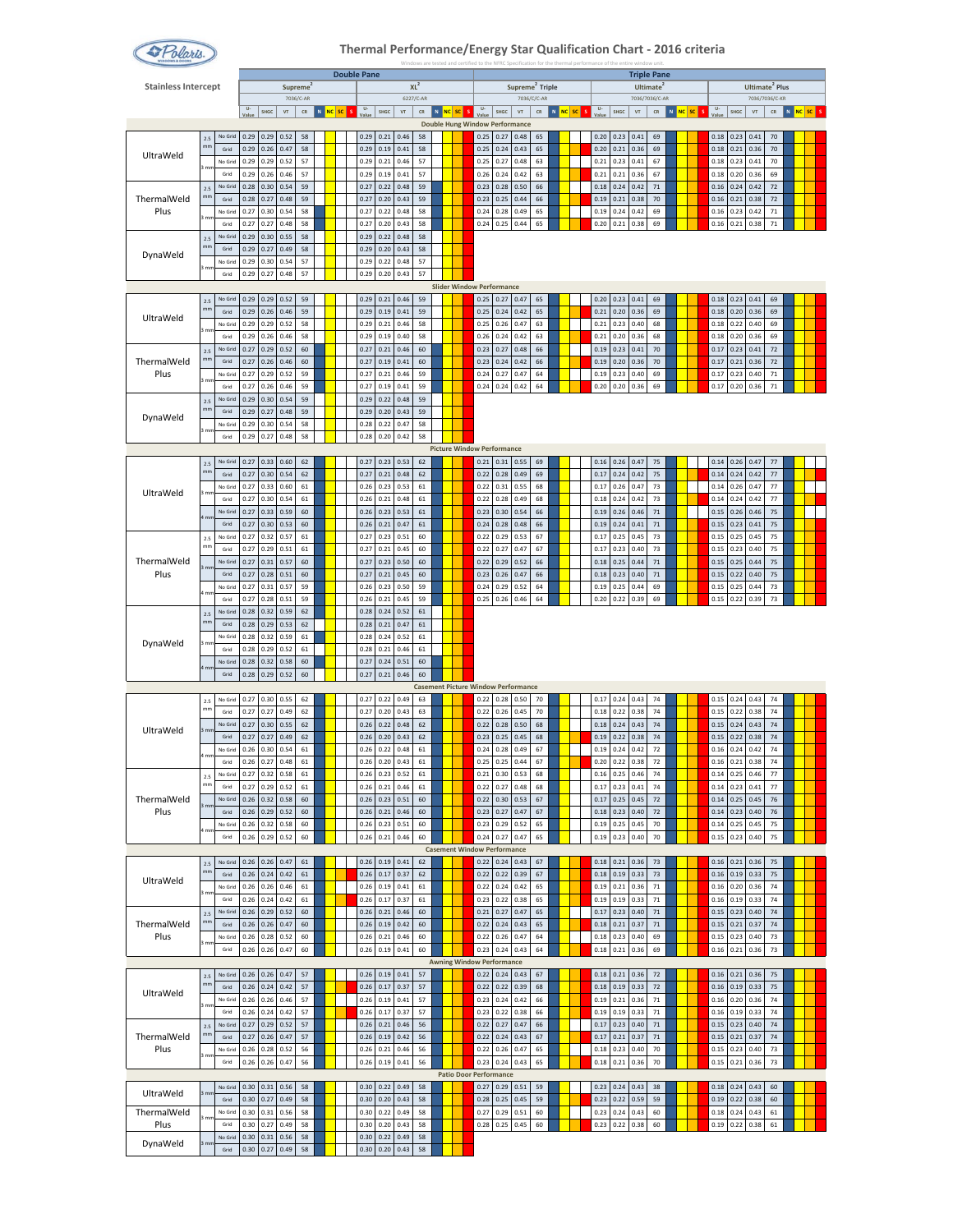| Rolaris.                |             |                 |               |              |                          |                      |   |          |                    |                |              |                        |            |        |       |                                                      |                          |                             |             |                   | Thermal Performance/Energy Star Qualification Chart - 2016 criteria<br>Windows are tested and certified to the NFRC Specification for the thermal performance of the e |              |                          |                        |                                             |         |    |                       |                          |              |                            |              |    |
|-------------------------|-------------|-----------------|---------------|--------------|--------------------------|----------------------|---|----------|--------------------|----------------|--------------|------------------------|------------|--------|-------|------------------------------------------------------|--------------------------|-----------------------------|-------------|-------------------|------------------------------------------------------------------------------------------------------------------------------------------------------------------------|--------------|--------------------------|------------------------|---------------------------------------------|---------|----|-----------------------|--------------------------|--------------|----------------------------|--------------|----|
| <b>Intercept Spacer</b> |             |                 |               |              |                          | Supreme <sup>2</sup> |   |          | <b>Double Pane</b> |                |              |                        | $XL^2$     |        |       |                                                      |                          | Supreme <sup>2</sup> Triple |             |                   |                                                                                                                                                                        |              |                          |                        | <b>Triple Pane</b><br>Ultimate <sup>2</sup> |         |    |                       |                          |              | Ultimate <sup>2</sup> Plus |              |    |
| <b>Foam Filled</b>      |             |                 |               |              |                          | 7036/C-AR            |   |          |                    |                |              |                        | 6227/C-AR  |        |       |                                                      |                          |                             | 7036/C/C-AR |                   |                                                                                                                                                                        |              |                          |                        | 7036/7036/C-AR                              |         |    |                       |                          |              | 7036/7036/C-KF             |              |    |
|                         |             |                 | $U-$<br>Value | SHGC         | VT                       | CR                   | N | ۷Ć<br>SC |                    | $U -$<br>Value | SHGC         | $\mathsf{V}\mathsf{T}$ | ${\sf CR}$ | $\,$ N | NC SC | U-<br>Valus<br><b>Double Hung Window Performance</b> | SHGC                     | $\mathsf{V}\mathsf{T}$      | ${\sf CR}$  | NC<br>$\mathbf N$ | SC<br>s                                                                                                                                                                | U-<br>Value  | SHGC                     | $\mathsf{V}\mathsf{T}$ | ${\sf CR}$                                  | N<br>NC | SC | U.<br>Value           | <b>SHGC</b>              | VT           | ${\tt CR}$                 | NC<br>$\,$ N | SC |
|                         | 2.5<br>mm   | No Grid<br>Grid | 0.27<br>0.27  | 0.29<br>0.26 | 0.52<br>0.47             | 56<br>56             |   |          |                    | 0.27<br>0.27   | 0.21<br>0.19 | 0.46<br>0.41           | 56<br>56   |        |       | 0.23<br>0.24                                         | 0.27<br>0.24             | 0.48<br>0.43                | 62<br>62    |                   |                                                                                                                                                                        | 0.19<br>0.19 | 0.23<br>0.21             | 0.41<br>0.36           | 65<br>65                                    |         |    | 0.17<br>0.17          | 0.23<br>0.21             | 0.41<br>0.36 | 67<br>67                   |              |    |
| UltraWeld               | l mm        | No Grid         | 0.27          | 0.29         | 0.52                     | 55                   |   |          |                    | 0.27           | 0.21         | 0.46                   | 55         |        |       | 0.24                                                 | 0.27                     | 0.48                        | 60          |                   |                                                                                                                                                                        | 0.20         | 0.23                     | 0.41                   | 64                                          |         |    | 0.17                  | 0.23                     | 0.41         | 66                         |              |    |
|                         | $2.5$       | Grid<br>No Grid | 0.27<br>0.28  | 0.26<br>0.30 | 0.46<br>0.54             | 55<br>57             |   |          |                    | 0.27<br>0.28   | 0.19<br>0.22 | 0.41<br>0.48           | 55<br>57   |        |       | 0.25<br>0.23                                         | 0.24<br>0.28             | 0.42<br>0.50                | 60<br>63    |                   |                                                                                                                                                                        | 0.20<br>0.19 | 0.21<br>0.24             | 0.36<br>0.42           | 64<br>67                                    |         |    | 0.17<br>0.17          | 0.20<br>0.24             | 0.36<br>0.42 | 66<br>68                   |              |    |
| ThermalWeld<br>Plus     | mm          | Grid<br>No Grid | 0.28<br>0.28  | 0.27<br>0.30 | 0.48<br>0.54             | 57<br>56             |   |          |                    | 0.28<br>0.27   | 0.20<br>0.22 | 0.43<br>0.48           | 57<br>56   |        |       | 0.24<br>0.24                                         | 0.25<br>0.28             | 0.44<br>0.49                | 63<br>62    |                   |                                                                                                                                                                        | 0.19<br>0.20 | 0.21<br>0.24             | 0.38<br>0.42           | 67<br>65                                    |         |    | 0.17<br>0.17          | 0.21<br>0.23             | 0.38<br>0.42 | 68<br>67                   |              |    |
|                         | l mn        | Grid<br>No Grid | 0.28<br>0.28  | 0.27<br>0.30 | 0.48<br>0.55             | 56<br>56             |   |          |                    | 0.27<br>0.28   | 0.20<br>0.22 | 0.43<br>0.48           | 56<br>56   |        |       | 0.24                                                 | 0.25                     | 0.44                        | 62          |                   |                                                                                                                                                                        | 0.20         | 0.21                     | 0.38                   | 65                                          |         |    | 0.17                  | 0.21                     | 0.38         | 67                         |              |    |
| DynaWeld                | 2.5<br>mm   | Grid            | 0.28          | 0.27         | 0.49                     | 56                   |   |          |                    | 0.28           | 0.20         | 0.43                   | 56         |        |       |                                                      |                          |                             |             |                   |                                                                                                                                                                        |              |                          |                        |                                             |         |    |                       |                          |              |                            |              |    |
|                         |             | No Grid<br>Grid | 0.28<br>0.28  | 0.30<br>0.27 | 0.54<br>0.48             | 55<br>55             |   |          |                    | 0.28<br>0.28   | 0.22<br>0.20 | 0.48<br>0.43           | 55<br>55   |        |       |                                                      |                          |                             |             |                   |                                                                                                                                                                        |              |                          |                        |                                             |         |    |                       |                          |              |                            |              |    |
|                         | 2.5         | No Grid         | 0.28          | 0.29         | 0.52                     | 56                   |   |          |                    | 0.28           | 0.21         | 0.46                   | 57         |        |       | <b>Slider Window Performance</b><br>0.24             | 0.27                     | 0.47                        | 61          |                   |                                                                                                                                                                        | 0.20         | 0.23                     | 0.41                   | 65                                          |         |    | 0.18                  | 0.23                     | 0.41         | 67                         |              |    |
| UltraWeld               | mm          | Grid<br>No Grid | 0.28<br>0.28  | 0.26<br>0.29 | 0.46<br>0.52             | 56<br>55             |   |          |                    | 0.28<br>0.27   | 0.19<br>0.21 | 0.41<br>0.46           | 57<br>56   |        |       | 0.24<br>0.24                                         | 0.24<br>0.26             | 0.42<br>0.47                | 61<br>60    |                   |                                                                                                                                                                        | 0.20<br>0.20 | 0.20<br>0.23             | 0.36<br>0.40           | 65<br>64                                    |         |    | 0.18<br>0.18          | 0.20<br>0.22             | 0.36<br>0.40 | 67<br>66                   |              |    |
|                         | mn          | Grid            | 0.28          | 0.26         | 0.46                     | 55                   |   |          |                    | 0.27           | 0.19         | 0.40                   | 56         |        |       | 0.25                                                 | 0.24                     | 0.42                        | 60          |                   |                                                                                                                                                                        | 0.21         | 0.20                     | 0.36                   | 64                                          |         |    | 0.18                  | 0.20                     | 0.36         | 66                         |              |    |
| ThermalWeld             | 2.5<br>mm   | No Grid<br>Grid | 0.28<br>0.28  | 0.29<br>0.26 | 0.52<br>0.46             | 57<br>57             |   |          |                    | 0.28<br>0.28   | 0.21<br>0.19 | 0.46<br>0.41           | 57<br>57   |        |       | 0.23<br>0.24                                         | 0.27<br>0.24             | 0.48<br>0.42                | 62<br>62    |                   |                                                                                                                                                                        | 0.19<br>0.19 | 0.23<br>0.20             | 0.41<br>0.36           | 66<br>66                                    |         |    | 0.17<br>0.17          | 0.23<br>0.21             | 0.41<br>0.36 | 68<br>68                   |              |    |
| Plus                    | mn          | No Grid<br>Grid | 0.28<br>0.28  | 0.29<br>0.26 | 0.52<br>0.46             | 56<br>56             |   |          |                    | 0.27<br>0.27   | 0.21<br>0.19 | 0.46<br>0.41           | 56<br>56   |        |       | 0.24<br>0.25                                         | 0.27<br>0.24             | 0.47<br>0.42                | 61<br>61    |                   |                                                                                                                                                                        | 0.20<br>0.20 | 0.23<br>0.20             | 0.40<br>0.36           | 65<br>65                                    |         |    | 0.17<br>0.17          | 0.23<br>0.20             | 0.40<br>0.36 | 67<br>67                   |              |    |
|                         | $2.5$<br>mm | No Grid<br>Grid | 0.28<br>0.28  | 0.30         | 0.54                     | 56                   |   |          |                    | 0.28           | 0.22         | 0.48                   | 56         |        |       |                                                      |                          |                             |             |                   |                                                                                                                                                                        |              |                          |                        |                                             |         |    |                       |                          |              |                            |              |    |
| DynaWeld                | mn          | No Grid         | 0.28          | 0.27<br>0.30 | 0.48<br>0.54             | 56<br>55             |   |          |                    | 0.28<br>0.28   | 0.20<br>0.22 | 0.43<br>0.47           | 56<br>55   |        |       |                                                      |                          |                             |             |                   |                                                                                                                                                                        |              |                          |                        |                                             |         |    |                       |                          |              |                            |              |    |
|                         |             | Grid            | 0.28          | 0.27         | 0.48                     | 55                   |   |          |                    | 0.28           | 0.20         | 0.42                   | 55         |        |       | <b>Picture Window Performance</b>                    |                          |                             |             |                   |                                                                                                                                                                        |              |                          |                        |                                             |         |    |                       |                          |              |                            |              |    |
|                         | $2.5$<br>mm | No Grid<br>Grid | 0.27<br>0.27  | 0.33<br>0.30 | 0.60<br>0.54             | 59<br>59             |   |          |                    | 0.27<br>0.27   | 0.23<br>0.21 | 0.53<br>0.48           | 59<br>59   |        |       | 0.21<br>0.21                                         | 0.31<br>0.28             | 0.55<br>0.49                | 66<br>66    |                   |                                                                                                                                                                        | 0.16<br>0.17 | 0.26<br>0.24             | 0.47<br>0.42           | 71<br>71                                    |         |    | 0.14<br>0.14          | 0.26<br>0.24             | 0.47<br>0.42 | 73<br>73                   |              |    |
| UltraWeld               | 3 mn        | No Grid         | 0.27          | 0.33         | 0.60                     | 58                   |   |          |                    | 0.26           | 0.23         | 0.53                   | 59         |        |       | 0.22                                                 | 0.31                     | 0.55                        | 65          |                   |                                                                                                                                                                        | 0.17         | 0.26                     | 0.47                   | 69                                          |         |    | 0.14                  | 0.26                     | 0.47         | 72                         |              |    |
|                         | mn          | Grid<br>No Grid | 0.27<br>0.26  | 0.30<br>0.33 | 0.54<br>0.59             | 58<br>57             |   |          |                    | 0.26<br>0.26   | 0.21<br>0.23 | 0.48<br>0.53           | 59<br>58   |        |       | 0.22<br>0.23                                         | 0.28<br>0.30             | 0.49<br>0.54                | 65<br>63    |                   |                                                                                                                                                                        | 0.18<br>0.19 | 0.24<br>0.26             | 0.42<br>0.46           | 69<br>67                                    |         |    | 0.14<br>0.15          | 0.24<br>0.26             | 0.42<br>0.46 | 72<br>71                   |              |    |
|                         | $2.5\,$     | Grid<br>No Grid | 0.26<br>0.27  | 0.30<br>0.32 | 0.53<br>0.57             | 57<br>58             |   |          |                    | 0.26<br>0.27   | 0.21<br>0.23 | 0.47<br>0.51           | 58<br>58   |        |       | 0.24<br>0.22                                         | 0.28<br>0.29             | 0.48<br>0.53                | 63<br>64    |                   |                                                                                                                                                                        | 0.19<br>0.17 | 0.24<br>0.25             | 0.41<br>0.45           | 67<br>69                                    |         |    | 0.15<br>0.15          | 0.23<br>0.25             | 0.41<br>0.45 | $71\,$<br>71               |              |    |
| ThermalWeld             | mm          | Grid<br>No Grid | 0.27<br>0.27  | 0.29<br>0.31 | 0.51<br>0.57             | 58<br>57             |   |          |                    | 0.27<br>0.27   | 0.21<br>0.23 | 0.45<br>0.50           | 58<br>57   |        |       | 0.22<br>0.22                                         | 0.27<br>0.29             | 0.47<br>0.52                | 64<br>63    |                   |                                                                                                                                                                        | 0.17<br>0.18 | 0.23<br>0.25             | 0.40<br>0.44           | 69<br>67                                    |         |    | 0.15<br>0.15          | 0.23<br>0.25             | 0.40<br>0.44 | 71<br>$70$                 |              |    |
| Plus                    | mn          | Grid            | 0.27          | 0.28         | 0.51                     | 57                   |   |          |                    | 0.27           | 0.21         | 0.45                   | 57         |        |       | 0.23                                                 | 0.26                     | 0.47                        | 63          |                   |                                                                                                                                                                        | 0.18         | 0.23                     | 0.40                   | 67                                          |         |    | 0.15                  | 0.22                     | 0.40         | 70                         |              |    |
|                         | mr          | No Grid<br>Grid | 0.27<br>0.27  | 0.31<br>0.28 | 0.57<br>0.51             | 56<br>56             |   |          |                    | 0.26<br>0.26   | 0.23<br>0.21 | 0.50<br>0.45           | 56<br>56   |        |       | 0.24<br>0.25                                         | 0.29<br>0.26             | 0.52<br>0.46                | 62<br>62    |                   |                                                                                                                                                                        | 0.19<br>0.20 | 0.25<br>0.22             | 0.44<br>0.39           | 65<br>65                                    |         |    | 0.15<br>0.16          | 0.25<br>0.22             | 0.44<br>0.39 | 69<br>69                   |              |    |
|                         | $2.5$<br>mm | No Grid<br>Grid | 0.27<br>0.27  | 0.32<br>0.29 | 0.59<br>0.53             | 59<br>59             |   |          |                    | 0.27<br>0.27   | 0.24<br>0.21 | 0.52<br>0.47           | 59<br>59   |        |       |                                                      |                          |                             |             |                   |                                                                                                                                                                        |              |                          |                        |                                             |         |    |                       |                          |              |                            |              |    |
| DynaWeld                | 3 mn        | No Grid         | 0.27          | 0.32         | 0.59                     | 59                   |   |          |                    | 0.27           | 0.24         | 0.52                   | 58         |        |       |                                                      |                          |                             |             |                   |                                                                                                                                                                        |              |                          |                        |                                             |         |    |                       |                          |              |                            |              |    |
|                         | mn          | Grid<br>No Grid | 0.27<br>0.27  | 0.29<br>0.32 | 0.52<br>0.58             | 59<br>57             |   |          |                    | 0.27<br>0.27   | 0.21<br>0.24 | 0.46<br>0.51           | 58<br>57   |        |       |                                                      |                          |                             |             |                   |                                                                                                                                                                        |              |                          |                        |                                             |         |    |                       |                          |              |                            |              |    |
|                         |             | Grid            | 0.27          | 0.29         | 0.52                     | 57                   |   |          |                    | 0.27           | 0.21         | 0.46                   | 57         |        |       | <b>Casement Picture Window Performance</b>           |                          |                             |             |                   |                                                                                                                                                                        |              |                          |                        |                                             |         |    |                       |                          |              |                            |              |    |
|                         | 2.5<br>mm   | No Grid<br>Grid | 0.27<br>0.27  | 0.30<br>0.27 | 0.55<br>0.49             | 60<br>60             |   |          |                    | 0.27<br>0.27   | 0.22<br>0.20 | 0.49<br>0.43           | 60<br>60   |        |       | 0.22<br>0.22                                         | 0.28<br>0.26             | 0.50<br>0.45                | 67<br>67    |                   |                                                                                                                                                                        | 0.17<br>0.18 | 0.24<br>0.22             | 0.43<br>0.38           | 73<br>73                                    |         |    | 0.15<br>0.15          | 0.24<br>0.22             | 0.43<br>0.38 | 74<br>74                   |              |    |
| UltraWeld               | mn          | No Grid         | 0.27          | 0.30         | 0.55                     | 59                   |   |          |                    | 0.26           | 0.22         | 0.48                   | 59         |        |       | 0.22                                                 | 0.28                     | 0.50                        | 66          |                   |                                                                                                                                                                        | 0.18         | 0.24                     | 0.43                   | 70                                          |         |    | 0.15                  | 0.24                     | 0.43         | 73                         |              |    |
|                         | mn          | Grid<br>No Grid | 0.26          | 0.30         | $0.27$ 0.27 0.49<br>0.54 | 59<br>58             |   |          |                    | 0.26<br>0.26   | 0.22         | $0.20 \, 0.43$<br>0.48 | 59<br>58   |        |       | 0.24                                                 | $0.23$ 0.25 0.45<br>0.28 | 0.49                        | 66<br>64    |                   |                                                                                                                                                                        | 0.19         | $0.18$ 0.22 0.38<br>0.24 | 0.42                   | 70<br>68                                    |         |    | 0.15                  | $0.15$ 0.22 0.38<br>0.24 | 0.42         | 73<br>72                   |              |    |
|                         | $2.5\,$     | Grid<br>No Grid | 0.26<br>0.27  | 0.27<br>0.32 | 0.48<br>0.58             | 58<br>59             |   |          |                    | 0.26<br>0.26   | 0.20<br>0.23 | 0.43<br>0.52           | 58<br>59   |        |       | 0.24<br>0.21                                         | 0.25<br>0.30             | 0.44<br>0.53                | 64<br>65    |                   |                                                                                                                                                                        | 0.20<br>0.17 | 0.22<br>0.25             | 0.38<br>0.46           | 68<br>70                                    |         |    | 0.16<br>0.14          | 0.21<br>0.25             | 0.38<br>0.46 | 72<br>73                   |              |    |
| ThermalWeld             | mm          | Grid            | 0.27<br>0.26  | 0.29<br>0.32 | 0.52<br>0.58             | 59<br>58             |   |          |                    | 0.26<br>0.26   | 0.21         | 0.46<br>0.52           | 59<br>58   |        |       | 0.22<br>0.22                                         | 0.27<br>0.30             | 0.48<br>0.53                | 65<br>64    |                   |                                                                                                                                                                        | 0.17<br>0.17 | $0.23$ 0.41<br>0.25      | 0.45                   | 70<br>69                                    |         |    | $0.14$ 0.23<br>0.14   | 0.25                     | 0.41<br>0.45 | 73<br>$71\,$               |              |    |
| Plus                    | 3 mm        | No Grid<br>Grid | 0.26          | 0.29         | 0.52                     | 58                   |   |          |                    | 0.26           | 0.23<br>0.21 | 0.46                   | 58         |        |       | 0.23                                                 | 0.27                     | 0.47                        | 64          |                   |                                                                                                                                                                        | 0.18         | 0.23                     | 0.40                   | 69                                          |         |    | 0.14                  | 0.23                     | 0.40         | $71\,$                     |              |    |
|                         | mn          | No Grid<br>Grid | 0.26<br>0.26  | 0.32<br>0.29 | 0.58<br>0.52             | 57<br>57             |   |          |                    | 0.26<br>0.26   | 0.23<br>0.21 | 0.52<br>0.46           | 57<br>57   |        |       | 0.23<br>0.24                                         | 0.29<br>0.27             | 0.52<br>0.47                | 63<br>63    |                   |                                                                                                                                                                        | 0.19<br>0.19 | 0.25<br>0.23             | 0.45<br>0.40           | 67<br>67                                    |         |    | 0.15<br>0.15          | 0.25<br>0.23             | 0.45<br>0.40 | 70<br>70                   |              |    |
|                         | 2.5         | No Grid         | 0.25          | 0.26         | 0.47                     | 59                   |   |          |                    | 0.25           | 0.19         | 0.41                   | 59         |        |       | <b>Casement Window Performance</b><br>0.21           | 0.24                     | 0.43                        | 64          |                   |                                                                                                                                                                        | 0.17         | 0.21                     | 0.36                   | 69                                          |         |    | 0.16                  | 0.21                     | 0.36         | 71                         |              |    |
| UltraWeld               | mm          | Grid            | 0.25          | 0.24         | 0.42                     | 59                   |   |          |                    | 0.25           | 0.17         | 0.37                   | 59         |        |       | 0.21                                                 | 0.22                     | 0.39                        | 64          |                   |                                                                                                                                                                        | 0.17         | 0.19                     | 0.33                   | 69                                          |         |    | 0.16                  | 0.19                     | 0.33         | $71\,$                     |              |    |
|                         |             | No Grid<br>Grid | 0.25<br>0.25  | 0.26<br>0.24 | 0.46<br>0.42             | 58<br>58             |   |          |                    | 0.25<br>0.25   | 0.19<br>0.17 | 0.41<br>0.37           | 58<br>58   |        |       | 0.22<br>0.22                                         | 0.24<br>0.22             | 0.42<br>0.38                | 62<br>62    |                   |                                                                                                                                                                        | 0.18<br>0.18 | 0.21<br>0.19             | 0.36<br>0.33           | 67<br>67                                    |         |    | 0.16<br>0.16          | 0.20<br>0.19             | 0.36<br>0.33 | 70<br>70                   |              |    |
| ThermalWeld             | $2.5$<br>mm | No Grid<br>Grid | 0.27<br>0.27  | 0.29<br>0.26 | 0.52<br>0.47             | 58<br>58             |   |          |                    | 0.27<br>0.27   | 0.21<br>0.19 | 0.46<br>0.42           | 58<br>58   |        |       | 0.22<br>0.22                                         | 0.27<br>0.24             | 0.47<br>0.43                | 62<br>62    |                   |                                                                                                                                                                        | 0.18<br>0.18 | 0.23<br>0.21             | 0.40<br>0.37           | 67<br>67                                    |         |    | 0.16<br>0.16          | 0.23<br>0.21             | 0.40<br>0.37 | 69<br>69                   |              |    |
| Plus                    | mn          | No Grid<br>Grid | 0.26<br>0.26  | 0.28<br>0.26 | 0.52<br>0.47             | 57<br>57             |   |          |                    | 0.26<br>0.26   | 0.21<br>0.19 | 0.46<br>0.41           | 57<br>57   |        |       | 0.23<br>0.23                                         | 0.26<br>0.24             | 0.47<br>0.43                | 61<br>61    |                   |                                                                                                                                                                        | 0.19<br>0.19 | 0.23<br>0.21             | 0.40<br>0.36           | 66<br>66                                    |         |    | 0.16<br>$0.16$ $0.21$ | 0.23                     | 0.40<br>0.36 | 68<br>68                   |              |    |
|                         |             |                 |               |              |                          |                      |   |          |                    |                |              |                        |            |        |       | <b>Awning Window Performance</b>                     |                          |                             |             |                   |                                                                                                                                                                        |              |                          |                        |                                             |         |    |                       |                          |              |                            |              |    |
| UltraWeld               | 2.5<br>mm   | No Grid<br>Grid | 0.26<br>0.26  | 0.26<br>0.24 | 0.47<br>0.42             | 55<br>55             |   |          |                    | 0.25<br>0.25   | 0.19<br>0.17 | 0.41<br>0.37           | 56<br>56   |        |       | 0.21<br>0.21                                         | 0.24<br>0.22             | 0.43<br>0.39                | 65<br>65    |                   |                                                                                                                                                                        | 0.17<br>0.17 | 0.21<br>0.19             | 0.36<br>0.33           | 69<br>69                                    |         |    | 0.16<br>0.15          | 0.21<br>0.19             | 0.36<br>0.33 | 71<br>$71\,$               |              |    |
|                         |             | No Grid<br>Grid | 0.25<br>0.25  | 0.26<br>0.24 | 0.46<br>0.42             | 55<br>55             |   |          |                    | 0.25<br>0.25   | 0.19<br>0.17 | 0.41<br>0.37           | 55<br>55   |        |       | 0.22<br>0.22                                         | 0.24<br>0.22             | 0.42<br>0.38                | 64<br>64    |                   |                                                                                                                                                                        | 0.18<br>0.18 | $0.21$ 0.36<br>0.19      | 0.33                   | 68<br>68                                    |         |    | 0.16<br>0.16          | 0.20<br>0.19             | 0.36<br>0.33 | 70<br>70                   |              |    |
| ThermalWeld             | $2.5$<br>mm | No Grid<br>Grid | 0.27<br>0.27  | 0.29<br>0.26 | 0.50<br>0.47             | 55<br>55             |   |          |                    | 0.27<br>0.27   | 0.21<br>0.19 | 0.46<br>0.42           | 54<br>54   |        |       | 0.22<br>0.22                                         | 0.27<br>0.27             | 0.47<br>0.43                | 64<br>64    |                   |                                                                                                                                                                        | 0.18<br>0.18 | 0.23<br>0.23             | 0.40<br>0.37           | 67<br>67                                    |         |    | 0.16<br>0.16          | 0.23<br>0.21             | 0.40<br>0.37 | 70<br>70                   |              |    |
| Plus                    | mn          | No Grid         | 0.27          | 0.28         | 0.52                     | 54                   |   |          |                    | 0.27           | 0.21         | 0.46                   | 54         |        |       | 0.23                                                 | 0.26                     | 0.47                        | 62          |                   |                                                                                                                                                                        | 0.19         | 0.23                     | 0.40                   | 66                                          |         |    | 0.16                  | 0.23                     | 0.40         | 69                         |              |    |
|                         |             | Grid            | 0.27          | 0.26         | 0.47                     | 54                   |   |          |                    | 0.27           | 0.19         | 0.41                   | 54         |        |       | 0.23<br><b>Patio Door Performance</b>                | 0.24                     | 0.43                        | 63          |                   |                                                                                                                                                                        | 0.19         | 0.21                     | 0.36                   | 66                                          |         |    | 0.16                  | 0.21                     | 0.36         | 69                         |              |    |
| UltraWeld               | mn          | No Grid<br>Grid | 0.29<br>0.29  | 0.31<br>0.27 | 0.56<br>0.49             | 55<br>55             |   |          |                    | 0.29<br>0.29   | 0.22<br>0.20 | 0.49<br>0.43           | 55<br>55   |        |       | 0.26<br>0.27                                         | 0.29<br>0.25             | 0.51<br>0.45                | 59<br>59    |                   |                                                                                                                                                                        | 0.22<br>0.23 | 0.24<br>0.22             | 0.43<br>0.38           | 62<br>62                                    |         |    | 0.18<br>0.18          | 0.24<br>0.22             | 0.43<br>0.38 | 62<br>62                   |              |    |
| ThermalWeld<br>Plus     |             | No Grid<br>Grid | 0.30<br>0.30  | 0.31<br>0.27 | 0.56<br>0.49             | 55<br>55             |   |          |                    | 0.30<br>0.30   | 0.22<br>0.20 | 0.49<br>0.43           | 55<br>55   |        |       | 0.27<br>0.28                                         | 0.29<br>0.25             | 0.51<br>0.45                | 58<br>58    |                   |                                                                                                                                                                        | 0.23<br>0.24 | 0.24<br>0.22             | 0.43<br>0.38           | 59<br>59                                    |         |    | 0.19<br>0.19          | 0.24<br>0.22             | 0.43<br>0.38 | 59<br>59                   |              |    |
| DynaWeld                | 3 mn        | No Grid<br>Grid | 0.30<br>0.30  | 0.31<br>0.27 | 0.56<br>0.49             | 55<br>55             |   |          |                    | 0.30<br>0.30   | 0.22<br>0.20 | 0.49<br>0.43           | 55<br>55   |        |       |                                                      |                          |                             |             |                   |                                                                                                                                                                        |              |                          |                        |                                             |         |    |                       |                          |              |                            |              |    |
|                         |             |                 |               |              |                          |                      |   |          |                    |                |              |                        |            |        |       |                                                      |                          |                             |             |                   |                                                                                                                                                                        |              |                          |                        |                                             |         |    |                       |                          |              |                            |              |    |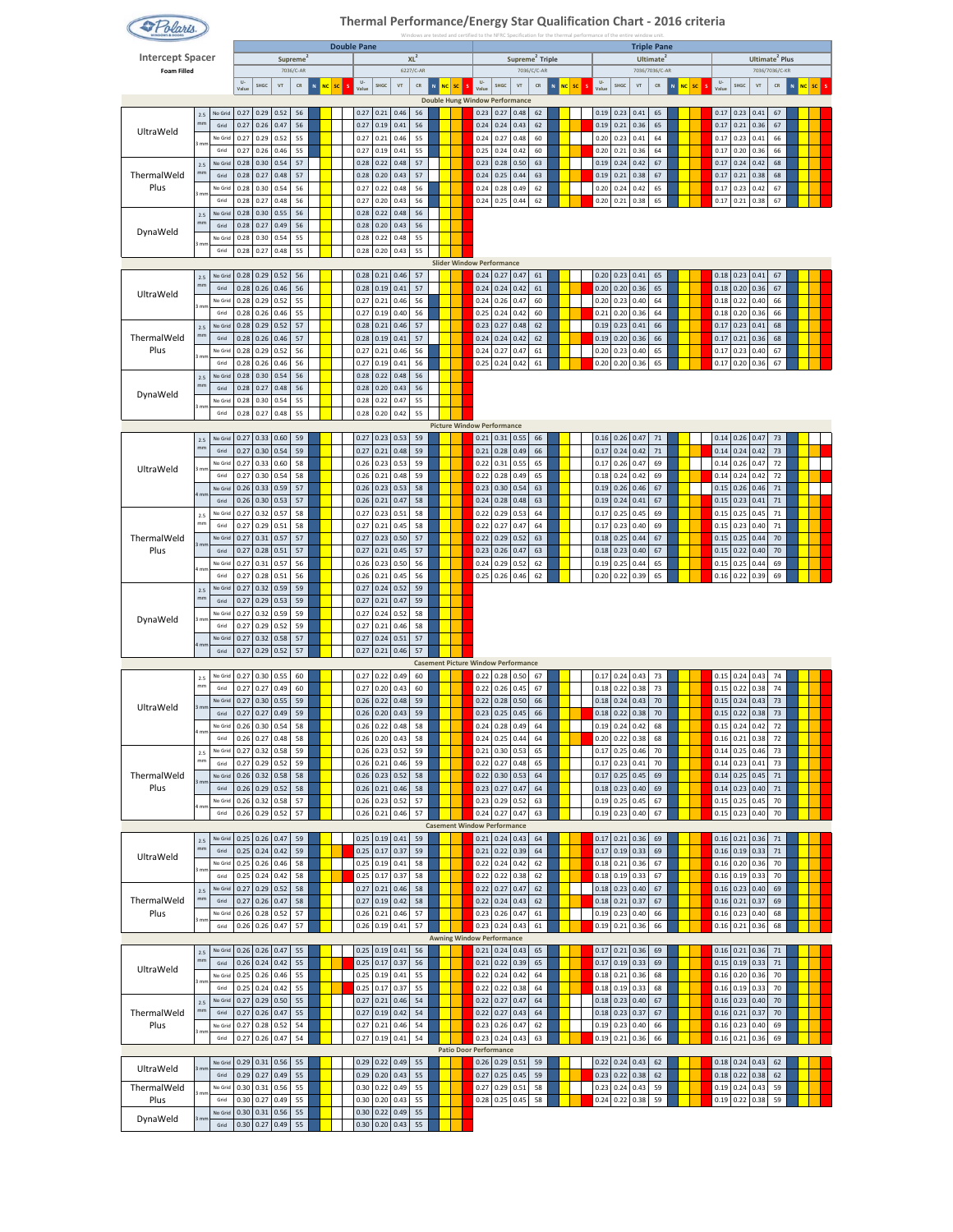| & Polaris.          |               |                 |               |                     |                          |                      |         |    |                    |                        |                        |            |        |                                                |              |                          |                             |             |                   | Thermal Performance/Energy Star Qualification Chart - 2016 criteria<br>Windows are tested and certified to the NFRC Specification for the thermal performance of the e |              |                          |                        |                                             |         |    |                          |              |              |                            |              |    |
|---------------------|---------------|-----------------|---------------|---------------------|--------------------------|----------------------|---------|----|--------------------|------------------------|------------------------|------------|--------|------------------------------------------------|--------------|--------------------------|-----------------------------|-------------|-------------------|------------------------------------------------------------------------------------------------------------------------------------------------------------------------|--------------|--------------------------|------------------------|---------------------------------------------|---------|----|--------------------------|--------------|--------------|----------------------------|--------------|----|
| <b>Stainless</b>    |               |                 |               |                     |                          | Supreme <sup>2</sup> |         |    | <b>Double Pane</b> |                        |                        | $XL^2$     |        |                                                |              |                          | Supreme <sup>2</sup> Triple |             |                   |                                                                                                                                                                        |              |                          |                        | <b>Triple Pane</b><br>Ultimate <sup>2</sup> |         |    |                          |              |              | Ultimate <sup>2</sup> Plus |              |    |
| <b>Foam Filled</b>  |               |                 |               |                     |                          | 7036/C-AR            |         |    |                    |                        |                        | 6227/C-AR  |        |                                                |              |                          |                             | 7036/C/C-AR |                   |                                                                                                                                                                        |              |                          |                        | 7036/7036/C-AR                              |         |    |                          |              |              | 7036/7036/C-KF             |              |    |
|                     |               |                 | $U-$<br>Value | <b>SHGC</b>         | VT                       | CR                   | N<br>۷Ć | SC | $U -$<br>Value     | SHGC                   | $\mathsf{V}\mathsf{T}$ | ${\sf CR}$ | $\,$ N | NC SC<br><b>Double Hung Window Performance</b> | IJ.<br>Value | SHGC                     | $\mathsf{V}\mathsf{T}$      | ${\sf CR}$  | NC<br>$\mathbf N$ | SC<br>s                                                                                                                                                                | U-<br>Value  | SHGC                     | $\mathsf{V}\mathsf{T}$ | ${\sf CR}$                                  | N<br>NC | SC | U.<br>Value              | <b>SHGC</b>  | VT           | ${\tt CR}$                 | NC<br>$\,$ N | SC |
|                     | 2.5<br>mm     | No Grid<br>Grid | 0.27<br>0.27  | 0.29<br>0.26        | 0.52<br>0.47             | 58<br>58             |         |    | 0.27<br>0.27       | 0.21<br>0.19           | 0.46<br>0.41           | 58<br>58   |        |                                                | 0.22<br>0.23 | 0.27<br>0.24             | 0.48<br>0.43                | 65<br>65    |                   |                                                                                                                                                                        | 0.18<br>0.18 | 0.23<br>0.21             | 0.41<br>0.36           | 69<br>69                                    |         |    | 0.16<br>0.16             | 0.23<br>0.21 | 0.41<br>0.36 | $71\,$<br>$71\,$           |              |    |
| UltraWeld           | l mm          | No Grid<br>Grid | 0.26<br>0.26  | 0.29<br>0.26        | 0.52<br>0.46             | 57<br>57             |         |    | 0.26<br>0.26       | 0.21<br>0.19           | 0.46<br>0.41           | 57<br>57   |        |                                                | 0.23<br>0.24 | 0.27<br>0.24             | 0.48<br>0.42                | 64<br>64    |                   |                                                                                                                                                                        | 0.19<br>0.19 | 0.23<br>0.21             | 0.41<br>0.36           | 68<br>68                                    |         |    | 0.16<br>0.16             | 0.23<br>0.20 | 0.41<br>0.36 | 70<br>70                   |              |    |
|                     | $2.5$<br>mm   | No Grid         | 0.27          | 0.30                | 0.54                     | 59                   |         |    | 0.27               | 0.22                   | 0.48                   | 59         |        |                                                | 0.22         | 0.28                     | 0.50                        | 67          |                   |                                                                                                                                                                        | 0.18         | 0.24                     | 0.42                   | 71                                          |         |    | 0.16                     | 0.24         | 0.42         | 72                         |              |    |
| ThermalWeld<br>Plus | l mn          | Grid<br>No Grid | 0.27<br>0.27  | 0.27<br>0.30        | 0.48<br>0.54             | 59<br>58             |         |    | 0.27<br>0.27       | 0.20<br>0.22           | 0.43<br>0.48           | 59<br>58   |        |                                                | 0.23<br>0.23 | 0.25<br>0.28             | 0.44<br>0.49                | 67<br>65    |                   |                                                                                                                                                                        | 0.18<br>0.19 | 0.21<br>0.24             | 0.38<br>0.42           | 71<br>69                                    |         |    | 0.16<br>0.16             | 0.21<br>0.23 | 0.38<br>0.42 | 72<br>72                   |              |    |
|                     | 2.5           | Grid<br>No Grid | 0.27<br>0.27  | 0.27<br>0.30        | 0.48<br>0.55             | 58<br>58             |         |    | 0.27<br>0.27       | 0.20<br>0.22           | 0.43<br>0.48           | 58<br>59   |        |                                                | 0.24         | 0.25                     | 0.44                        | 65          |                   |                                                                                                                                                                        | 0.19         | 0.21                     | 0.38                   | 69                                          |         |    | 0.16                     | 0.21         | 0.38         | $71\,$                     |              |    |
| DynaWeld            | mm            | Grid<br>No Grid | 0.27<br>0.27  | 0.27<br>0.30        | 0.49<br>0.54             | 58<br>57             |         |    | 0.27<br>0.27       | 0.20<br>0.22           | 0.43<br>0.48           | 59<br>57   |        |                                                |              |                          |                             |             |                   |                                                                                                                                                                        |              |                          |                        |                                             |         |    |                          |              |              |                            |              |    |
|                     |               | Grid            | 0.27          | 0.27                | 0.48                     | 57                   |         |    | 0.27               | 0.20                   | 0.43                   | 57         |        | <b>Slider Window Performance</b>               |              |                          |                             |             |                   |                                                                                                                                                                        |              |                          |                        |                                             |         |    |                          |              |              |                            |              |    |
|                     | 2.5<br>mm     | No Grid<br>Grid | 0.27<br>0.27  | 0.29<br>0.26        | 0.52<br>0.46             | 59<br>59             |         |    | 0.27<br>0.27       | 0.21<br>0.19           | 0.46<br>0.41           | 59<br>59   |        |                                                | 0.23<br>0.23 | 0.27<br>0.24             | 0.47<br>0.42                | 65<br>65    |                   |                                                                                                                                                                        | 0.19<br>0.19 | 0.23<br>0.20             | 0.41<br>0.36           | 70<br>70                                    |         |    | 0.16<br>0.17             | 0.23<br>0.20 | 0.41<br>0.36 | 72<br>72                   |              |    |
| UltraWeld           | mn            | No Grid         | 0.27          | 0.29                | 0.52                     | 58                   |         |    | 0.27               | 0.21                   | 0.46                   | 58         |        |                                                | 0.23         | 0.26                     | 0.47                        | 63          |                   |                                                                                                                                                                        | 0.19         | 0.23                     | 0.40                   | 68                                          |         |    | 0.16                     | 0.22         | 0.40         | $71\,$                     |              |    |
|                     | 2.5           | Grid<br>No Grid | 0.27<br>0.27  | 0.26<br>0.29        | 0.46<br>0.52             | 58<br>60             |         |    | 0.27<br>0.27       | 0.19<br>0.21           | 0.40<br>0.46           | 58<br>60   |        |                                                | 0.24<br>0.22 | 0.24<br>0.27             | 0.42<br>0.48                | 63<br>66    |                   |                                                                                                                                                                        | 0.20<br>0.18 | 0.20<br>0.23             | 0.36<br>0.41           | 68<br>$71\,$                                |         |    | 0.17<br>0.16             | 0.20<br>0.23 | 0.36<br>0.41 | 70<br>72                   |              |    |
| ThermalWeld<br>Plus | mm            | Grid<br>No Grid | 0.27<br>0.27  | 0.26<br>0.29        | 0.46<br>0.52             | 60<br>59             |         |    | 0.27<br>0.27       | 0.19<br>0.21           | 0.41<br>0.46           | 60<br>59   |        |                                                | 0.23<br>0.23 | 0.24<br>0.27             | 0.42<br>0.47                | 66<br>64    |                   |                                                                                                                                                                        | 0.18<br>0.19 | 0.20<br>0.23             | 0.36<br>0.40           | 70<br>69                                    |         |    | 0.16<br>0.16             | 0.21<br>0.23 | 0.36<br>0.40 | $72\,$<br>$71\,$           |              |    |
|                     | mn<br>$2.5$   | Grid<br>No Grid | 0.27<br>0.28  | 0.26<br>0.30        | 0.46<br>0.54             | 59<br>59             |         |    | 0.27<br>0.27       | 0.19<br>0.22           | 0.41<br>0.48           | 59<br>59   |        |                                                | 0.24         | 0.24                     | 0.42                        | 64          |                   |                                                                                                                                                                        | 0.19         | 0.20                     | 0.36                   | 69                                          |         |    | 0.16                     | 0.20         | 0.36         | $71\,$                     |              |    |
| DynaWeld            | mm            | Grid            | 0.28          | 0.27                | 0.48                     | 59                   |         |    | 0.27               | 0.20                   | 0.43                   | 59<br>58   |        |                                                |              |                          |                             |             |                   |                                                                                                                                                                        |              |                          |                        |                                             |         |    |                          |              |              |                            |              |    |
|                     | mn            | No Grid<br>Grid | 0.27<br>0.27  | 0.30<br>0.27        | 0.54<br>0.48             | 58<br>58             |         |    | 0.27<br>0.27       | 0.22<br>0.20           | 0.47<br>0.42           | 58         |        |                                                |              |                          |                             |             |                   |                                                                                                                                                                        |              |                          |                        |                                             |         |    |                          |              |              |                            |              |    |
|                     | $2.5$         | No Grid         | 0.26          | 0.33                | 0.60                     | 61                   |         |    | 0.26               | 0.23                   | 0.53                   | 62         |        | <b>Picture Window Performance</b>              | 0.20         | 0.31                     | 0.55                        | 69          |                   |                                                                                                                                                                        | 0.16         | 0.26                     | 0.47                   | 75                                          |         |    | 0.13                     | 0.26         | 0.47         | 77                         |              |    |
|                     | mm            | Grid<br>No Grid | 0.26<br>0.26  | 0.30<br>0.33        | 0.54<br>0.60             | 61<br>61             |         |    | 0.26<br>0.26       | 0.21<br>0.23           | 0.48<br>0.53           | 62<br>61   |        |                                                | 0.21<br>0.21 | 0.28<br>0.31             | 0.49<br>0.55                | 69<br>68    |                   |                                                                                                                                                                        | 0.16<br>0.17 | 0.24<br>0.26             | 0.42<br>0.47           | 75<br>73                                    |         |    | 0.14<br>0.13             | 0.24<br>0.26 | 0.42<br>0.47 | 77<br>77                   |              |    |
| UltraWeld           | 3 mn          | Grid<br>No Grid | 0.26<br>0.26  | 0.30<br>0.33        | 0.54<br>0.59             | 61<br>60             |         |    | 0.26<br>0.25       | 0.21<br>0.23           | 0.48<br>0.53           | 61<br>60   |        |                                                | 0.22<br>0.23 | 0.28<br>0.30             | 0.49<br>0.54                | 68<br>66    |                   |                                                                                                                                                                        | 0.17<br>0.18 | 0.24<br>0.26             | 0.42<br>0.46           | 73<br>71                                    |         |    | 0.14<br>0.14             | 0.24<br>0.26 | 0.42<br>0.46 | 77<br>75                   |              |    |
|                     | mn            | Grid            | 0.26<br>0.27  | 0.30                | 0.53                     | 60<br>60             |         |    | 0.25               | 0.21                   | 0.47                   | 60<br>60   |        |                                                | 0.23<br>0.21 | 0.28                     | 0.48                        | 66<br>67    |                   |                                                                                                                                                                        | 0.18         | 0.24                     | 0.41                   | 71                                          |         |    | 0.14                     | 0.23         | 0.41         | 75<br>76                   |              |    |
|                     | $2.5\,$<br>mm | No Grid<br>Grid | 0.27          | 0.32<br>0.29        | 0.57<br>0.51             | 60                   |         |    | 0.26<br>0.26       | 0.23<br>0.21           | 0.51<br>0.45           | 60         |        |                                                | 0.22         | 0.29<br>0.27             | 0.53<br>0.47                | 67          |                   |                                                                                                                                                                        | 0.16<br>0.17 | 0.25<br>0.23             | 0.45<br>0.40           | 73<br>73                                    |         |    | 0.14<br>0.14             | 0.25<br>0.23 | 0.45<br>0.40 | 76                         |              |    |
| ThermalWeld<br>Plus | mn            | No Grid<br>Grid | 0.26<br>0.26  | 0.31<br>0.28        | 0.57<br>0.51             | 60<br>60             |         |    | 0.26<br>0.26       | 0.23<br>0.21           | 0.50<br>0.45           | 60<br>60   |        |                                                | 0.22<br>0.23 | 0.29<br>0.26             | 0.52<br>0.47                | 66<br>66    |                   |                                                                                                                                                                        | 0.17<br>0.18 | 0.25<br>0.23             | 0.44<br>0.40           | 71<br>71                                    |         |    | 0.14<br>0.14             | 0.25<br>0.22 | 0.44<br>0.40 | 74<br>74                   |              |    |
|                     |               | No Grid<br>Grid | 0.26<br>0.26  | 0.31<br>0.28        | 0.57<br>0.51             | 59<br>59             |         |    | 0.26<br>0.26       | 0.23<br>0.21           | 0.50<br>0.45           | 59<br>59   |        |                                                | 0.23<br>0.24 | 0.29<br>0.26             | 0.52<br>0.46                | 64<br>64    |                   |                                                                                                                                                                        | 0.19<br>0.19 | 0.25<br>0.22             | 0.44<br>0.39           | 69<br>69                                    |         |    | 0.15<br>0.15             | 0.25<br>0.22 | 0.44<br>0.39 | 73<br>73                   |              |    |
|                     | $2.5$<br>mm   | No Grid<br>Grid | 0.27<br>0.27  | 0.32<br>0.29        | 0.59<br>0.53             | 61<br>61             |         |    | 0.27<br>0.27       | 0.24<br>0.21           | 0.52<br>0.47           | 61<br>61   |        |                                                |              |                          |                             |             |                   |                                                                                                                                                                        |              |                          |                        |                                             |         |    |                          |              |              |                            |              |    |
| DynaWeld            | 3 mn          | No Grid         | 0.27          | 0.32                | 0.59                     | 61                   |         |    | 0.26               | 0.24                   | 0.52                   | 61         |        |                                                |              |                          |                             |             |                   |                                                                                                                                                                        |              |                          |                        |                                             |         |    |                          |              |              |                            |              |    |
|                     | mn            | Grid<br>No Grid | 0.27<br>0.26  | 0.29<br>0.32        | 0.52<br>0.58             | 61<br>60             |         |    | 0.26<br>0.26       | 0.21<br>0.24           | 0.46<br>0.51           | 61<br>60   |        |                                                |              |                          |                             |             |                   |                                                                                                                                                                        |              |                          |                        |                                             |         |    |                          |              |              |                            |              |    |
|                     |               | Grid            | 0.26          | 0.29                | 0.52                     | 60                   |         |    | 0.26               | 0.21                   | 0.46                   | 60         |        | <b>Casement Picture Window Performance</b>     |              |                          |                             |             |                   |                                                                                                                                                                        |              |                          |                        |                                             |         |    |                          |              |              |                            |              |    |
|                     | 2.5<br>mm     | No Grid<br>Grid | 0.26<br>0.26  | 0.30<br>0.27        | 0.55<br>0.49             | 62<br>62             |         |    | 0.26<br>0.26       | 0.22<br>0.20           | 0.49<br>0.43           | 63<br>63   |        |                                                | 0.21<br>0.21 | 0.28<br>0.26             | 0.50<br>0.45                | 70<br>70    |                   |                                                                                                                                                                        | 0.16<br>0.17 | 0.24<br>0.22             | 0.43<br>0.38           | 76<br>76                                    |         |    | 0.14<br>0.14             | 0.24<br>0.22 | 0.43<br>0.38 | 77<br>77                   |              |    |
| UltraWeld           | mn            | No Grid<br>Grid | 0.26          | 0.30                | 0.55<br>$0.26$ 0.27 0.49 | 62<br>62             |         |    | 0.26<br>0.26       | 0.22<br>$0.20 \, 0.43$ | 0.48                   | 62<br>62   |        |                                                | 0.22         | 0.28<br>$0.22$ 0.25 0.45 | 0.50                        | 68<br>68    |                   |                                                                                                                                                                        | 0.17         | 0.24<br>$0.18$ 0.22 0.38 | 0.43                   | 74<br>74                                    |         |    | 0.14<br>$0.15$ 0.22 0.38 | 0.24         | 0.43         | 77<br>77                   |              |    |
|                     | mn            | No Grid         | 0.26          | 0.30                | 0.54                     | 61                   |         |    | 0.26               | 0.22                   | 0.48                   | 61         |        |                                                | 0.23         | 0.28                     | 0.49                        | 67          |                   |                                                                                                                                                                        | 0.19         | 0.24                     | 0.42                   | 72                                          |         |    | 0.15                     | 0.24         | 0.42         | 76                         |              |    |
|                     | $2.5\,$       | Grid<br>No Grid | 0.26<br>0.26  | 0.27<br>0.32        | 0.48<br>0.58             | 61<br>61             |         |    | 0.26<br>0.26       | 0.20<br>0.23           | 0.43<br>0.52           | 61<br>61   |        |                                                | 0.24<br>0.20 | 0.25<br>0.30             | 0.44<br>0.53                | 67<br>69    |                   |                                                                                                                                                                        | 0.19<br>0.16 | 0.22<br>0.25             | 0.38<br>0.46           | 72<br>75                                    |         |    | 0.15<br>0.13             | 0.21<br>0.25 | 0.38<br>0.46 | 76<br>77                   |              |    |
| ThermalWeld         | mm<br>3 mm    | Grid<br>No Grid | 0.26          | $0.26$ 0.29<br>0.32 | 0.52<br>0.58             | 61<br>60             |         |    | 0.26<br>0.25       | 0.21<br>0.23           | 0.46<br>0.51           | 61<br>60   |        |                                                | 0.21<br>0.21 | 0.27<br>0.30             | 0.48<br>0.53                | 69<br>67    |                   |                                                                                                                                                                        | 0.16<br>0.17 | $0.23$ 0.41<br>0.25      | 0.45                   | 75<br>73                                    |         |    | $0.14$ 0.23<br>0.13      | 0.25         | 0.41<br>0.45 | 77<br>76                   |              |    |
| Plus                |               | Grid<br>No Grid | 0.26<br>0.25  | 0.29<br>0.32        | 0.52<br>0.58             | 60<br>60             |         |    | 0.25<br>0.25       | 0.21<br>0.23           | 0.46<br>0.51           | 60<br>60   |        |                                                | 0.22<br>0.22 | 0.27<br>0.29             | 0.47<br>0.52                | 67<br>65    |                   |                                                                                                                                                                        | 0.17<br>0.18 | 0.23<br>0.25             | 0.40<br>0.45           | 73<br>70                                    |         |    | 0.14<br>0.14             | 0.23<br>0.25 | 0.40<br>0.47 | 76<br>75                   |              |    |
|                     | mn            | Grid            | 0.25          | 0.29                | 0.52                     | 60                   |         |    | 0.25               | 0.21                   | 0.46                   | 60         |        | <b>Casement Window Performance</b>             | 0.23         | 0.27                     | 0.47                        | 65          |                   |                                                                                                                                                                        | 0.18         | 0.23                     | 0.40                   | 70                                          |         |    | 0.14                     | 0.23         | 0.40         | 75                         |              |    |
|                     | 2.5<br>mm     | No Grid         | 0.24          | 0.26                | 0.47                     | 61                   |         |    | 0.24               | 0.19                   | 0.41                   | 61         |        |                                                | 0.20         | 0.24                     | 0.43                        | 67          |                   |                                                                                                                                                                        | 0.16         | 0.21                     | 0.36                   | 73                                          |         |    | 0.15                     | 0.21         | 0.36         | 75                         |              |    |
| UltraWeld           |               | Grid<br>No Grid | 0.24<br>0.24  | 0.24<br>0.26        | 0.42<br>0.46             | 61<br>61             |         |    | 0.24<br>0.24       | 0.17<br>0.19           | 0.37<br>0.41           | 61<br>61   |        |                                                | 0.20<br>0.21 | 0.22<br>0.24             | 0.39<br>0.42                | 67<br>65    |                   |                                                                                                                                                                        | 0.16<br>0.17 | 0.19<br>0.21             | 0.33<br>0.36           | 73<br>71                                    |         |    | 0.15<br>0.15             | 0.19<br>0.21 | 0.33<br>0.36 | 75<br>74                   |              |    |
|                     | $2.5$         | Grid<br>No Grid | 0.24<br>0.26  | 0.24<br>0.29        | 0.42<br>0.52             | 61<br>60             |         |    | 0.24<br>0.26       | 0.17<br>0.21           | 0.37<br>0.46           | 61<br>60   |        |                                                | 0.21<br>0.21 | 0.22<br>0.27             | 0.38<br>0.47                | 65<br>65    |                   |                                                                                                                                                                        | 0.17<br>0.17 | 0.19<br>0.23             | 0.33<br>0.40           | 71<br>71                                    |         |    | 0.15<br>0.15             | 0.19<br>0.23 | 0.33<br>0.40 | 74<br>73                   |              |    |
| ThermalWeld<br>Plus | mm            | Grid<br>No Grid | 0.26<br>0.26  | 0.26<br>0.28        | 0.47<br>0.52             | 60<br>60             |         |    | 0.26<br>0.25       | 0.19<br>0.21           | 0.42<br>0.46           | 60<br>60   |        |                                                | 0.22<br>0.22 | 0.24<br>0.26             | 0.43<br>0.47                | 65<br>64    |                   |                                                                                                                                                                        | 0.17<br>0.18 | 0.21<br>0.23             | 0.37<br>0.40           | 71<br>69                                    |         |    | 0.15<br>0.15             | 0.21<br>0.23 | 0.37<br>0.40 | 73<br>72                   |              |    |
|                     | mn            | Grid            | 0.26          | 0.26                | 0.47                     | 60                   |         |    | 0.25               | 0.19                   | 0.41                   | 60         |        | <b>Awning Window Performance</b>               | 0.22         | 0.24                     | 0.43                        | 64          |                   |                                                                                                                                                                        | 0.18         | 0.10                     | 0.36                   | 69                                          |         |    | 0.15                     | 0.21         | 0.36         | 72                         |              |    |
|                     | 2.5<br>mm     | No Grid         | 0.25          | 0.26                | 0.47                     | 57                   |         |    | 0.25               | 0.19                   | 0.41                   | 57         |        |                                                | 0.20         | 0.24                     | 0.43                        | 68          |                   |                                                                                                                                                                        | 0.16         | 0.21                     | 0.36                   | 73                                          |         |    | 0.15                     | 0.21         | 0.36         | 75                         |              |    |
| UltraWeld           |               | Grid<br>No Grid | 0.25<br>0.25  | 0.24<br>0.26        | 0.42<br>0.46             | 57<br>57             |         |    | 0.25<br>0.24       | 0.17<br>0.19           | 0.37<br>0.41           | 57<br>57   |        |                                                | 0.20<br>0.21 | 0.22<br>0.24             | 0.39<br>0.42                | 68<br>66    |                   |                                                                                                                                                                        | 0.16<br>0.17 | 0.19<br>0.21             | 0.33<br>0.36           | 73<br>71                                    |         |    | 0.15<br>0.15             | 0.19<br>0.20 | 0.33<br>0.36 | 75<br>74                   |              |    |
|                     | $2.5$         | Grid<br>No Grid | 0.25<br>0.26  | 0.24<br>0.29        | 0.42<br>0.52             | 57<br>57             |         |    | 0.24<br>0.26       | 0.17<br>0.21           | 0.37<br>0.46           | 57<br>56   |        |                                                | 0.21<br>0.21 | 0.22<br>0.27             | 0.38<br>0.47                | 66<br>66    |                   |                                                                                                                                                                        | 0.17<br>0.17 | 0.19<br>0.23             | 0.33<br>0.40           | 71<br>71                                    |         |    | 0.15<br>0.15             | 0.19<br>0.23 | 0.33<br>0.40 | 74<br>73                   |              |    |
| ThermalWeld<br>Plus | mm            | Grid<br>No Grid | 0.26<br>0.26  | 0.26<br>0.28        | 0.47<br>0.52             | 57<br>56             |         |    | 0.26<br>0.26       | 0.19<br>0.21           | 0.42<br>0.46           | 56<br>56   |        |                                                | 0.21<br>0.22 | 0.24<br>0.26             | 0.43<br>0.47                | 66<br>65    |                   |                                                                                                                                                                        | 0.17<br>0.18 | 0.21<br>0.23             | 0.37<br>0.40           | 71<br>69                                    |         |    | 0.15<br>0.15             | 0.21<br>0.23 | 0.37<br>0.40 | 73<br>72                   |              |    |
|                     | mn            | Grid            | 0.26          | 0.26                | 0.47                     | 56                   |         |    | 0.26               | 0.19                   | 0.41                   | 56         |        | <b>Patio Door Performance</b>                  | 0.22         | 0.24                     | 0.43                        | 65          |                   |                                                                                                                                                                        | 0.18         | 0.21                     | 0.36                   | 69                                          |         |    | 0.15                     | 0.21         | 0.36         | 72                         |              |    |
| UltraWeld           | $3 \text{mn}$ | No Grid         | 0.29          | 0.31                | 0.56                     | 58                   |         |    | 0.28               | 0.22                   | 0.49                   | 59         |        |                                                | 0.26         | 0.29                     | 0.51                        | 61          |                   |                                                                                                                                                                        | 0.21         | $0.24$ 0.43              |                        | 63                                          |         |    | 0.17                     | 0.24         | 0.43         | 64<br>64                   |              |    |
| ThermalWeld         |               | Grid<br>No Grid | 0.29<br>0.30  | 0.27<br>0.31        | 0.49<br>0.56             | 58<br>58             |         |    | 0.28<br>0.30       | 0.20<br>0.22           | 0.43<br>0.49           | 59<br>58   |        |                                                | 0.27<br>0.27 | 0.25<br>0.29             | 0.45<br>0.51                | 61<br>60    |                   |                                                                                                                                                                        | 0.22<br>0.22 | 0.22<br>0.24             | 0.38<br>0.43           | 63<br>60                                    |         |    | 0.18<br>0.18             | 0.22<br>0.24 | 0.38<br>0.43 | 61                         |              |    |
| Plus<br>DynaWeld    | 3 mm          | Grid<br>No Grid | 0.30<br>0.30  | 0.27<br>0.31        | 0.49<br>0.56             | 58<br>58             |         |    | 0.30<br>0.30       | 0.20<br>0.22           | 0.43<br>0.49           | 58<br>58   |        |                                                | 0.28         | 0.25                     | 0.45                        | 60          |                   |                                                                                                                                                                        |              | $0.23 \ 0.22$            | 0.38                   | 60                                          |         |    | 0.19                     | 0.22         | 0.38         | 61                         |              |    |
|                     |               | Grid            | 0.30          | 0.27                | 0.49                     | 58                   |         |    | 0.30               | 0.20                   | 0.43                   | 58         |        |                                                |              |                          |                             |             |                   |                                                                                                                                                                        |              |                          |                        |                                             |         |    |                          |              |              |                            |              |    |